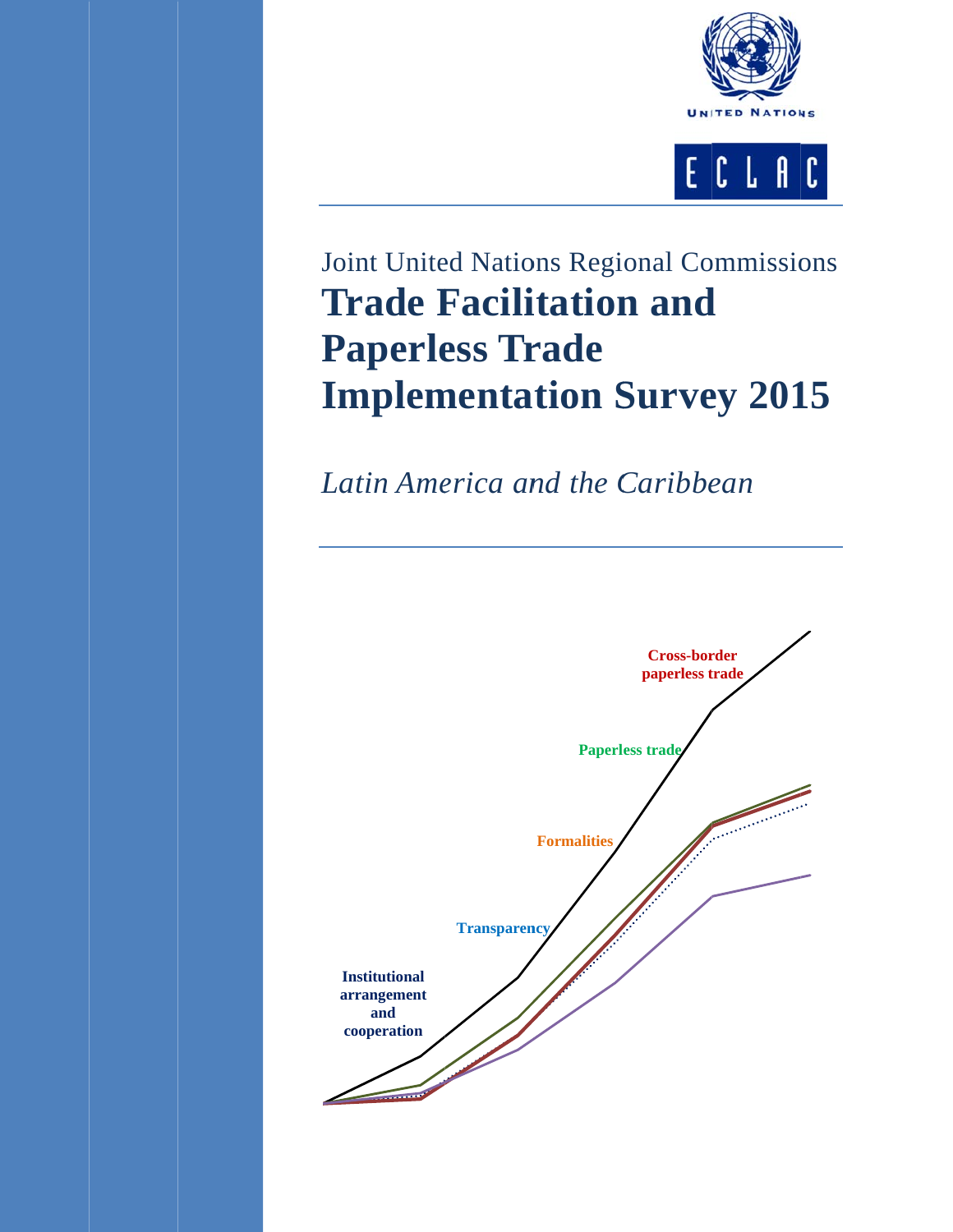#### **Disclaimers:**

The designation employed and the presentation of the material in the Report do not imply the expression of any opinion whatsoever on the part of the Secretariat of the United Nations concerning the legal status of any country, territory, city or area or of its authorities, or concerning the delimitation of its frontiers or boundaries. The United Nations bears no responsibility for the availability or functioning of URLs.

Opinions, figures and estimates set forth in this publication are the responsibility of the authors, and should not necessarily be considered as reflecting the views or carrying the endorsement of the United Nations. Any errors are the responsibility of the authors. Mention of firm names and commercial products does not imply the endorsement of the United Nations.

The report has been issued without formal editing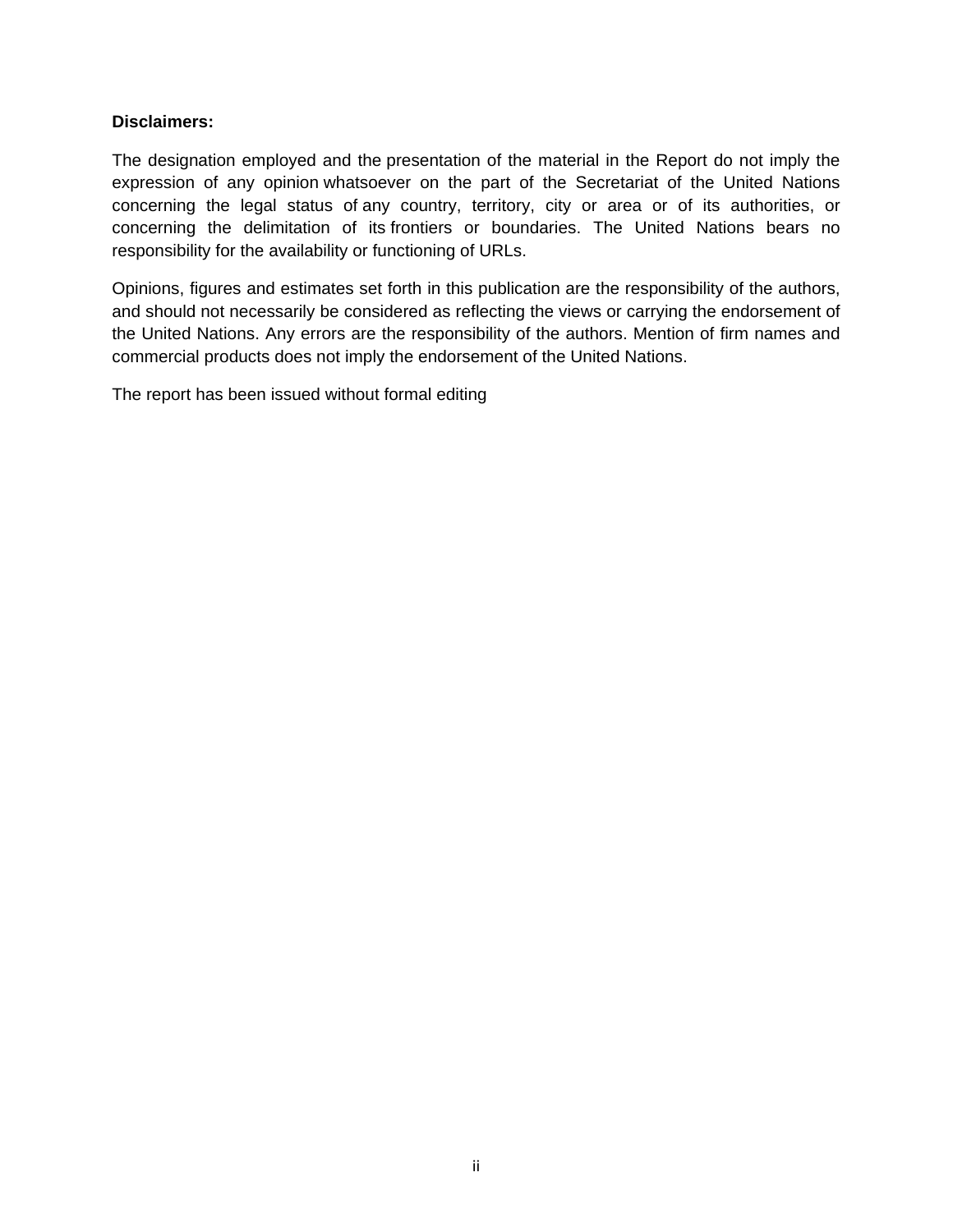#### **Preface**

The *Global Survey on Trade Facilitation and Paperless Trade Implementation 2014‐2015* ("Global Survey") is a global effort led by the Economic and Social Commission for Asia and the Pacific (ESCAP) in collaboration with the other four United Nations Regional Commissions, namely, the Economic Commission for Latin America and the Caribbean (ECLAC), the Economic and Social Commission for Western Asia (ESCWA), the Economic Commission for Africa (ECA) and the Economic Commission for Europe (UNECE). The goal of the Global Survey is to gather information from the member states of the respective Regional Commissions on trade facilitation and paperless trade measures and strategies implemented at the national and regional levels. The results of the survey will enable countries and development partners to better understand and monitor progress on trade facilitation, support evidence‐based public policies, share best practices and identify capacity building and technical assistance needs.

The Global Survey is a key initiative under the *Joint UNRC Approach to Trade Facilitation* (the "Approach") agreed upon in Beirut, Lebanon in January 2010 by the Executive Secretaries for all five United Nations Regional Commissions. The Approach was designed to enable the Regional Commissions to present a joint and global view on trade facilitation issues in light of the World Trade Organization Doha Round and the heightened importance of global supply chains. With the conclusion of negotiations of the World Trade Organization Trade Facilitation Agreement in December 2013, and with the ratification of the Agreement underway, the Approach becomes even more significant on a regional and global scale. Within this framework, the Global Survey was designed by the United Nations Regional Commissions together with the Organization for Economic Cooperation and Development (OECD) and in collaboration with the United Nations Conference on Trade and Development, the International Trade Centre, and the World Customs Organization.

The questions included in the Global Survey draw from Sections I and III of the World Trade Organization Trade Facilitation Agreement, as well as the Draft Text of the "Agreement/Framework Agreement/Framework Arrangement on Facilitation of Cross‐border Paperless Trade in Asia and the Pacific", currently under negotiation among ESCAP member states.<sup>1</sup> In Latin America and the Caribbean, nineteen countries participated in the Global Survey. The results of the survey, as included in this report, aim to provide a preliminary benchmark on the implementation of trade facilitation and paperless trade measures in the region.

This report was prepared by Tania García Millán and Sebastián Herreros of the International Trade and Integration Division of the Economic Commission for Latin America and the Caribbean (ECLAC). The authors thank José Durán Lima, Nanno Mulder and Natalia Meyer, also from ECLAC's International Trade and Integration Division, for their assistance in the tabulation and verification of country responses.

<sup>&</sup>lt;sup>1</sup> See draft text *online* at http://www.unescap.org/sites/default/files/PTA\_IISG1\_WP1\_E.pdf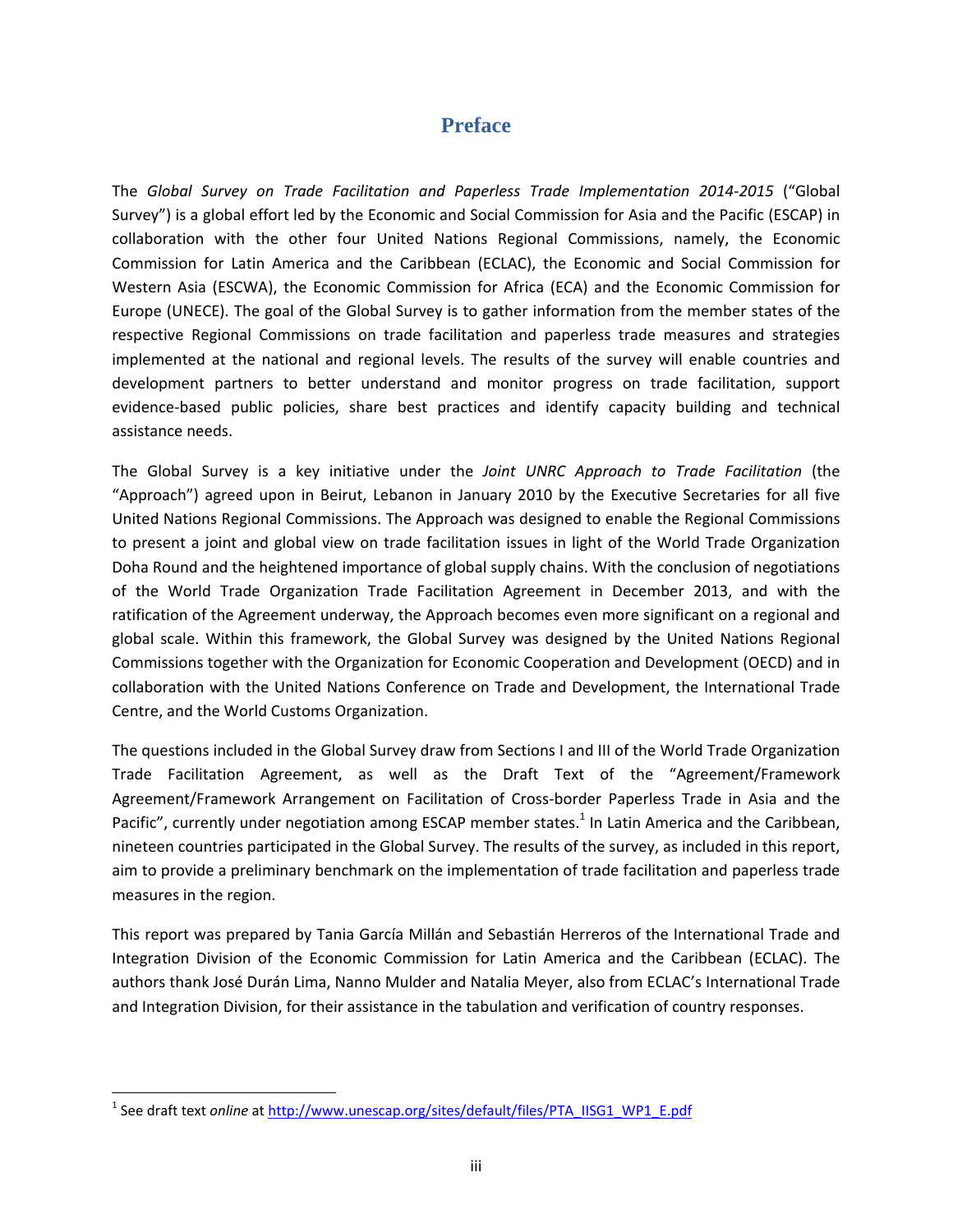[This page has been intentionally left blank]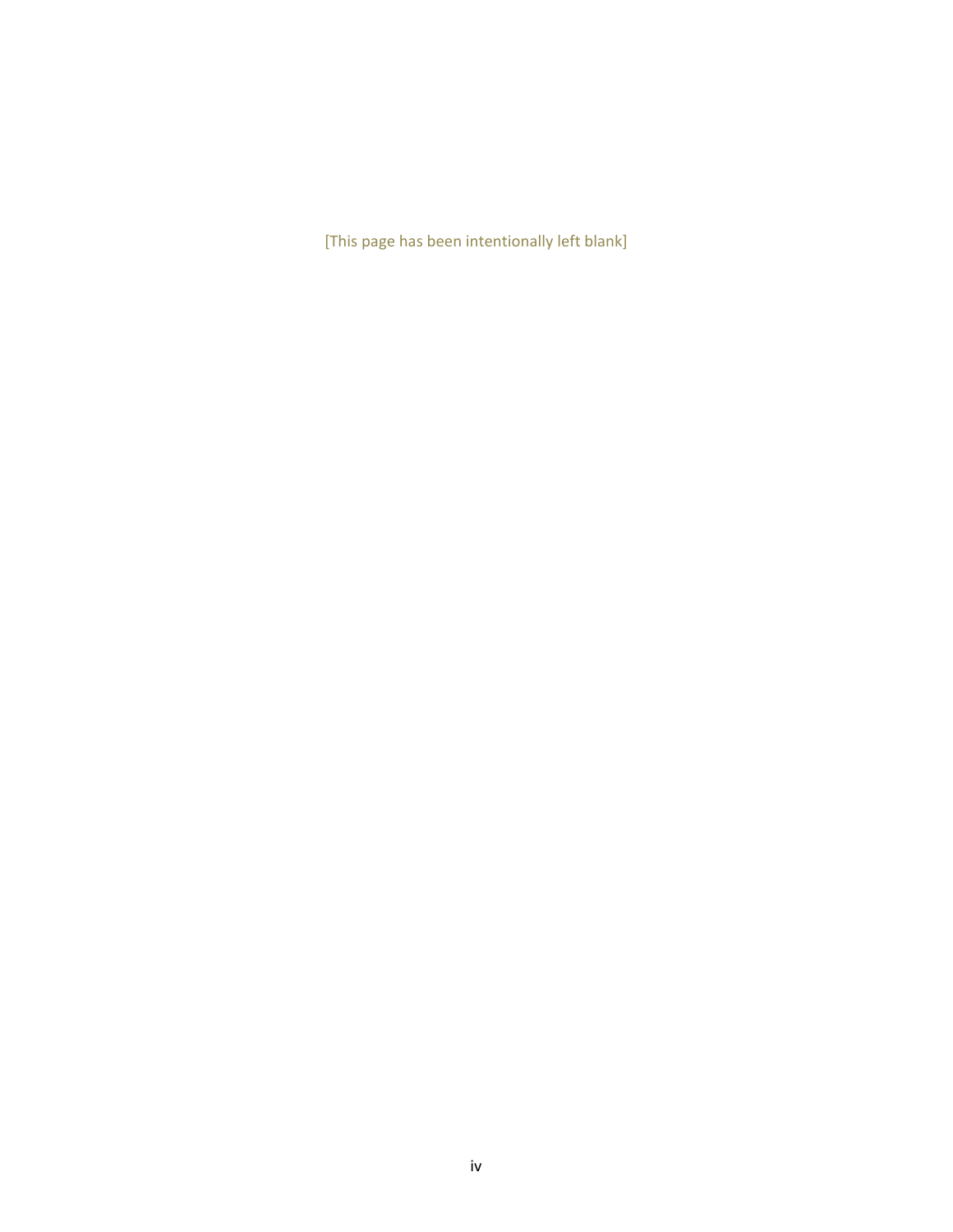## **Contents**

| 1.                                                                                           |
|----------------------------------------------------------------------------------------------|
| 1.1                                                                                          |
| 1.2                                                                                          |
|                                                                                              |
|                                                                                              |
|                                                                                              |
| 2.1. Implementation of Trade Facilitation and Paperless Trade Measures in LAC Sub-regions 10 |
| 2.2 Most and Least Implemented Trade Facilitation and Paperless Trade Measures  12           |
| 3 Implementation of Trade Facilitation and Paperless Trade Measures by Category 15           |
|                                                                                              |
|                                                                                              |
|                                                                                              |
|                                                                                              |
|                                                                                              |
|                                                                                              |
|                                                                                              |
|                                                                                              |
|                                                                                              |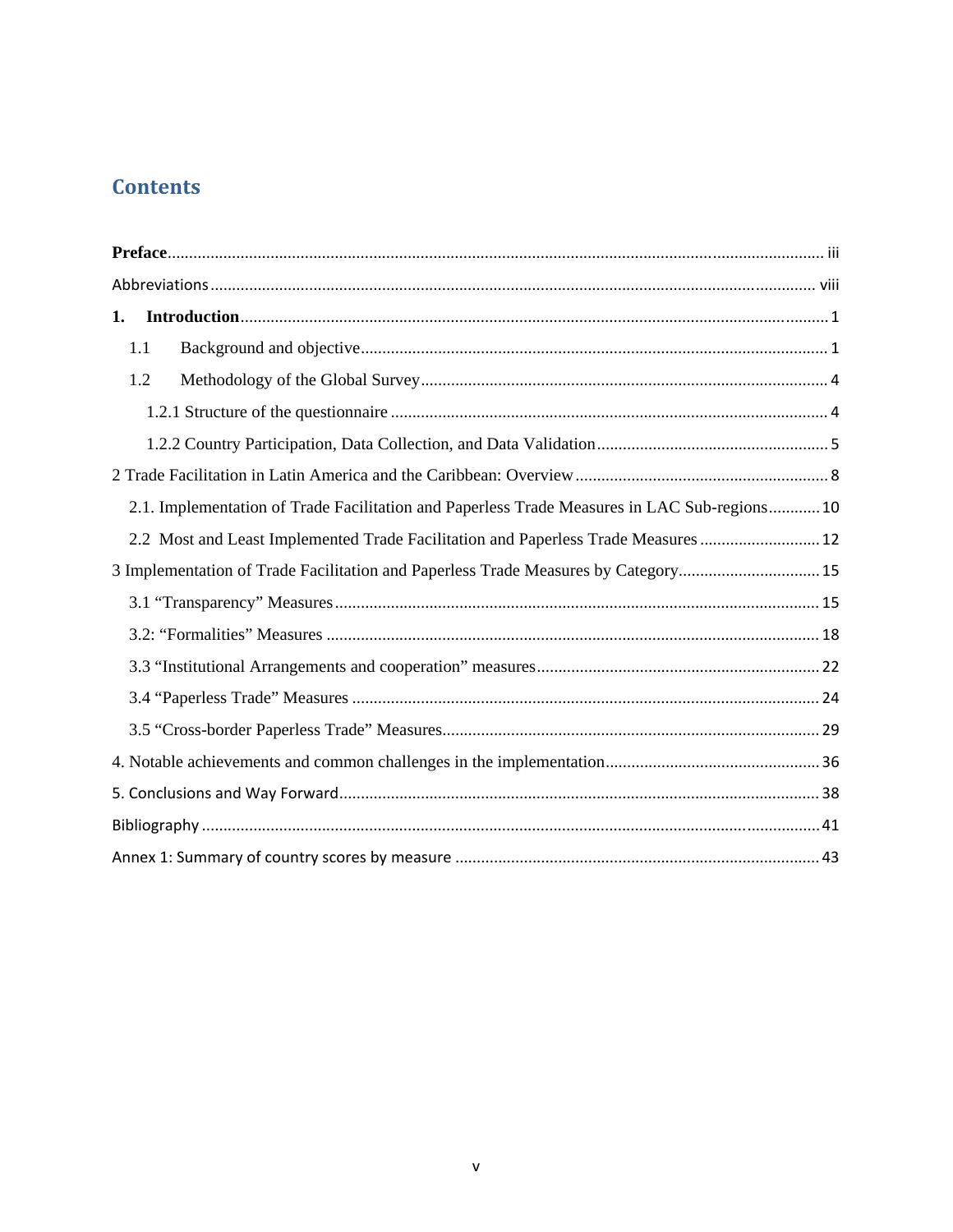## **List of Tables**

| Table 1: Intra and extra-regional comprehensive trade costs in Latin America and the Caribbean      |  |
|-----------------------------------------------------------------------------------------------------|--|
|                                                                                                     |  |
| Table 2: Global Survey on Trade Facilitation and Paperless Trade Implementation: Questions  4       |  |
| Table 3: Latin American and Caribbean countries and government agencies participating in the Global |  |
|                                                                                                     |  |
| Table 4: Most and least implemented trade facilitation measures in Latin America and the Caribbean  |  |
|                                                                                                     |  |

## **List of Figures**

| Figure 1: LAC, OECD and East and Southeast Asia: time and cost to export a 20-foot container, 2014 1    |
|---------------------------------------------------------------------------------------------------------|
| Figure 2: LAC and East and Southeast Asia: time and cost to import a 20-foot container, 20142           |
| Figure 3: Overall Implementation of trade facilitation and Paperless Trade Measures in 19 LAC Countries |
|                                                                                                         |
| Figure 4 : GDP per capita (2013, PPP) and trade facilitation implementation rates of Latin American and |
| Caribbean countries (In current international dollars and percentages of the maximum possible score)9   |
| Figure 5: Implementation of Trade Facilitation and Paperless Trade Measures in LAC sub-regions (In      |
|                                                                                                         |
| Figure 6: Implementation of Trade Facilitation and Paperless Trade Measures by group (In percentages    |
|                                                                                                         |
| Figure 7: Implementation of transparency measures: Latin America and Caribbean Average (In              |
|                                                                                                         |
| Figure 8: Levels of Implementation of Transparency Measures in Latin America and the Caribbean          |
|                                                                                                         |
| Figure 9: Implementation of Formalities Measures: Latin America and Caribbean Average (In               |
|                                                                                                         |
| Figure 10: Levels of Implementation of Formalities Measures in Latin America and the Caribbean (From    |
|                                                                                                         |
| Figure 11: Implementation of Institutional Arrangement and Cooperation Measures: Latin America and      |
|                                                                                                         |
| Figure 12: Levels of Implementation of Institutional Arrangements and Cooperation Measures in Latin     |
|                                                                                                         |
| Figure 13: Implementation of Paperless Trade Measures: Latin America and Caribbean Average (In          |
|                                                                                                         |
| Figure 14: Levels of Implementation of Paperless Trade Measures in Latin America and the Caribbean. 26  |
|                                                                                                         |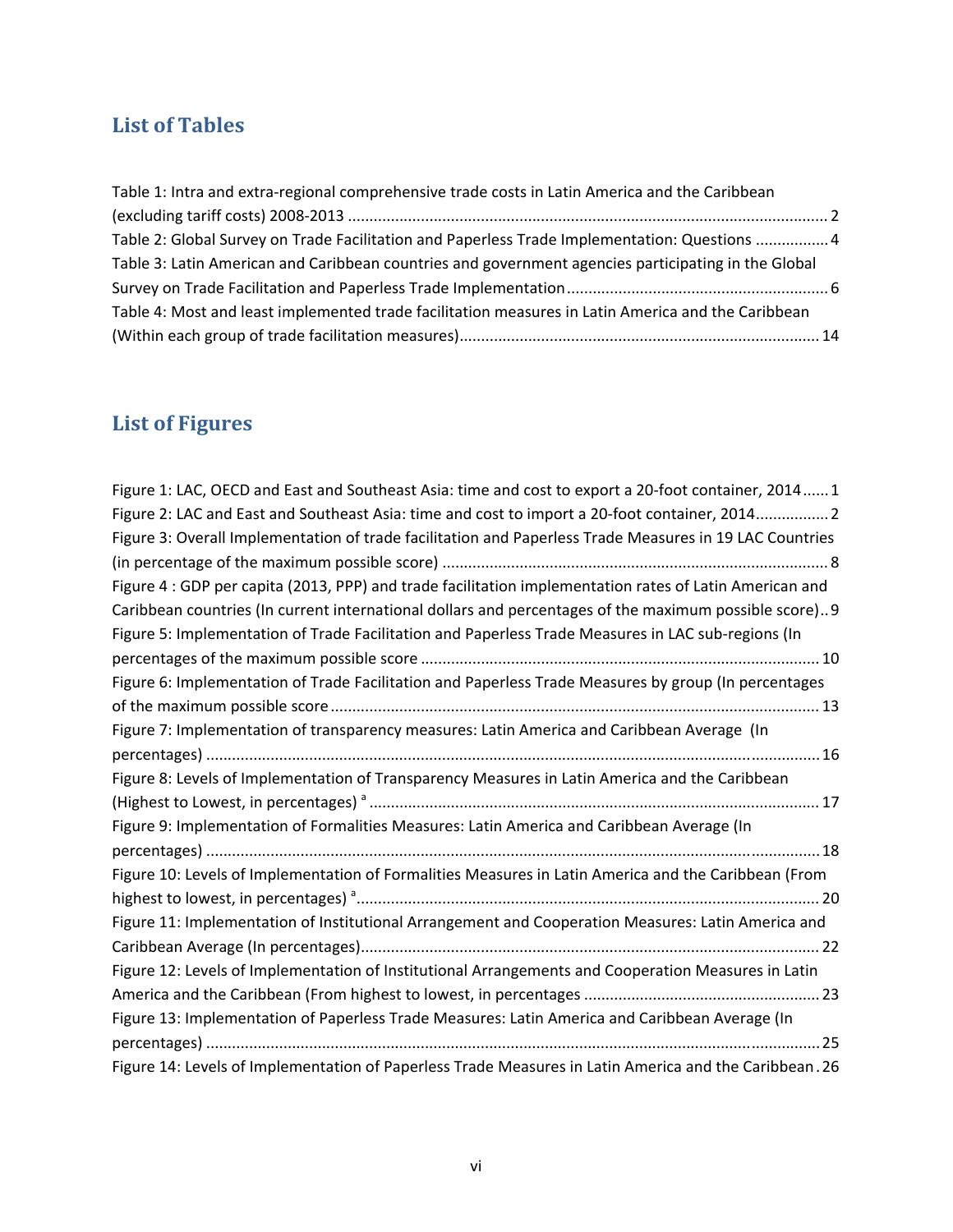| Figure 15: Implementation of Cross-border Paperless Trade Measures: Latin America and Caribbean         |
|---------------------------------------------------------------------------------------------------------|
|                                                                                                         |
| Figure 16: Levels of Implementation of Cross-border Paperless Trade Measures in Latin America and the   |
|                                                                                                         |
| Figure 17: Implementation of Transit Facilitation Measures: Latin America and Caribbean Averages (In    |
|                                                                                                         |
| Figure 18: Levels of Implementation of Transit Facilitation Measures in Latin America and the Caribbean |
|                                                                                                         |
| Figure 19: Trade Facilitation and Paperless Trade Measures on which most progress was made in Latin     |
|                                                                                                         |
| Figure 20: Common Challenges faced by Latin American and Caribbean Countries in Implementing Trade      |
|                                                                                                         |
| Figure 21: Moving up the trade facilitation ladder towards seamless international supply chain  40      |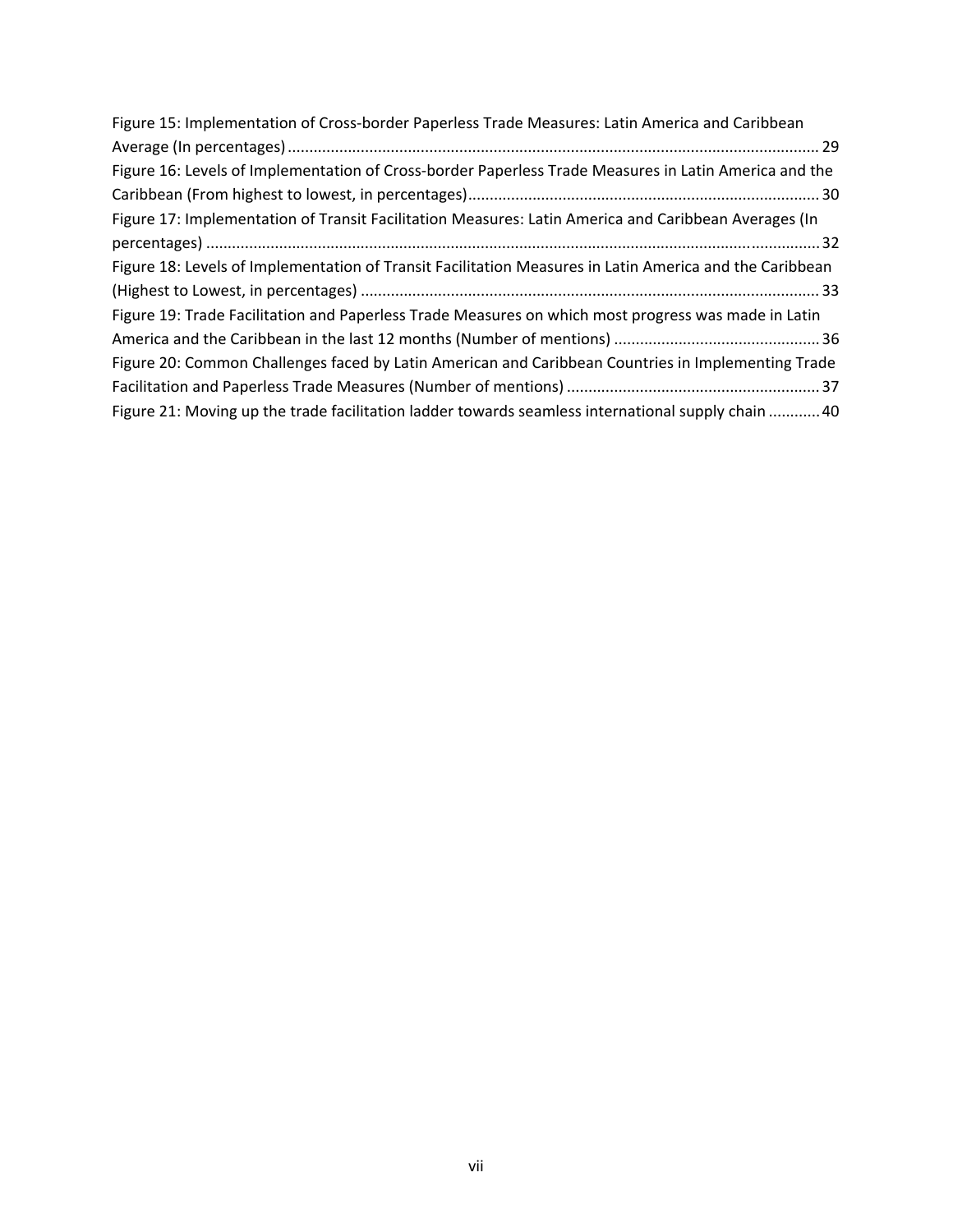## **Abbreviations**

| Asian Development Bank                                |
|-------------------------------------------------------|
| Authorized economic operator                          |
| Almaty Programme of Action                            |
| Association of Southeast Asian Nations                |
| Automated System for Customs Data                     |
| United Nations Economic Commission for Africa         |
| United Nations Economic Commission for Europe         |
| United Nations Economic Commission for Latin          |
| America and the Caribbean                             |
| <b>East and North-East Asia</b>                       |
| United Nations Economic and Social Commission for     |
| Asia and the Pacific                                  |
| United Nations Economic and Social Commission for     |
| Western Asia                                          |
| <b>European Union</b>                                 |
| General Agreement on Tariffs and Trade                |
| <b>Gulf Cooperation Council</b>                       |
| Information and communications technology             |
| International Road Transport Union                    |
| <b>International Trade Centre</b>                     |
| Least developed country                               |
| Landlocked developing country                         |
| West Asia                                             |
| North and Central Asia                                |
| National trade facilitation committee                 |
| Organization for Economic Co-operation and            |
| Development                                           |
| Latin American and Caribbean Economic System          |
| South and South-West Asia                             |
| Trade facilitation                                    |
| <b>Trade Facilitation Agreement</b>                   |
| <b>United Arab Emirates</b>                           |
| United Nations Centre for Trade Facilitation and      |
| <b>Electronic Business</b>                            |
| United Nations Conference on Trade and Development    |
| United Nations Network of Experts for Paperless Trade |
| and Transport for Asia and the Pacific                |
| United Nations Regional Commission                    |
| <b>United States of America</b>                       |
| United States dollar                                  |
| World Trade Organization                              |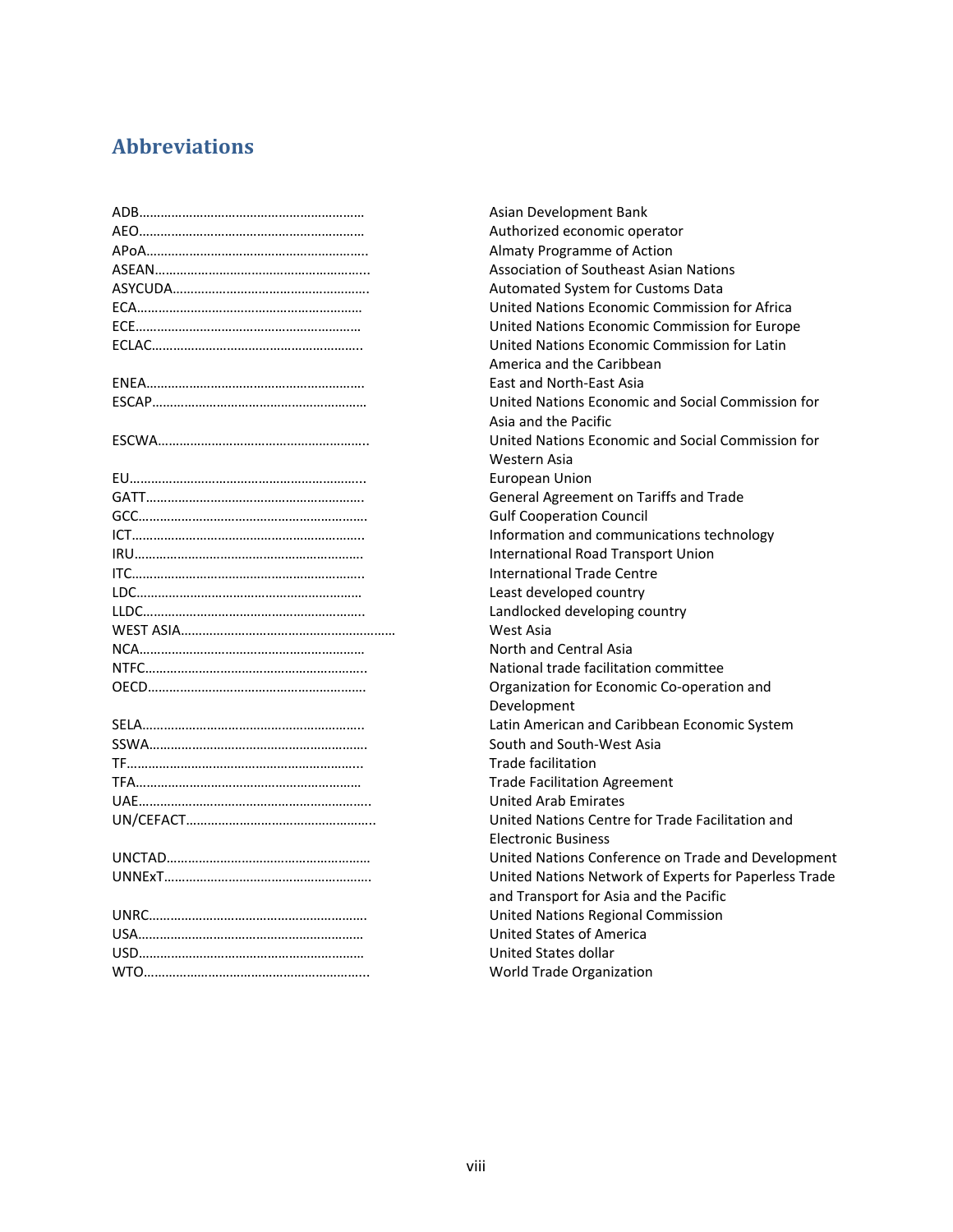#### **1. Introduction**

#### **1.1 Background and objective**

Trade facilitation refers to the simplification, standardization and harmonization of procedures and associated information flows required to move goods from seller to buyer and to make payment (UNECE/CEFACT 2012). In simple terms, trade facilitation should streamline customs and other procedures in order to reduce the time and cost to trade ‐‐ essentially, cut the "red tape" at the border (WTO 2013). Although trade facilitation is not entirely a novel issue, the recent conclusion of negotiations for the World Trade Organization Trade Facilitation Agreement– and the ongoing ratification of the Agreement – has propelled it to the top of the regional and global trade agenda.

In general, Latin America and the Caribbean (LAC) faces considerable challenges in terms of reducing the costs - excluding tariffs - and time associated with foreign trade operations. Overall, the region performs better than lower‐income developing regions such as Sub‐Saharan Africa, South Asia and Central Asia in the trading across borders component of the World Bank's Doing Business ranking (World Bank 2015). However, it still lags behind both the developed countries of the OECD and the dynamic, trade‐oriented economies of East and South East Asia (Figures 1 and 2). This is confirmed by data from the ESCAP‐World Bank trade cost database, which also suggest that international trade costs remain often higher among LAC economies than between LAC and the United States (Table 1). Within LAC, the Caribbean also appears to face significantly higher trade costs than either South or Central America.



#### Figure 1: LAC, OECD and East and Southeast Asia: time and cost to export a 20-foot container, 2014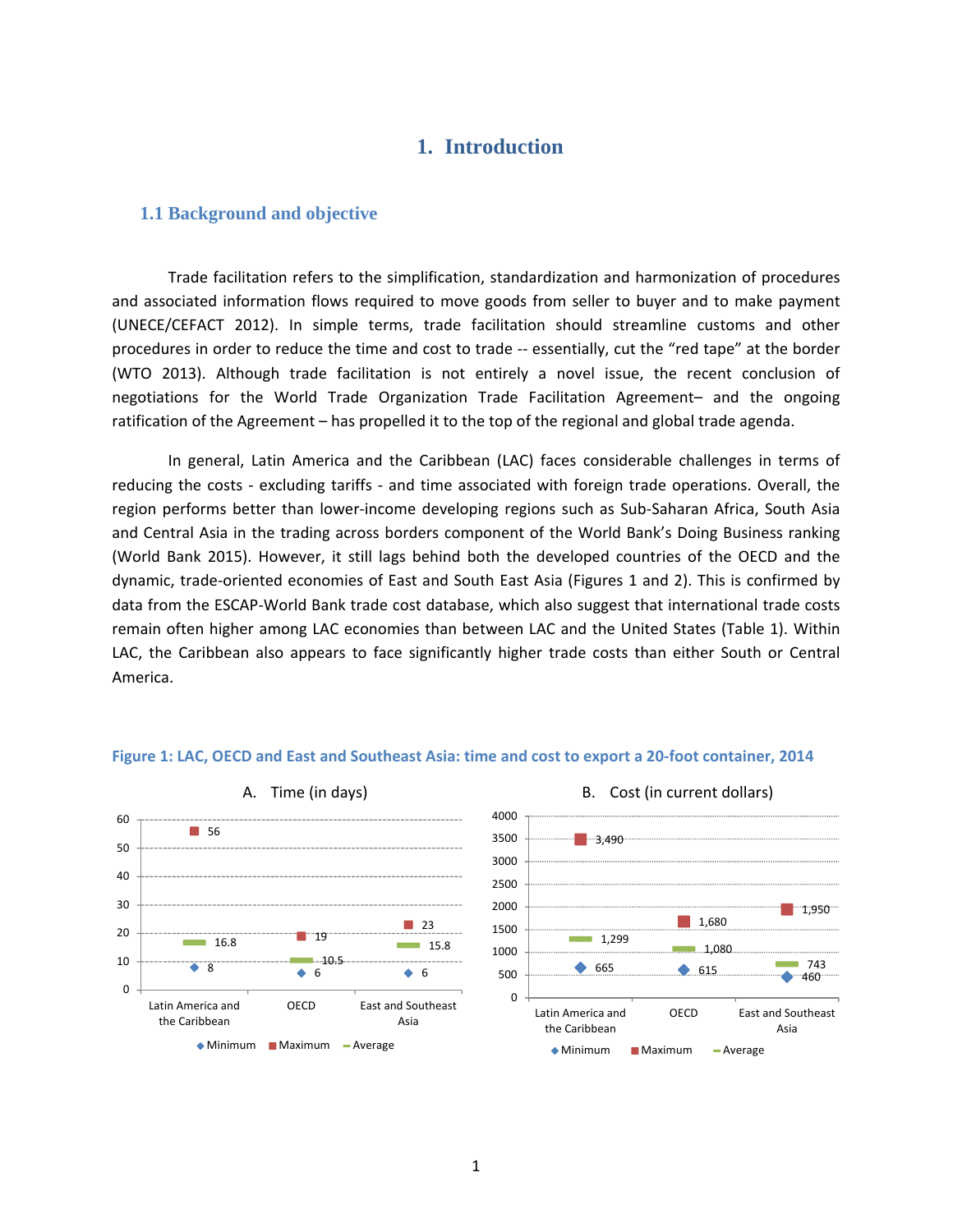#### Figure 2: LAC and East and Southeast Asia: time and cost to import a 20-foot container, 2014



Source: Authors, based on World Bank, Doing Business 2015 [online] at www.doingbusiness.org/reports/global-reports/doing $business-2015$ 

<sup>a</sup> East and Southeast Asia includes China, the Chinese Province of Taiwan, Hong Kong (Special Administrative Region of China) and the 10 members of ASEAN. Japan and the Republic of Korea are included in the OECD group.

#### **Table 1: Intra and extra‐regional comprehensive trade costs in Latin America and the Caribbean (excluding tariff costs) 2008‐2013**

| <b>Region</b>            | Caribbean-2        | Central<br>America-3 | South<br>America-4 | <b>ASEAN-4</b>    | $EU-3$           |
|--------------------------|--------------------|----------------------|--------------------|-------------------|------------------|
| Caribbean-2              | 154%<br>(15.0%)    |                      |                    |                   |                  |
| <b>Central America-3</b> | 160%<br>(1.9%)     | 88%<br>$(-1.9%)$     |                    |                   |                  |
| <b>South America-4</b>   | 218%<br>$(-2.6%)$  | 124%<br>$(-7.3%)$    | 91%<br>(0.6%)      |                   |                  |
| <b>ASEAN-4</b>           | 301%<br>$(-12.6%)$ | 200%<br>$(-3.5%)$    | 155%<br>$(-4.2%)$  | 76%<br>(8.7%)     |                  |
| $EU-3$                   | 178%<br>(12.5%)    | 152%<br>$(-2.6%)$    | 115%<br>$(-2.7%)$  | 108%<br>$(1.9\%)$ | 43%<br>$(-4.2%)$ |
| <b>USA</b>               | 89%<br>(7.6%)      | 66%<br>$(-4.7%)$     | 84%<br>$(-1.9%)$   | 85%<br>(11.2%)    | 67%<br>$(0.1\%)$ |

Source: ESCAP‐World Bank Trade Cost Database, updated June 2015. Available from http://databank.worldbank.org/ and http://www.unescap.org/tid/artnet/trade‐costs.asp.

Notes: Trade costs may be interpreted as tariff equivalents. Percentage changes in trade costs between 2002‐2007 and 2008‐2013 are in parentheses. Caribbean: Dominican Republic, Jamaica; Central America: Mexico, Guatemala, Costa Rica; South America: Brazil, Argentina, Colombia, Chile.ASEAN‐4: Indonesia, Malaysia, Philippines, Thailand; EU‐3: Germany, France, United Kingdom.

High trade costs in the region are a result of multiple factors, most notably, an insufficient stock of economic (including transport) infrastructure (Perrotti and Sánchez 2011; Lardé and Sánchez 2014). Nevertheless, inefficiencies in administrative procedures also raise the non-tariff costs of trade, both within the region and with extra-regional partners. Against this background, making progress on the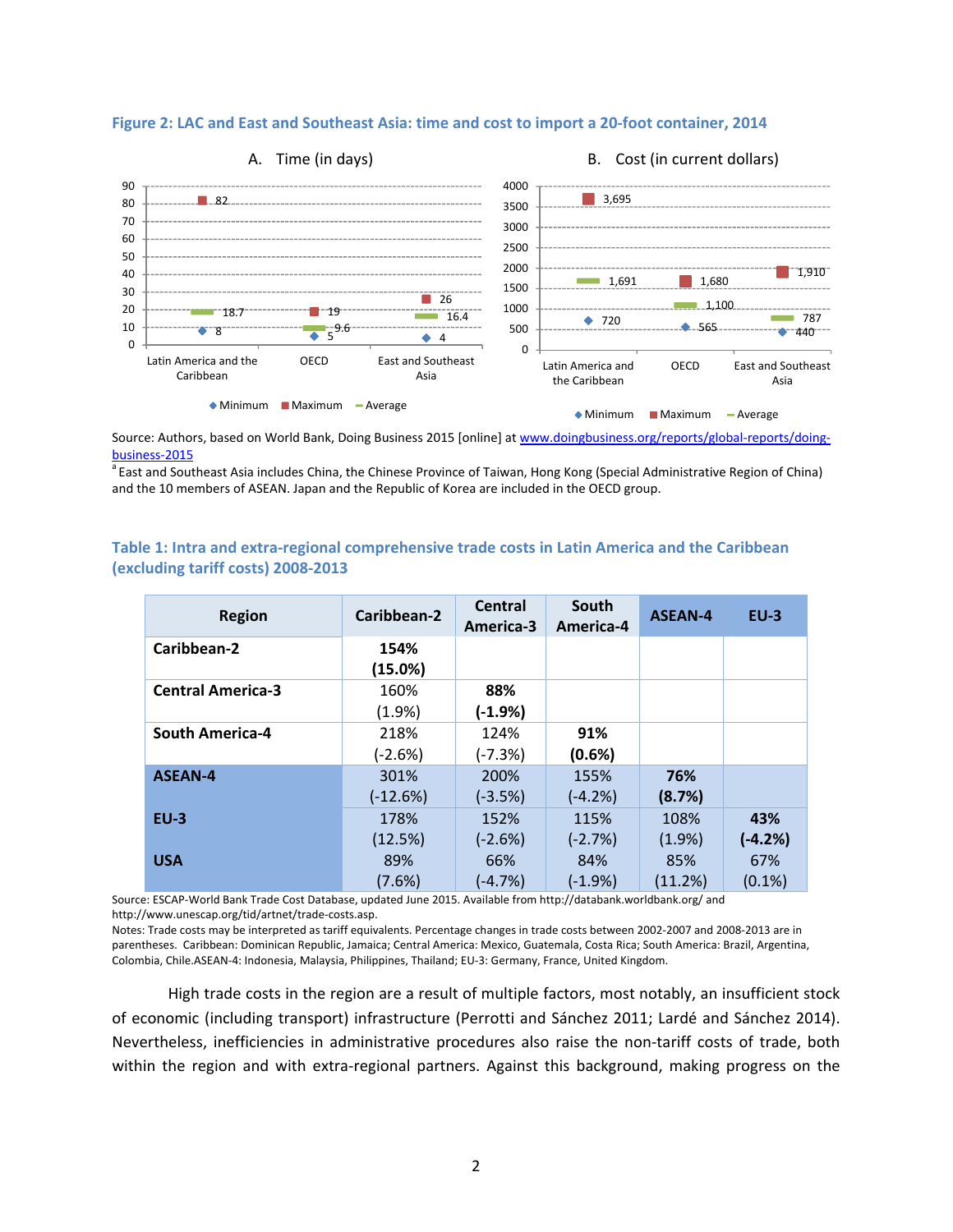trade facilitation agenda seems crucial to improve the region's international competitiveness and to enhance its participation in international production networks.

The conclusion of the Trade Facilitation Agreement of the World Trade Organization (WTO) in December 2013 and its ongoing ratification process have brought increased attention to this issue.<sup>2</sup> Using the results of the Global Survey, this report seeks to establish benchmarks, or country baselines, to determine the current implementation levels of regulations and procedures related to trade facilitation, paperless trade, cross-border paperless trade and transit facilitation across the region. By doing so, the Report provides an indication of how prepared the region is to begin implementing the new disciplines contained in the WTO Trade Facilitation Agreement. This may, in turn, help focus the efforts of Latin American and Caribbean governments on those areas where there are technical and legal gaps, including through international cooperation programs.

This report is structured as follows. The remainder of this first section describes the structure and methodology of the survey and how the results were tabulated and analyzed. The second section provides an overview of the survey's results for Latin America and the Caribbean and its three sub‐ regions. The third section provides a detailed analysis of implementation levels for each category of measures contained in the survey. The fourth section looks at notable achievements and common challenges in implementing trade facilitation and paperless trade measures in the region. The fifth section concludes.

 $2$  As of the writing of this document, Nicaragua and Trinidad and Tobago were the only countries from the region to ratify the WTO Trade Facilitation Agreement. Once two-thirds of the WTO membership ratifies the Agreement, it will enter into force.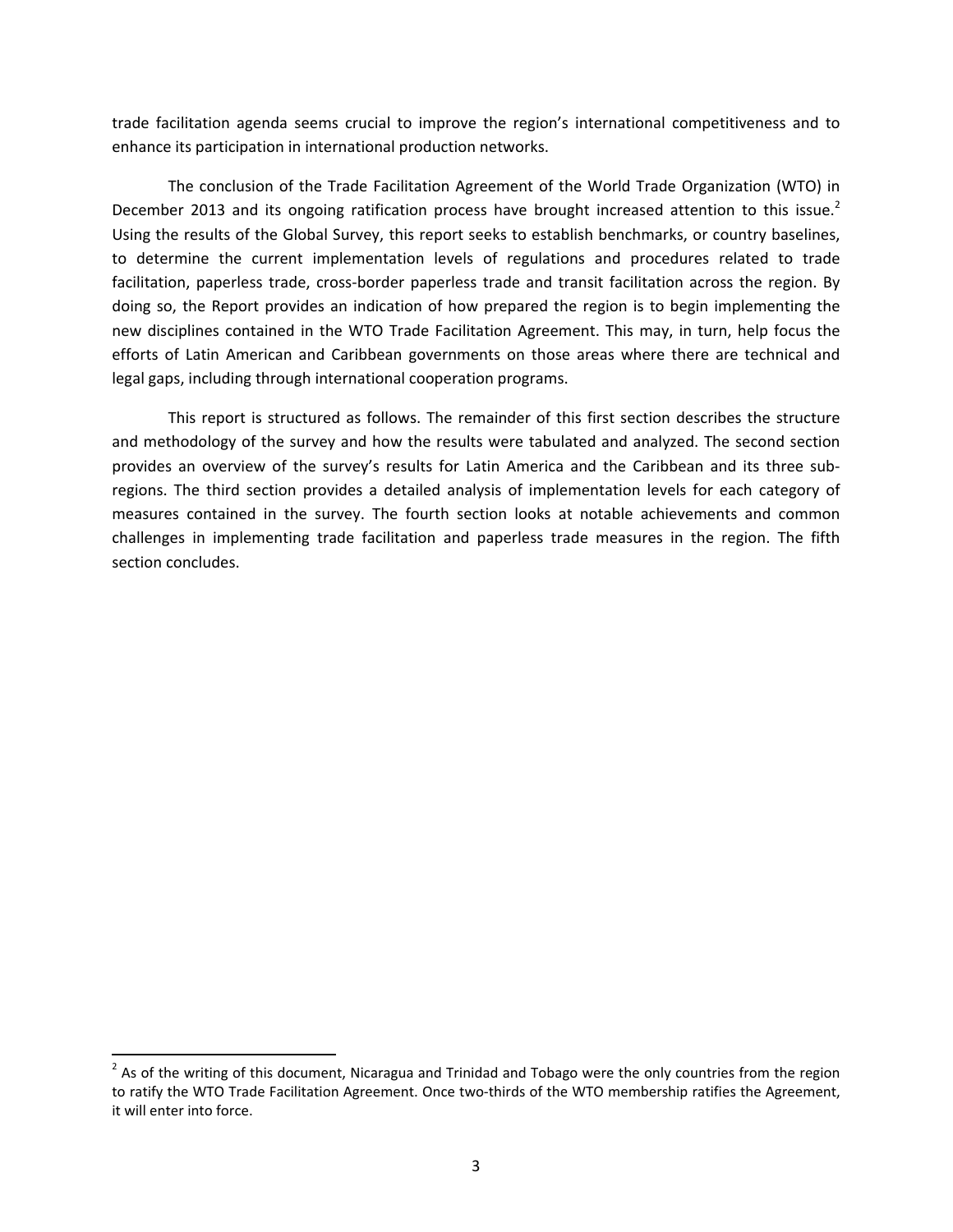#### **1.2 Methodology of the Global Survey**

#### **1.2.1 Structure of the questionnaire**

The questionnaire sent to countries in the context of the Global Survey is divided into 3 sections.<sup>3</sup> Section A seeks to obtain information about the country responder, including the organization on behalf of which he or she is responding, job title, years of experience in trade facilitation and particular areas of expertise. The questionnaire's main section, Section B, contains 38 questions regarding trade facilitation measures and which fall into four broad categories: General Trade Facilitation Measures; Paperless Trade Facilitation; Cross‐Border Paperless Trade; and Transit Facilitation (see Table 2).

#### **Table 2: Global Survey on Trade Facilitation and Paperless Trade Implementation: Questions**

|                     |                        | Trade facilitation measure (and question No.) in the questionnaire                               |
|---------------------|------------------------|--------------------------------------------------------------------------------------------------|
|                     | Transparency           | 2. Publication of existing import-export regulations on the Internet                             |
|                     |                        | 3. Stakeholder consultation on new draft regulations (prior to their finalization)               |
|                     |                        | 4. Advance publication/notification of new regulation before their implementation (e.g., 30 days |
|                     |                        | prior)                                                                                           |
|                     |                        | 5. Advance ruling (on tariff classification)                                                     |
|                     |                        | 9. Independent appeal mechanism (for traders to appeal Customs and other relevant trade          |
|                     |                        | control agencies' rulings)                                                                       |
|                     | <b>Formalities</b>     | 6. Risk management (as a basis for deciding whether a shipment will be or not physically         |
|                     |                        | inspected)                                                                                       |
|                     |                        | 7. Pre-arrival processing                                                                        |
|                     |                        | 8. Post-clearance audit                                                                          |
| General TF measures |                        | 10. Separation of Release from final determination of customs duties, taxes, fees and charges    |
|                     |                        | 11. Establishment and publication of average release times                                       |
|                     |                        | 12. Trade facilitation measures for authorized operators                                         |
|                     |                        | 13. Expedited shipments                                                                          |
|                     |                        | 14. Acceptance of paper or electronic copies of supporting documents required for import,        |
|                     |                        | export or transit formalities.                                                                   |
|                     | Institutional          | 1. Establishment of a national trade facilitation committee or similar body                      |
|                     | arrangement            | 31. Cooperation between agencies on the ground at the national level                             |
|                     | and                    | 32. Government agencies delegating controls to Customs authorities                               |
|                     | cooperation            | 33. Alignment of working days and hours with neighbouring countries at border crossings, and     |
|                     |                        | 34. Alignment of formalities and procedures with neighbouring countries at border crossings      |
|                     |                        | 15. Electronic/automated Customs System established (e.g., ASYCUDA)                              |
|                     |                        | 16. Internet connection available to Customs and other trade control agencies at border-         |
|                     |                        | crossings                                                                                        |
|                     | <b>Paperless trade</b> | 17. Electronic Single Window System                                                              |
|                     |                        | 18. Electronic submission of Customs declarations                                                |
|                     |                        | 19. Electronic Application and Issuance of Trade Licenses                                        |
|                     |                        | 20. Electronic Submission of Sea Cargo Manifests                                                 |
|                     |                        | 21. Electronic Submission of Air Cargo Manifests                                                 |
|                     |                        | 22. Electronic Application and Issuance of Preferential Certificate of Origin                    |

 $3$  The questionnaire can be accessed in English, Spanish and other languages at the Global Survey's webpage: http://unnext.unescap.org/tfforum14‐survey.asp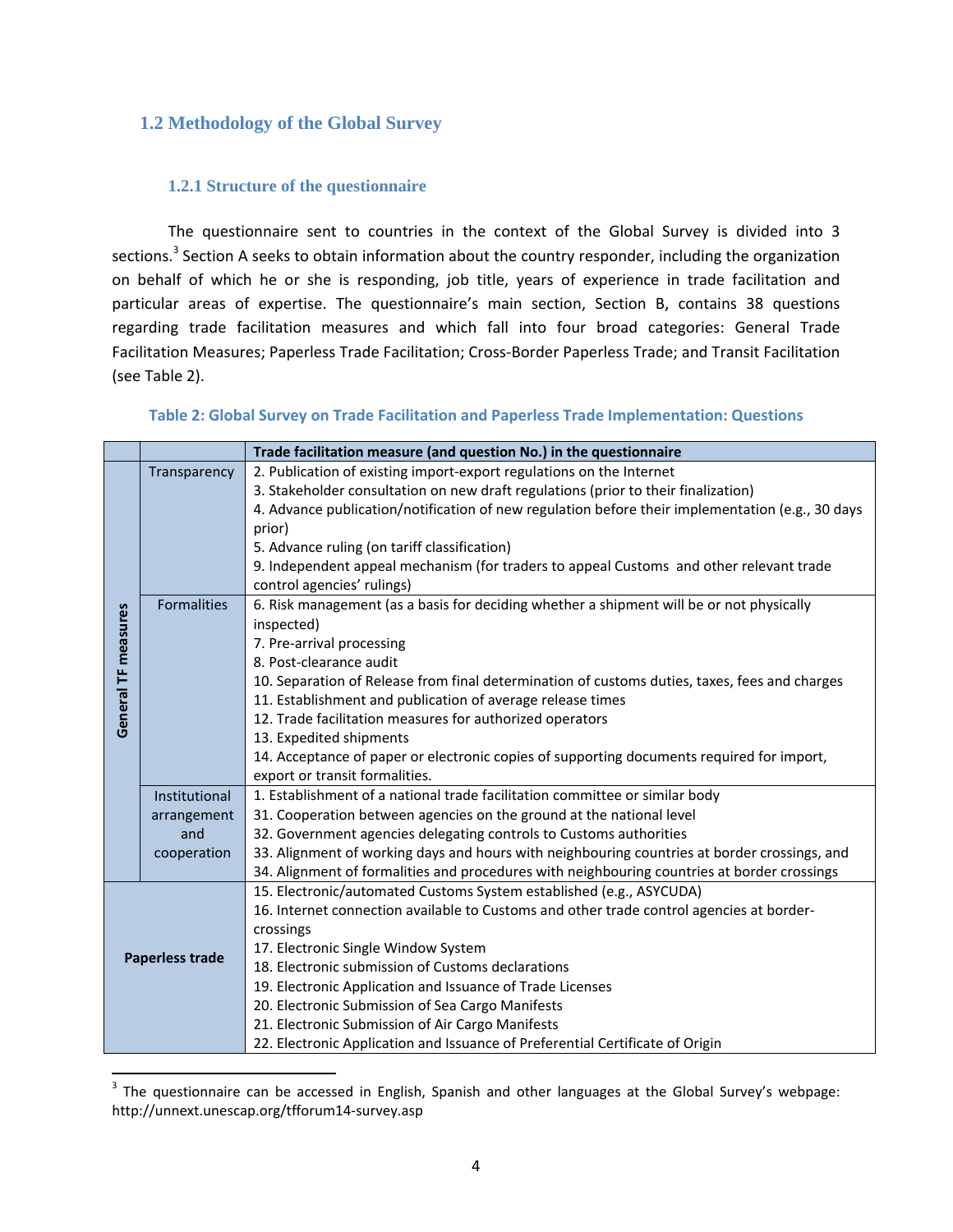|                             | 23. E-Payment of Customs Duties and Fees                                                             |  |  |  |  |  |  |
|-----------------------------|------------------------------------------------------------------------------------------------------|--|--|--|--|--|--|
|                             | 24. Electronic Application for Customs Refunds                                                       |  |  |  |  |  |  |
|                             | 25. Laws and regulations for electronic transactions are in place (e.g. e-commerce law, e-           |  |  |  |  |  |  |
|                             | transaction law)                                                                                     |  |  |  |  |  |  |
|                             | 26. Recognized certification authority issuing digital certificates to traders to conduct electronic |  |  |  |  |  |  |
|                             | transactions                                                                                         |  |  |  |  |  |  |
| Cross-border                | 27. Engagement of the country in trade-related cross-border electronic data exchange with            |  |  |  |  |  |  |
| paperless trade             | other countries                                                                                      |  |  |  |  |  |  |
|                             | 28. Certificate of Origin electronically exchanged between your country and other countries          |  |  |  |  |  |  |
|                             | 29. Sanitary & Phyto-Sanitary Certificate electronically exchanged between your country and          |  |  |  |  |  |  |
|                             | other countries                                                                                      |  |  |  |  |  |  |
|                             | 30. Banks and insurers in your country retrieving letters of credit electronically without lodging   |  |  |  |  |  |  |
|                             | paper-based documents                                                                                |  |  |  |  |  |  |
|                             | 35. Transit facilitation agreement(s) with neighbouring country(ies)                                 |  |  |  |  |  |  |
| <b>Transit facilitation</b> | 36. Customs Authorities limit the physical inspections of transit goods and use risk assessment      |  |  |  |  |  |  |
|                             | 37. Supporting pre-arrival processing for transit facilitation                                       |  |  |  |  |  |  |
|                             | 38. Cooperation between agencies of countries involved in transit                                    |  |  |  |  |  |  |

Note: Transparency measures correspond to Questions 2, 3, 4, 5 and 9, respectively; Formalities measures correspond to Questions 6, 7, 8, 10, 11, 12, 13, and 14, respectively; Institutional Arrangement and Cooperation measures correspond to Questions 1, 31, 32, 33, and 34, respectively; Paperless Trade measures correspond to Questions 15, 16, 17, 18, 19, 20, 21, 22, 23, and 24, respectively; Crossborder paperless trade measures correspond to Questions 25, 26, 27, 28, and 29, respectively; Transit facilitation measures correspond to Questions 35, 36, 37 and 38, respectively (see Annex 1).

Each question in Section B has five possible responses: (i) Totally Implemented; (ii) Partially Implemented; (iii) Pilot Stage; (iv) Not Implemented; or (v) Don't Know. For each question, country representatives also had the option of providing a short narrative on any progress or improvement made over the last 12 months for the measure at issue as well as any other information the country representative may deem as valuable and relevant. Finally, Section C asks country responders to indicate up to three measures in which his or her country has made the most progress in implementation over the last 12 months, to describe any other important trade facilitation measures and initiatives implemented in the last 12 months, and to identify the most serious challenges faced by the country in implementing trade facilitation measures.

#### **1.2.2 Country Participation, Data Collection, and Data Validation**

The questionnaire was distributed to 28 countries in Latin America and the Caribbean, across all three sub‐regions: Central America and Mexico, the Caribbean, and South America. The questionnaires were directed at government agencies involved in trade facilitation and related matters, especially Customs agencies and Ministries of Trade and Industry. Focal points within government agencies were established through ECLAC's network and resources and, in some instances, through collaboration with the Association of Caribbean States (ACS) and the Secretariat for Central American Economic Integration (SIECA in Spanish). Data collection and data validation (as described below) took place over the course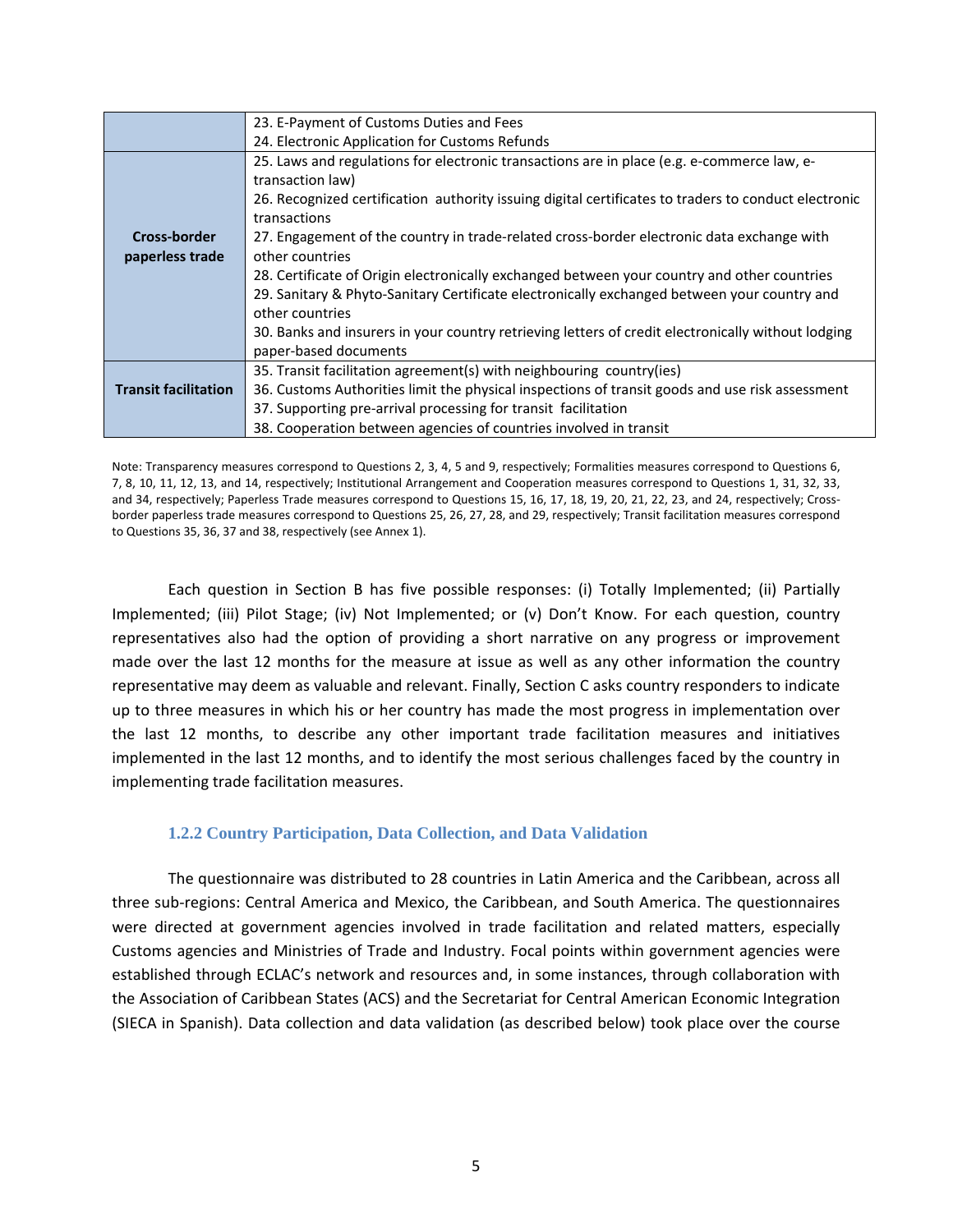of approximately eight months from November 2014 until July 2015. Of the 28 countries that received surveys, 19 provided responses<sup>4</sup> (see Table 3).

| Country                       | Sub-region               | <b>Participating Government Agency</b>               |
|-------------------------------|--------------------------|------------------------------------------------------|
| <b>Barbados</b>               | Caribbean                | Ministry of Foreign Affairs and Foreign Trade        |
| Dominican Republic            | Caribbean                | <b>General Customs Directorate</b>                   |
| Suriname                      | Caribbean                | <b>Suriname Customs</b>                              |
| <b>Trinidad and Tobago</b>    | Caribbean                | Ministry of Trade, Industry, Investment and          |
|                               |                          | Communications                                       |
| Costa Rica                    | Central America & Mexico | <b>National Customs Service</b>                      |
| El Salvador                   | Central America & Mexico | Central Reserve Bank of El Salvador, Center for      |
|                               |                          | <b>Import and Export Processes</b>                   |
| Guatemala                     | Central America & Mexico | Ministry of Economy                                  |
| <b>Honduras</b>               | Central America & Mexico | <b>Center for Export Processes</b>                   |
| Mexico                        | Central America & Mexico | Secretariat of Finance and Public Credit, Tax        |
|                               |                          | <b>Management Service</b>                            |
| Nicaragua                     | Central America & Mexico | Ministry of Production, Industry and Commerce        |
|                               |                          | together with the General Directorate of Customs     |
|                               |                          | Services and Inter-institutional Committee for Trade |
|                               |                          | Facilitation                                         |
| Panama                        | Central America & Mexico | <b>National Customs Authority</b>                    |
| <b>Bolivia (Plurinational</b> | South America            | Santa Cruz Chamber of Exporters                      |
| State of)                     |                          |                                                      |
| <b>Brazil</b>                 | South America            | Secretariat of Federal Revenue of Brazil and the     |
|                               |                          | Council of Foreign Trade                             |
| Chile                         | South America            | <b>National Customs Service</b>                      |
| Colombia                      | South America            | National Directorate for Taxation and Customs        |
| Ecuador                       | South America            | National Customs Service of Ecuador                  |
| Paraguay                      | South America            | <b>National Customs Directorate</b>                  |
| Peru                          | South America            | Ministry of Trade and Tourism                        |
| Uruguay                       | South America            | National Directorate for Customs                     |

#### **Table 3: Latin American and Caribbean countries and government agencies participating in the Global Survey on Trade Facilitation and Paperless Trade Implementation**

Source: Authors, based on Global Survey on Trade Facilitation and Paperless Trade 2014‐2015.

Upon receiving completed questionnaires from country representatives, responses to each question were tabulated and assigned a common, pre‐determined numerical score, so as to enable comparisons between countries within the region and also across the different regions participating in the Global Survey (Asia, Africa, etc.). A response of "Full Implementation" received 3 points, "Partial Implementation" received 2 points, "Pilot Stage" received 1 point, and "Not Implemented" received 0 points.

 $4$  In the case of the Plurinational State of Bolivia, responses were provided by the Santa Cruz Chamber of Exporters (CADEX), a private, not‐for‐profit organization committed to promoting goods and services exports from the Department of Santa Cruz (see http://www.cadex.org/CADEX.aspx). The Plurinational State of Bolivia is the only participating country where responses to the Survey were provided by a private, business sector association instead of a government agency. CADEX's responses do not necessarily reflect the position of the government of the Plurinational State of Bolivia on trade facilitation and paperless trade matters.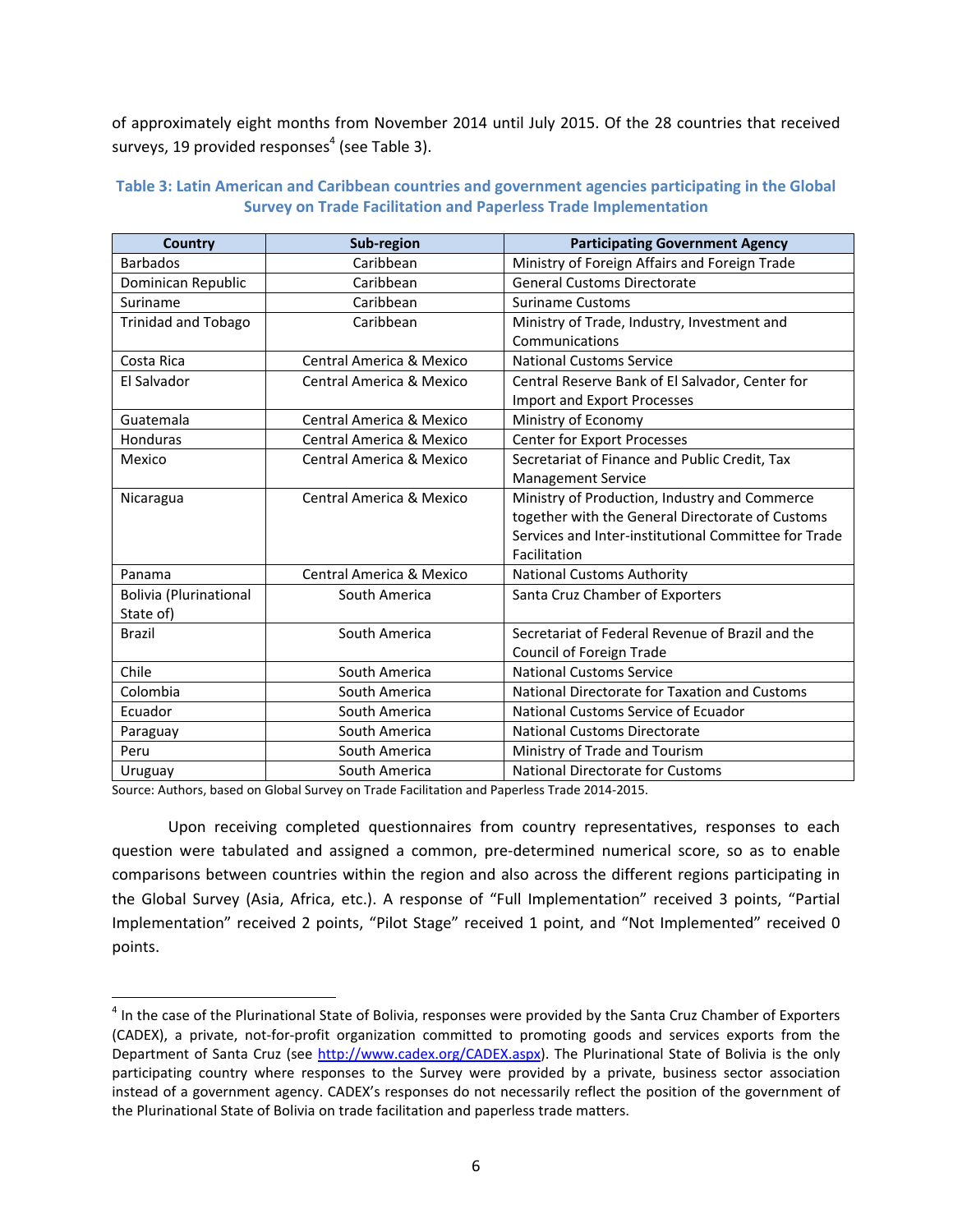After the initial tabulation, ECLAC reviewed the responses and conducted independent desk research in order to confirm or amend the responses provided by country representatives. This entailed identifying and evaluating the legal and policy framework, procedures and practices, institutional framework, physical and digital infrastructure, and human and financial resources in place for each measure in question. More specifically, the following definitions were used to determine levels of implementation:

- A measure is considered as "Fully Implemented" if all of the following elements are in force: (i) Legal Framework; (ii) Harmonized procedures and practices; (iii) Institutional Framework; (iv) Adequate hard infrastructure (where necessary); (v) Information and Communications Technology; and (vi) Adequate Human and Financial Resources. Additionally, a measure must be available for the immediate and unconditional use by relevant stakeholders including, inter alia, customs users. Guidance can be sought in relevant international standards and best practices including, for example, the International Convention on the Simplification and Harmonization of Customs Procedures (also referred to as the "Revised Kyoto Convention"), the United Nations Centre for Trade Facilitation and Electronic Business (UN/CEFACT) Recommendations, the WTO Trade Facilitation Agreement and accompanying guidelines contained in the WTO Agreement on Trade Facilitation Self Assessment Guide, and/or the United Nations Commission on International Trade Law (UNCITRAL) Model Law on Electronic Commerce.
- A measure is considered as "Partially Implemented" if, with respect to the Legal Framework, Harmonized Procedures and Practices, Institutional Framework, Adequate Hard Infrastructure (where necessary), Information and Communications Technology, and Adequate Human and Financial Resources, either: (i) at least one, but not all of the elements, are in force; (ii) one or more elements are only partially in force or have not yet been put in practice; or (iii) some or all of the elements are in force but practiced on an ad hoc or arbitrary basis and not available for the immediate and unconditional use by relevant stakeholders including, inter alia, customs users.
- A measure is considered in the "Pilot Stage of Implementation" if it is being implemented on a trial basis and/or is available only to a very small portion of stakeholders. This stage of implementation also includes relevant rehearsals and preparation for full implementation.
- A measure is considered as "Not Implemented" if the government has not taken any steps to: (i) Develop a Legal Framework; (ii) Harmonize procedures and practices; (iii) Create an Institutional Framework; (iv) Provide adequate hard infrastructure (where necessary); (iv) Create and/or utilize relevant and necessary Information and Communications Technology; and (v) Provide adequate human and financial Resources for the implementation of a measure. This does not exclude the possibility that a legal benchmark, needs analysis and/or feasibility study or other preparatory steps have been taken in anticipation of eventual implementation.

Country responses validated by ECLAC – that is to say, answers confirmed or amended by ECLAC based upon independent desk research using primary and secondary sources – are considered as final. The graphs, tables and analysis presented in this report are based upon validated data.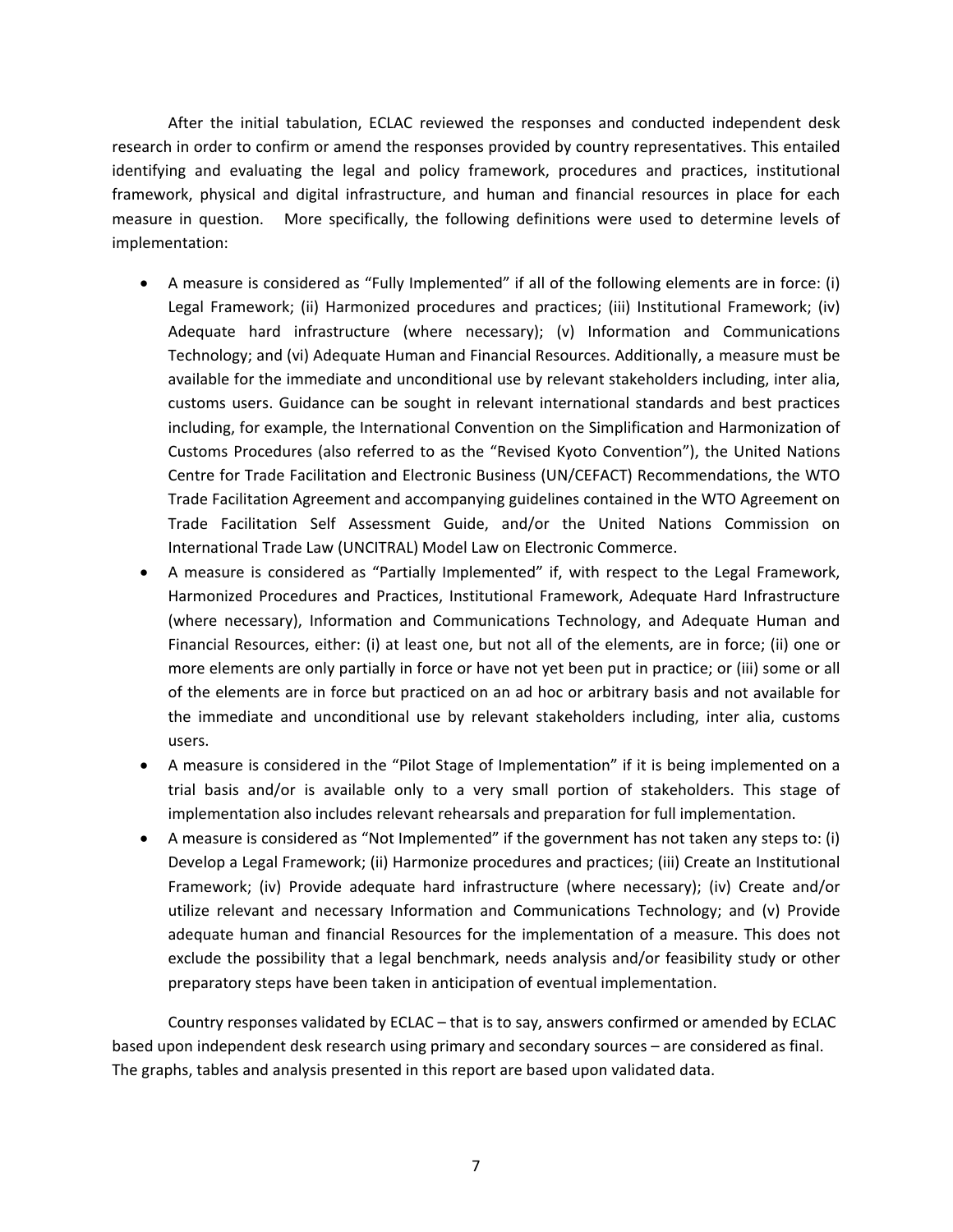## **2 Trade Facilitation in Latin America and the Caribbean: Overview**

Overall, the results of the Global Survey show that the region has made considerable progress in implementing trade facilitation measures. Based on responses to 30 of the 38 questions of the Survey, the average level of implementation for Latin America and the Caribbean is 67% (See Figure 3).<sup>5</sup>



**Figure 3: Overall Implementation of trade facilitation and Paperless Trade Measures in 19 LAC Countries (in percentage of the maximum possible score)**

 **Source**: ECLAC on the basis of data obtained through the Global Survey on Trade Facilitation and Paperless Trade Implementation 2015.

As can be seen in Figure 3, thirteen of nineteen participating countries exceed the regional average by between 3 and 16 percentage points. A particularly strong performance was seen in South America, where 7 of the 8 participating countries exceeded the average regional implementation rate by

 $5$  The remaining eight questions were not considered for the purposes of Figure 1, since they were not applicable to all countries in the sample. The questions excluded are: 20 (Electronic Submission of Sea Cargo Manifests), 33 (Alignment of working days and hours with neighboring countries at border crossings), 34 (Alignment of formalities and procedures with neighboring countries at border crossings), 35 (Transit facilitation agreements with neighboring countries), 36 (Customs authorities limit the physical inspection of transit goods and use risk assessment), 37 (Supporting pre‐arrival processing for transit facilitation), and 38 (Cooperation between agencies of countries involved in transit). Additionally, Question 30, relating to banks and insurers being able to retrieve letters of credit electronically without lodging paper‐based documents, was excluded as a result of the nearly unanimous responses of "Don't Know" by participating LAC countries.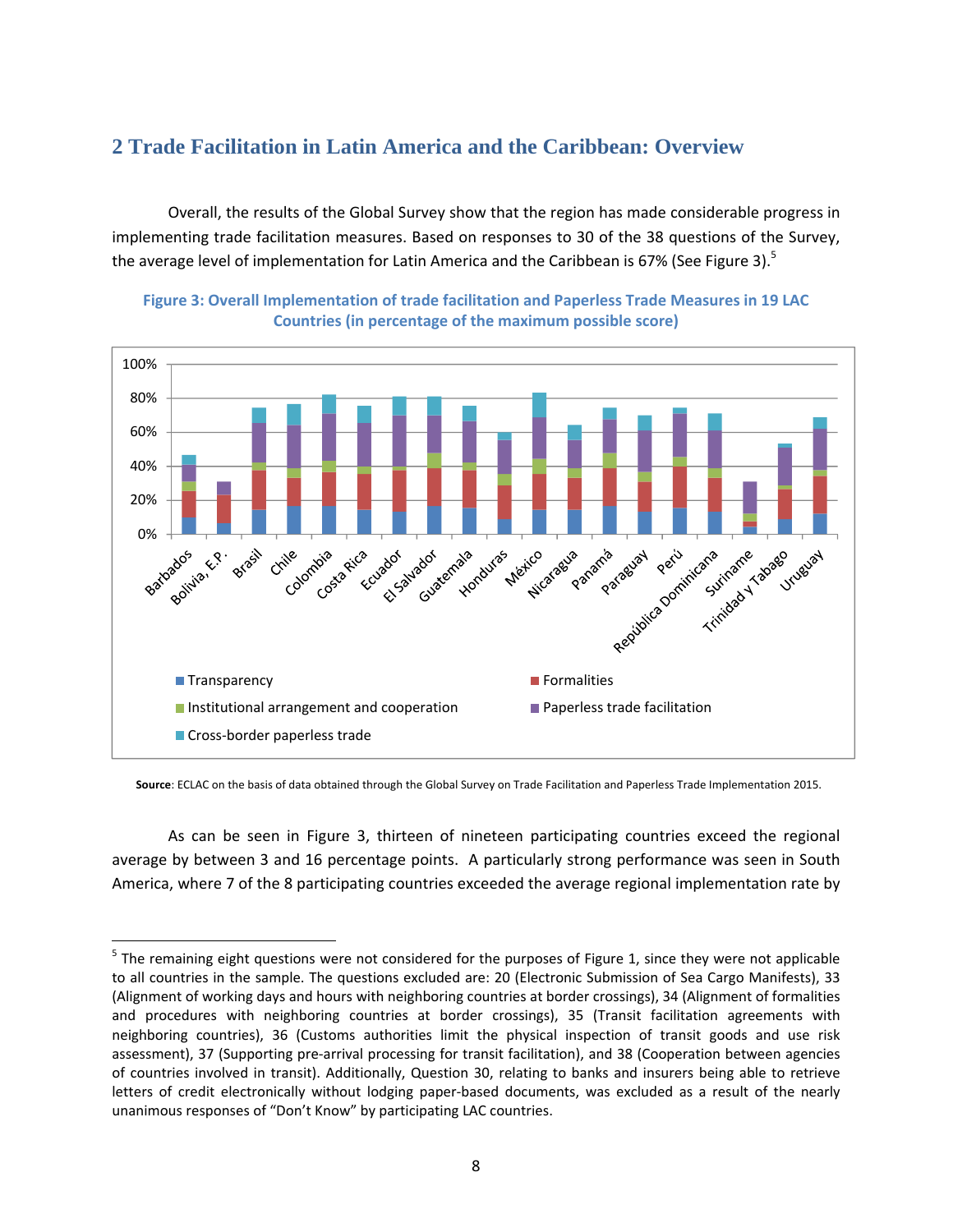between 3 and 15 percentage points.<sup>6</sup> In the group composed by Central America and Mexico, 5 of 7 participating countries exceeded the average regional implementation rate by between 7 and 16 percentage points. Caribbean countries, on the other hand, had lower performance levels. The Dominican Republic was the only country within this group that exceeded the regional implementation rate (by 4 percentage points), while the other three Caribbean participating countries registered scores well below that average. Among all participating countries, and across all measures, Mexico and Colombia have the highest levels of implementation, 83% and 82% respectively, followed by Ecuador (81%), El Salvador (81%) and Chile (77%). Conversely, Bolivia and Suriname have the lowest levels of implementation across all measures.

**Figure 4 : GDP per capita (2013, PPP) and trade facilitation implementation rates of Latin American and Caribbean countries (In current international dollars and percentages of the maximum possible score)**



**Source:** ECLAC on the basis of data obtained through the Global Survey on Trade Facilitation and Paperless Trade Implementation 2015, and International Monetary Fund, World Economic Outlook Database, April 2015. **Notes:** BRB: Barbados. BOL: Bolivia (P.S.). BRA: Brazil. CHI: Chile. COL: Colombia. CRI: Costa Rica. ECU: Ecuador. SLV: El Salvador. GUA: Guatemala. HND: Honduras. MEX: Mexico. NIC: Nicaragua. PAN: Panama. PAR: Paraguay. PER: Peru. DOM: Dominican Republic. SUR: Suriname. TAT: Trinidad and Tobago. URU: Uruguay.

Overall, there is a positive correlation between country scores in the Global Survey and per capita income. However, there are important exceptions. For example, the two countries with the lowest scores, the Plurinational State of Bolivia and Suriname, obtained identical implementation rates (31%) despite the fact that Suriname's per capita GDP –measured in purchasing power parity- is 2.7 times that of Bolivia. Trinidad and Tobago, by far the richest country within the sample in terms of per

 $6$  The results for South America should be interpreted with some caution, since they exclude Argentina and the Bolivarian Republic of Venezuela, two of the largest economies in this sub‐region and where trade barriers have increased in recent years.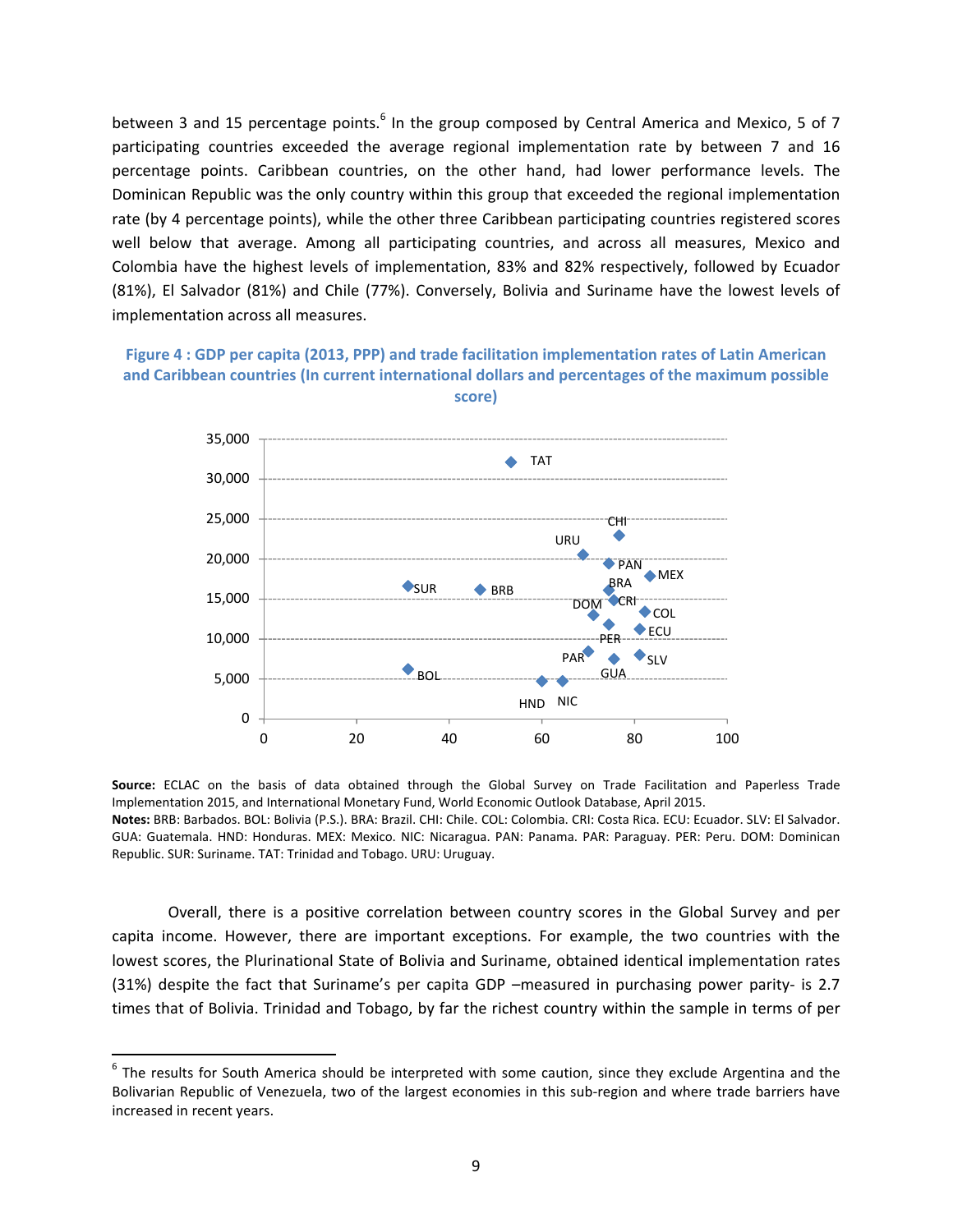capita GDP, also obtained a below-average score in the Survey. By contrast, Paraguay, Guatemala and especially El Salvador obtained above-average scores in the Survey, despite having a per capita GDP well below the sample's average of 13,996 dollars (see Figure 4). All this indicates that other variables are also relevant in explaining a country's performance, such as institutional capacities, being an island or a landlocked country, and being part of free trade agreements or integration mechanisms with comprehensive trade facilitation commitments, among others.

#### 2.1. Implementation of Trade Facilitation and Paperless Trade Measures in LAC Subregions

A comparison of overall levels of implementation among the three sub-regions demonstrates that Central America and Mexico have the highest levels of implementation with an average rate of 74%. Central America and Mexico are followed by South America which has an average rate of implementation of 70% and the Caribbean with an average rate of 51% (see Figure 5).

#### Figure 5: Implementation of Trade Facilitation and Paperless Trade Measures in LAC sub-regions (In percentages of the maximum possible score



Source: ECLAC on the basis of data obtained through the Global Survey on Trade Facilitation and Paperless Trade Implementation 2015.

Notes: Averages for sub-regions are indicated by red lines; Implementation rates for individual countries are indicated by blue diamonds

Central America and Mexico's high average is due, in part, to Mexico's high implementation rate (83%). In fact, as noted previously, Mexico is the highest performing country region-wide across all measures. Among Central American countries, El Salvador, Guatemala, Costa Rica and Panama present with implementation rates of 81%, 76%, 76%, and 74%, respectively. Nicaragua and Honduras, the two lowest-income countries within this sub-group of countries - perform slightly below the sub-regional average at 64% and 60%, respectively. The relatively high levels of performance among Central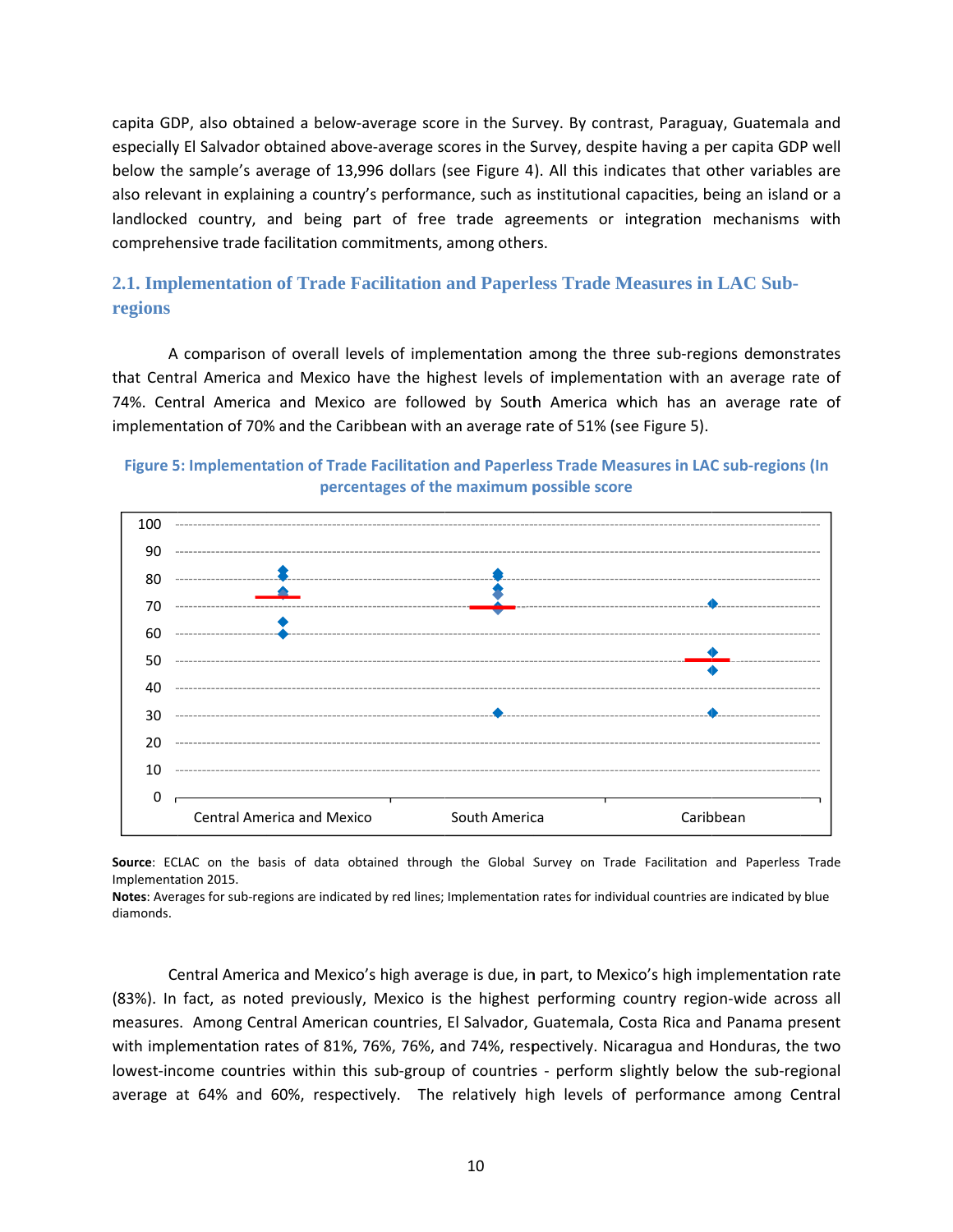American countries are a result of a common legal and regulatory customs framework, the Uniform Central American Customs Code ("Codigo Aduanero Uniforme Centroamericano" or CAUCA in Spanish), which has resulted in a simplification of import and export procedures as well as cross-border electronic exchange of information. Most notably, CAUCA has served as the legal basis for the creation and use of FAUCA ("Formulario Aduanero Único Centroamericano"), a single electronic customs form used throughout Central America for importing and exporting goods and which also doubles as a Certificate of Origin. The Secretariat for Central American Economic Integration ("SIECA" by its acronym in Spanish) has been instrumental in supporting these initiatives as part of its vast efforts to foster economic, trade and social integration in the sub‐region.

Other factors contributing to Central America's success in trade facilitation and paperless trade policies include the Free Trade Agreement and the Association Agreement in force with the United States and the European Union, respectively. The Central America-Dominican Republic-United States Free Trade Agreement<sup>7</sup> (CAFTA-DR), which entered into force in 2005, contains a "Customs Administration and Trade Facilitation" chapter which is broad in scope and contains commitments ranging from Release of Goods to Risk Management to Advance Rulings, among others. Similarly, in 2013, the European Union-Central America Association Agreement<sup>8</sup> entered into force with a "Customs" and Trade Facilitation" chapter containing ample commitments on customs and trade‐related procedures and states that customs legislation and procedures shall be based, inter alia, upon the World Customs Organization Framework of Standards to Secure and Facilitate Global Trade. In this vein, the European Union has delivered significant technical assistance and capacity building to support implementation of the Association Agreement through the PRAIAA program ("Proyecto Regional de Apoyo a la Integración Económica Centroamericana y a la Implementación del Acuerdo de Asociación" in Spanish).

Second among the sub-regions is South America with a 70% average rate of implementation. Colombia, Ecuador, Chile, Brazil and Peru have the highest rates of implementation in the sub‐region at 82%, 81%, 77%, 74%, and 74%, respectively. In the case of Colombia, Chile and Peru, these countries have Free Trade Agreements in force with the United States and the European Union that have expansive trade facilitation and customs administration commitments.<sup>9</sup> Ecuador, on the other hand, does not have Free Trade Agreements with the United States or the European Union<sup>10</sup>, but the recently implemented "ECUAPASS" – a software program modeled after Korea's UNI‐PASS which permits nearly full digitalization of customs procedures – helped spike its average. Brazil's high performance rates can be attributed to an expansive domestic legal framework on customs related matters as well cooperation

 $<sup>7</sup>$  All countries in the Central American sub-region are signatories with the exception of Panama which has a separate Free Trade Agreement with the United States in force since 2012.</sup>

 $^8$  Unlike CAFTA-DR, all countries in the Central American sub-region, including Panama, are signatories.<br><sup>9</sup> The Colombia-United States FTA entered into force in 2012; the Chile-United States FTA entered into force in 2004; the Peru‐United States FTA entered into force in 2009. The Colombia‐Peru EU Multiparty Trade Agreement entered into force in 2013; the Chile-EU Free Trade Agreement entered into force in 2003.<br><sup>10</sup> In July 2014, Ecuador and the European Union concluded negotiations allowing Ecuador to join the Colombia and

Peru – EU Multiparty Trade Agreement. Both parties initialed the agreement in December 2014 and procedures for ratification are underway.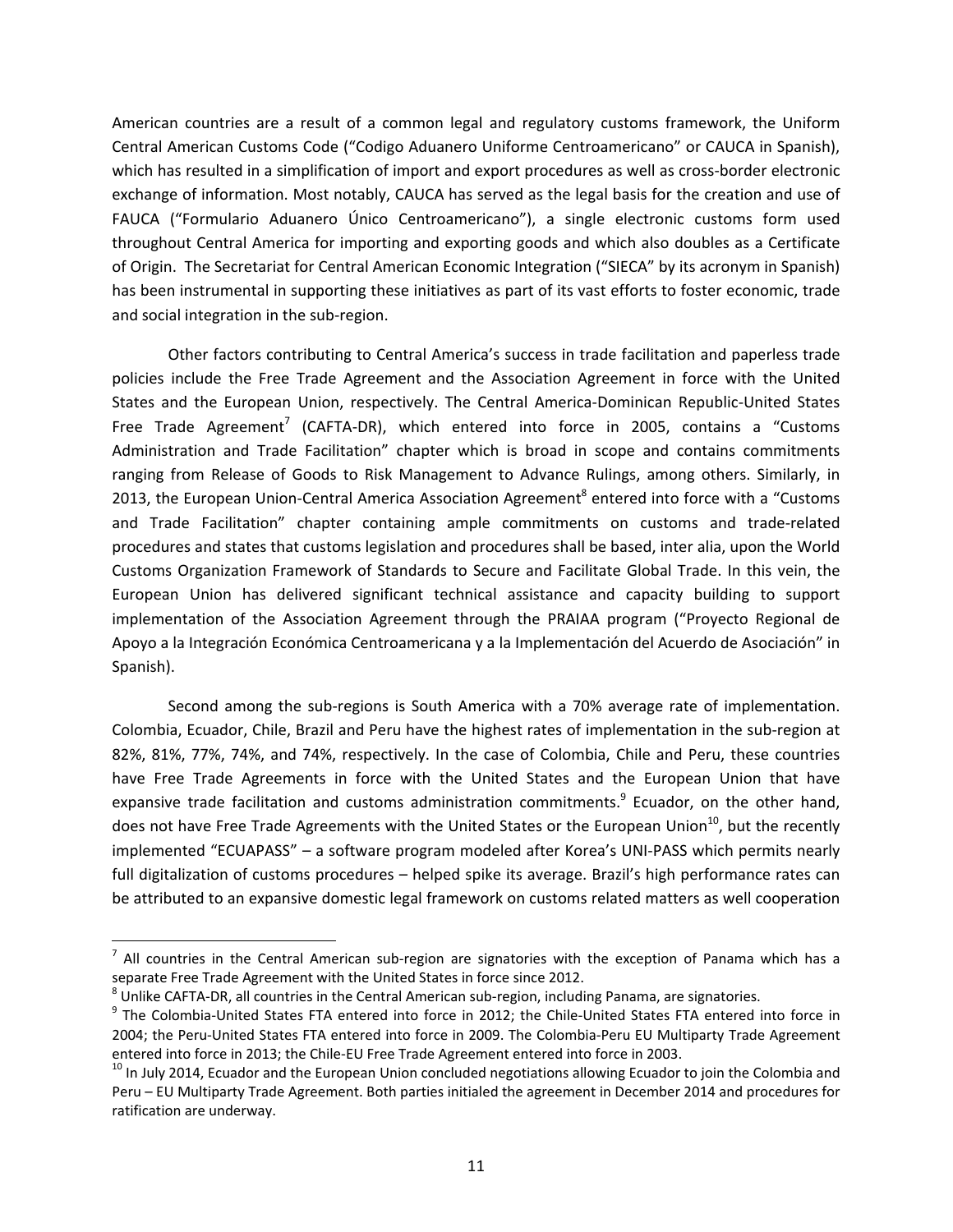at the border with fellow MERCOSUR member states (Argentina, Uruguay, and Paraguay). Bolivia is the exception to South America's high performance rate with implementation levels of only 31%, sharply below the sub-regional average. Trade facilitation efforts in Bolivia are hampered by a number of factors including, among other things, being landlocked and –according to the responses provided by CADEX‐ a lack of coordination among government agencies.<sup>11</sup>

Ranking third among the sub‐regions is the Caribbean with an average implementation rate of 51%.<sup>12</sup> Its two largest economies – the Dominican Republic and Trinidad and Tobago – have implementation rates above the average at 71% and 53%, respectively. As previously indicated, the Dominican Republic is a signatory to the CAFTA‐DR Free Trade Agreement and, like the other partners, has accepted and implemented ample trade facilitation commitments. Falling below the sub-regional average are Barbados (47%) and Suriname (31%).

#### **2.2 Most and Least Implemented Trade Facilitation and Paperless Trade Measures**

Among groups of measures, Transparency, Formalities and Paperless Trade measures have the highest levels of implementation at 78%, 73%, and 73%, respectively. They are followed by transit facilitation measures with an average rate of implementation of 61%. The lowest rates of implementation lie in Institutional Arrangements and Cooperation measures (52%) and Cross-border paperless trade measures, with 46% (see Figure 6 and Table 3).

Transit facilitation measures show the smallest range in levels of compliance with implementation ranging from 57% to 61%. This reflects the emphasis some countries have placed upon transit facilitation as part of broader trade and economic integration policies. For transparency measures, three out of five measures exhibit fulfillment levels between 84% and 93%, reflecting the continued focus on these types of measures in Free Trade Agreements to which countries in the region are signatories.

Conversely, paperless trade exhibits a large degree of heterogeneity in implementation. Within paperless trade measures, for example, the use of an electronic/automated customs system has a 98% implementation rate ‐ the highest among all measures examined – meanwhile, electronic application for customs refunds only has a 26% rate of implementation, the second lowest of all measures analyzed.

A similar trend is seen in the cross‐border paperless trade category, which includes one of the measures with the highest levels of implementation while also containing two of the lowest-ranked measures. For example, laws and regulations for electronic transactions have an 84% rate of implementation. On the other hand, electronic exchange of sanitary and phytosanitary certificates has a

 $11$  It should be borne in mind that Bolivia is the only participating country where responses to the Global Survey were provided by a business sector association instead of a government agency. This may also explain its low score, to the extent that the business sector's perception of the state of trade facilitation in the country can differ

from that of the national government.<br><sup>12</sup> The Caribbean is underrepresented in the Global Survey as only 4 Caribbean nations participated. With increased participation, particularly from CARICOM member states benefitting from the WTO Aid for Trade Strategy, its average may have been higher.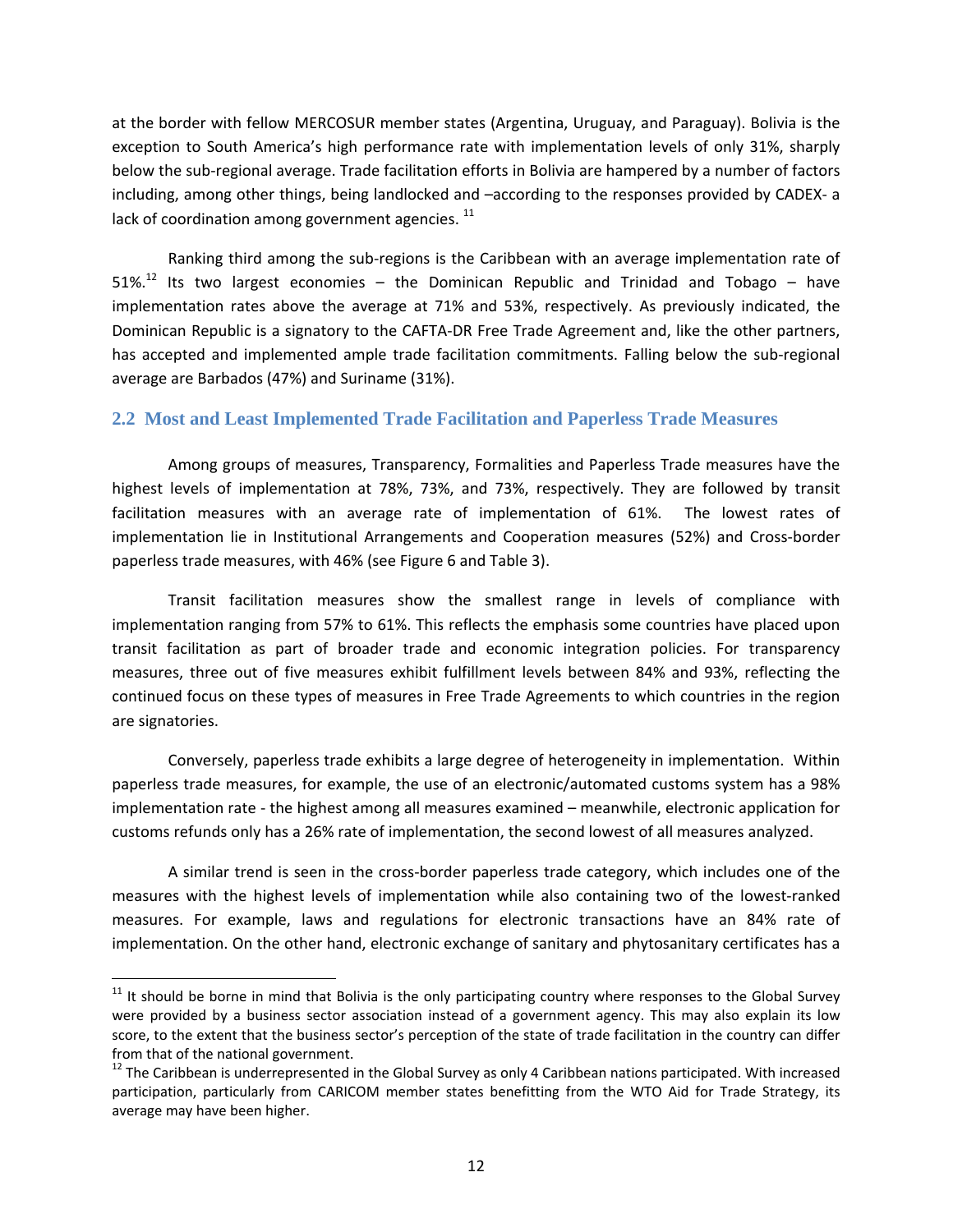mere 11% implementation rate across the region with only two countries indicating that this is partially implemented and two more countries indicating that it is in the pilot stage of implementation. Likewise, electronic exchange of certificates of origin has a 28% level of implementation with only one country indicating that it has been fully implemented and seven countries indicating that it is either partially implemented or in the pilot stage.





Source: ECLAC on the basis of data obtained through the Global Survey on Trade Facilitation and Paperless Trade Implementation 2015. Notes: Red lines indicate average total implementation rates for each category; Blue dots indicate average implementation rates for individual measures within each category.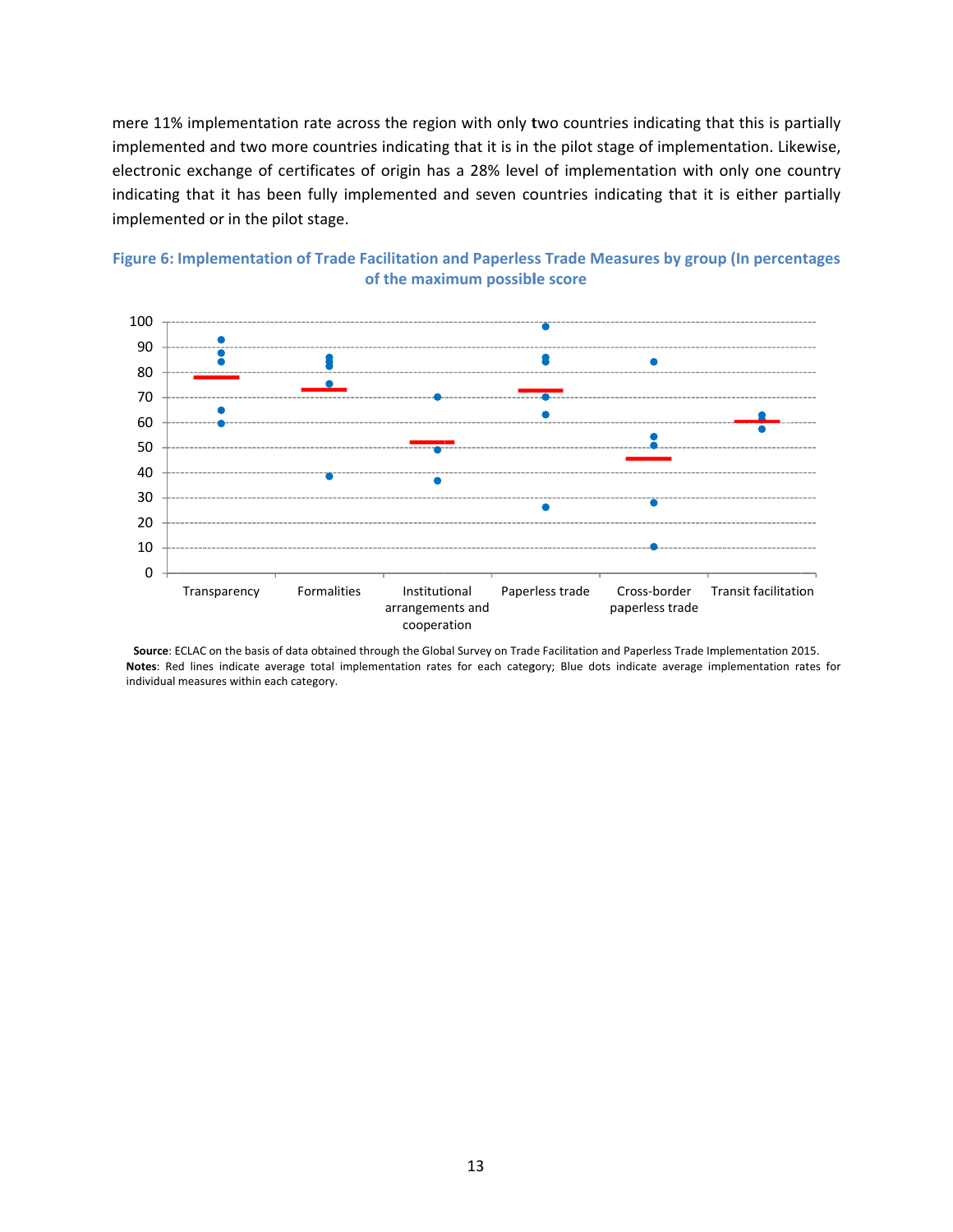#### **Table 4: Most and least implemented trade facilitation measures in Latin America and the Caribbean (Within each group of trade facilitation measures)**

| Group of            | <b>Most implemented</b>                       | Implementation | <b>Least implemented</b>               | Implementation |
|---------------------|-----------------------------------------------|----------------|----------------------------------------|----------------|
| measures            |                                               | rate           |                                        | rate           |
| <b>Transparency</b> | Independent appeal mechanism                  | 93%            | Stakeholder consultation on new        | 65%            |
|                     |                                               |                | draft regulations                      |                |
|                     | Publication of existing import-export         | 88%            | Advance publication/notification of    | 60%            |
|                     | regulations on the internet                   |                | new regulations before their           |                |
|                     |                                               |                | implementation                         |                |
| <b>Formalities</b>  | Post-clearance audit                          | 86%            | Trade facilitation measures for        | 61%            |
|                     |                                               |                | authorized operators                   |                |
|                     | <b>Expedited shipments</b>                    | 86%            | Establishment and publication of       | 39%            |
|                     |                                               |                | average release times                  |                |
| Institutional       | Cooperation between agencies on the           | 70%            | <b>Establishment of National Trade</b> | 49%            |
| arrangements        | ground at the national level                  |                | <b>Facilitation Committee</b>          |                |
| and cooperation     |                                               |                | Government agencies delegating         | 37%            |
|                     |                                               |                | controls to Customs authorities        |                |
| Paperless trade     | Electronic/automated Customs System           | 98%            | Electronic Single Window System        | 63%            |
|                     | Internet connection available to Customs      | 86%            | Electronic application for customs     | 26%            |
|                     | and other trade control agencies at border-   |                | refunds                                |                |
|                     | crossings                                     |                |                                        |                |
| Cross-border        | Laws and regulations for electronic           | 84%            | Electronic exchange of certificate of  | 28%            |
| paperless trade     | transactions                                  |                | origin                                 |                |
|                     | Recognized certification authority            | 54%            | Electronic exchange of sanitary and    | 11%            |
|                     |                                               |                | phytosanitary certificates             |                |
| <b>Transit</b>      | Supporting pre-arrival processing for transit | 63%            | Cooperation between agencies of        | 57%            |
| facilitation        | facilitation                                  |                | countries involved in transit          |                |
|                     | Customs authorities limit the physical        | 61%            |                                        |                |
|                     | inspections of transit goods and use risk     |                |                                        |                |
|                     | assessment                                    |                |                                        |                |

**Source**: ECLAC on the basis of data obtained through the Global Survey on Trade Facilitation and Paperless Trade Implementation 2015.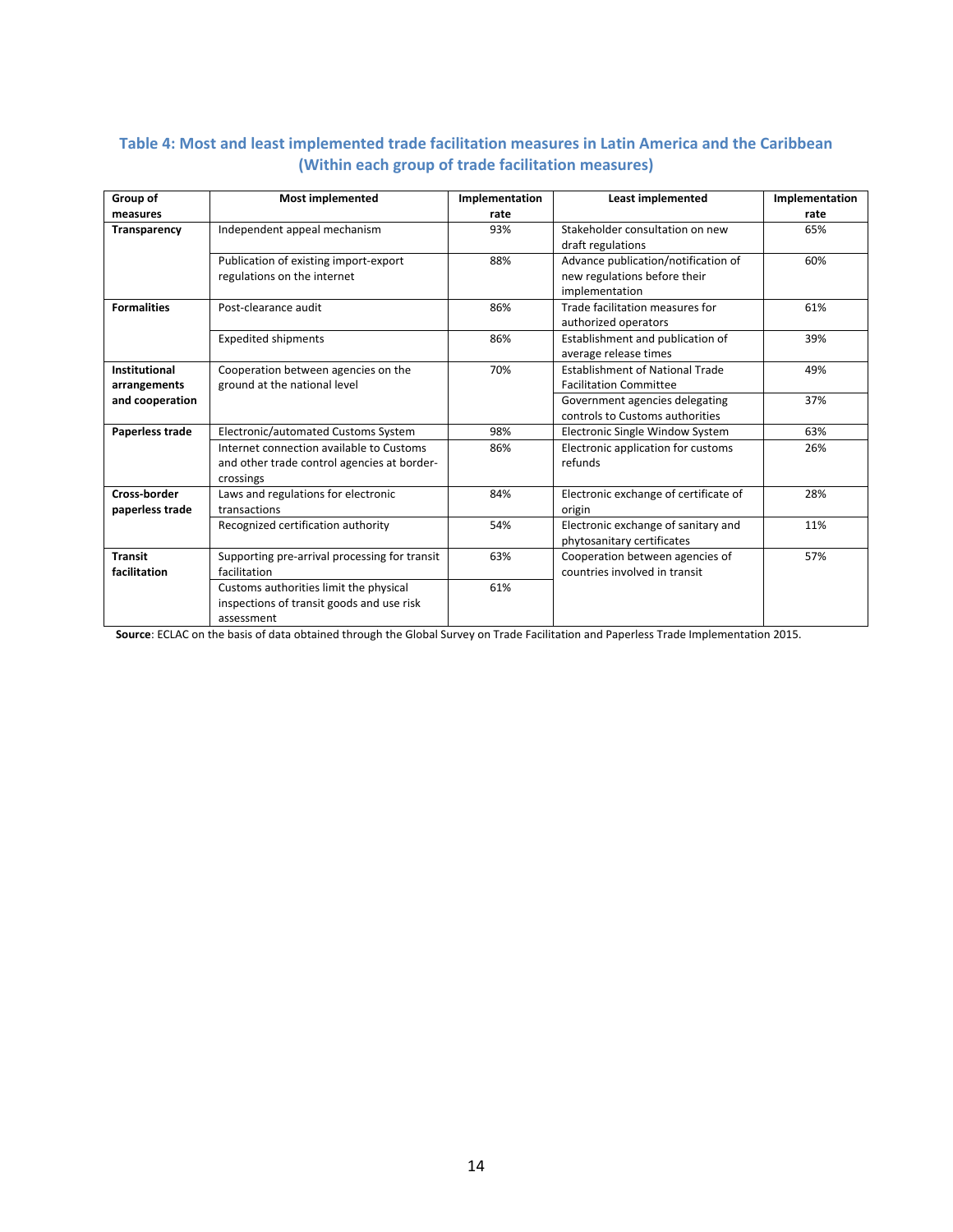## **3 Implementation of Trade Facilitation and Paperless Trade Measures by Category**

#### **3.1 "Transparency" Measures**

The transparency measures<sup>13</sup> included in the Global Survey are based on Articles 1 through 4 of the WTO Trade Facilitation Agreement. These measures pertain to publication of import and export regulations online, stakeholder consultation on new draft regulations, advance publication and notification of new regulations prior to their entry into force, advance rulings, and an independent appeal mechanism. These measures are based on, and expand significantly upon, the commitments contained in Article X of the General Agreement on Tariffs and Trade (GATT) that address, among other things, customs and classification matters. Transparency measures are one of three subgroups of general trade facilitation measures examined in the Global Survey.

Collectively, transparency measures, when fully implemented, allow traders to play a role in the design of new regulations that may impact them, have predictability in customs matters, and have the right to a legal review of customs rulings. Latin America and the Caribbean presents an overall implementation rate of 78% for transparency measures -- the highest of any group of measures examined in the Global Survey (see Figure 7).<sup>14</sup> Among all three sub-regions, Central America and Mexico have the highest average rate of implementation at 87% with all but one country exhibiting partial or full implementation of all transparency measures. South America has a similarly high implementation rate - 82% - with most countries exhibiting partial or full implementation of transparency measures with the exception of those related to the rule‐making process (e.g., stakeholder consultation and advance publication of new notifications).

The Caribbean has the lowest average of all 3 sub‐regions with a 55% implementation rate. The strongest performer among Caribbean countries is the Dominican Republic that has either partially or fully implemented all measures. The remaining three countries - Barbados, Suriname and Trinidad and Tobago – show various degrees of implementation among measures with some, including those related to the rule‐making process and advance rulings, not implemented at all.

Among transparency measures, establishment of an independent appeal mechanism has the highest rate of implementation at 93%, followed by publication of existing import-export regulations (88%), and advance rulings on tariff classification (84%). Falling below these implementation rates is stakeholder consultation on new draft regulations (65%) and advance publication and notification of new regulations before their entry into force (60%).

<sup>&</sup>lt;sup>13</sup> Transparency measures correspond to Questions 2-5 and 9 of the Global Survey. See Table 1.

 $14$  Overall implementation rates for each category of measures were calculated as the simple average of implementation rates for all measures within that category.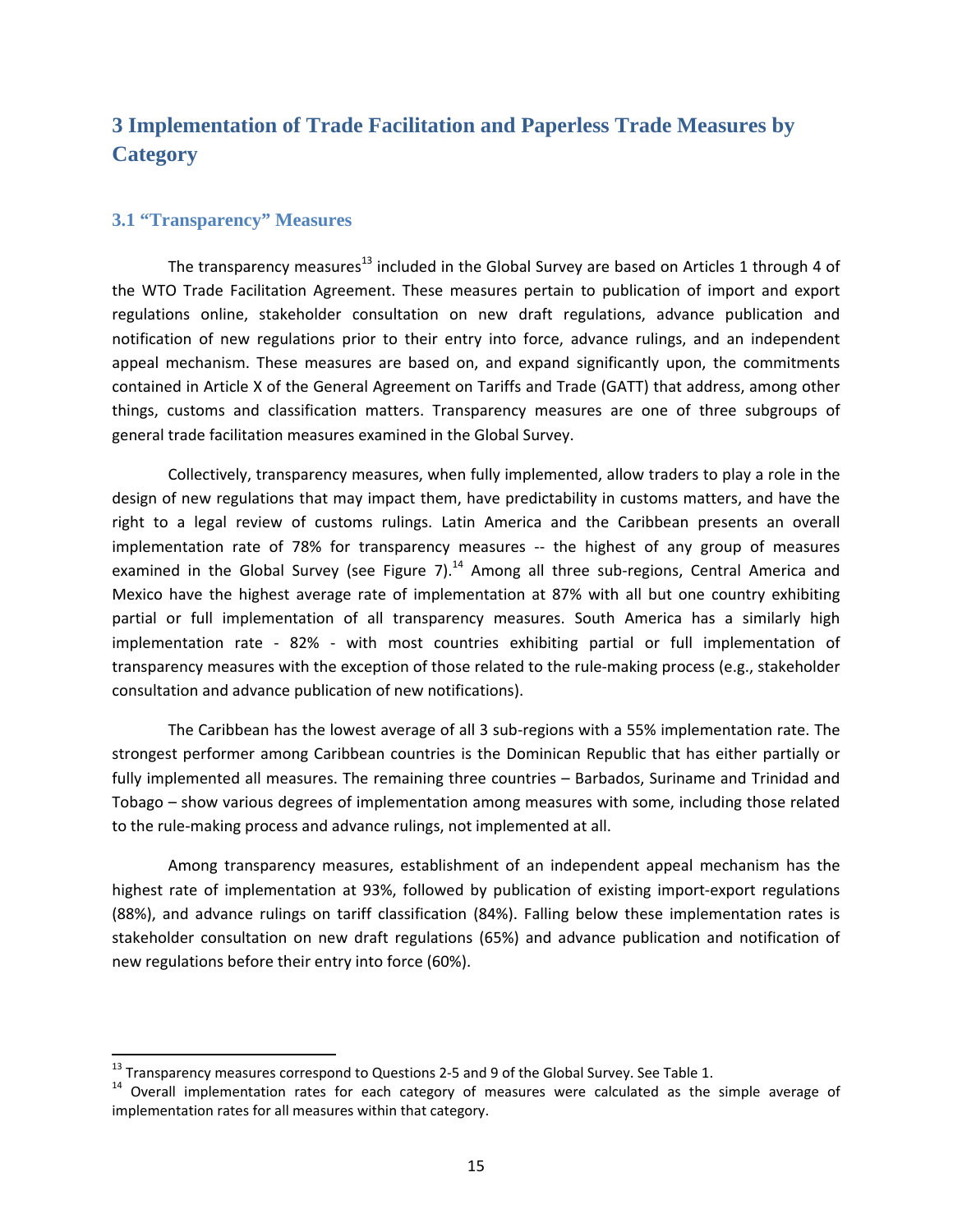#### **Figure 7: Implementation of transparency measures: Latin America and Caribbean Average (In percentages)**



**Source**: ECLAC on the basis of data obtained through the Global Survey on Trade Facilitation and Paperless Trade Implementation 2015.

The most implemented measure – Independent Appeal Mechanism – requires that traders have the right to review and seek correction the decisions issued by customs officials or officials of other border agencies.<sup>15</sup> Of the 19 countries that participated in the Global Survey, 17 (89%) have fully implemented this measure (see Figure 8). Country experiences across the region indicate that countries have taken different approaches to implementation. In some cases, countries have established Customs and/or Tax Courts with exclusive jurisdiction; in other cases, countries have expanded the jurisdiction of already existing local and/or national court systems to include customs matters.

Publication of import‐export regulations – the next most implemented measure ‐ contemplates that governments shall make import, export and transit procedures available in a non‐discriminatory and easily accessible manner so that other governments, traders and interested persons may become acquainted with them. This requirement builds upon commitments contained in GATT Article X and is also commonly found in trade facilitation and customs cooperation chapters in Free Trade Agreements. Data reflects that this measure has been partially or fully implemented by all countries participating in the Global Survey (see Figure 8).

Advance rulings relate to traders' right to obtain a ruling on the tariff classification of the goods being imported before the goods actually arrive at the destination country. In Central America, advance rulings are governed by CAUCA and the CAFTA‐DR FTA and are, thus, fully in force in all six participating

<sup>&</sup>lt;sup>15</sup> See WTO Agreement on Trade Facilitation Self Assessment Guide, TN/TF/W/143/Rev.9, November 2014 [online] at https://docs.wto.org/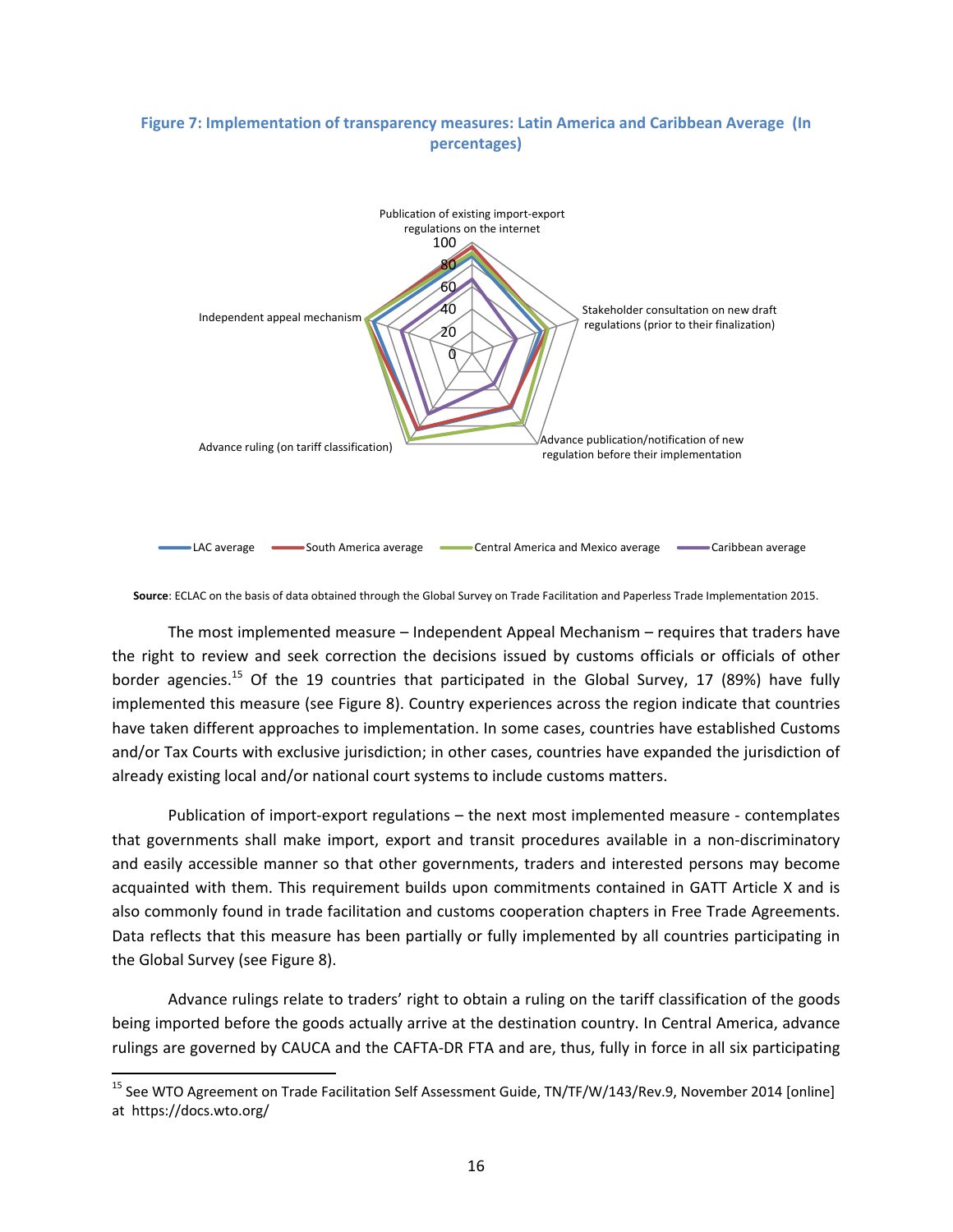countries and result in a common practice. In South America, nearly all countries have fully implemented this measure as a result of commitments included in FTAs with the United States and/or the European Union. The Caribbean diverges somewhat from this trend wherein two of the four participating countries do not offer traders the option of advance rulings or have only partially implemented this measure.





Source: ECLAC on the basis of data obtained through the Global Survey on Trade Facilitation and Paperless Trade Implementation 2015.

<sup>a</sup> Based on percentage of countries achieving full implementation of each measure.

Falling well below these high rates of implementation are stakeholder consultations on new draft regulations and advance publication of new regulations before entry into force. Stakeholder consultations, as its title suggests, requires that border agencies hold regular consultations with traders, stakeholders and interested parties on trade-related and customs laws. The figures show that this measure has varied degrees of implementation in the region but falls mostly within the purview of partially implemented (see Figure 8). Country experiences suggest that although this practice is used, it is not consistent or systematic and is applied on a case-by-case basis.

Advance publication of new draft regulations mandates that governments publish information to new and/or amended trade-related and customs laws so that traders and interested parties have an opportunity and reasonable time to comment on proposals. The implementation of this measure varies widely across the region. In some countries, there is no legislation in place that mandates advance publication and, therefore, it is either not done or, alternatively, practiced sporadically. At the other end of the spectrum, in some countries, such as Brazil for example, a measure cannot enter into force unless it has been published in the official gazette and not sooner than 45 days thereafter (unless there are exceptional circumstances).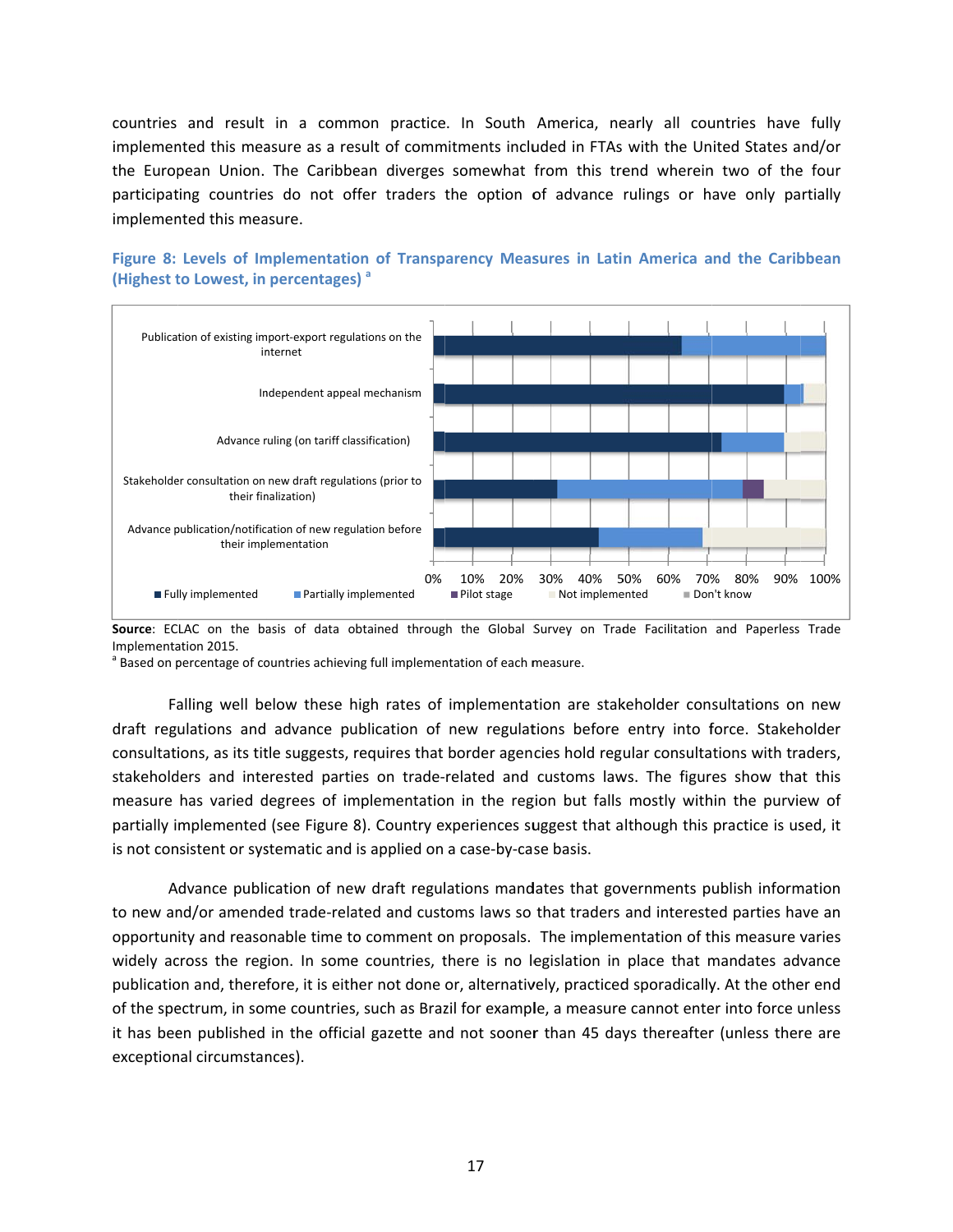#### **3.2: "Formalities" Measures**

The Global Survey examines eight measures – collectively referred to as "Formalities" – within the purview of streamlining and expediting trade procedures. These measures are based on Articles 6, 7, 9 and 10 of the WTO Trade Facilitation Agreement which, in turn, build upon GATT Article VIII entitled "Fees and Formalities connected with Importation and Exportation." These measures relate to risk management, pre-arrival processing, post-clearance audit, separation of release from final determination of customs duties, establishment and publication of average release times, authorized operators, expedited shipments and acceptance of paper or electronic copies of supporting documents. Together, these measures seek to simplify the formalities for importing and exporting – such as, for example, document and information requirements- and reduce the fees, charges and duties associated with the entry and exit of goods across borders.

Latin America and the Caribbean presents high levels of implementation for this category with an average rate of 73% (See Figure 9). Central America and Mexico, together with South America, show near levels of implementation at 79% and 78%, respectively. With only minor exceptions, countries in both sub-regions exhibit partial or full implementation of all formalities measures. The Caribbean presents a lower average ‐ 53% ‐ and with more varied patterns of implementation across this group of measures.





**Source**: ECLAC on the basis of data obtained through the Global Survey on Trade Facilitation and Paperless Trade Implementation 2015.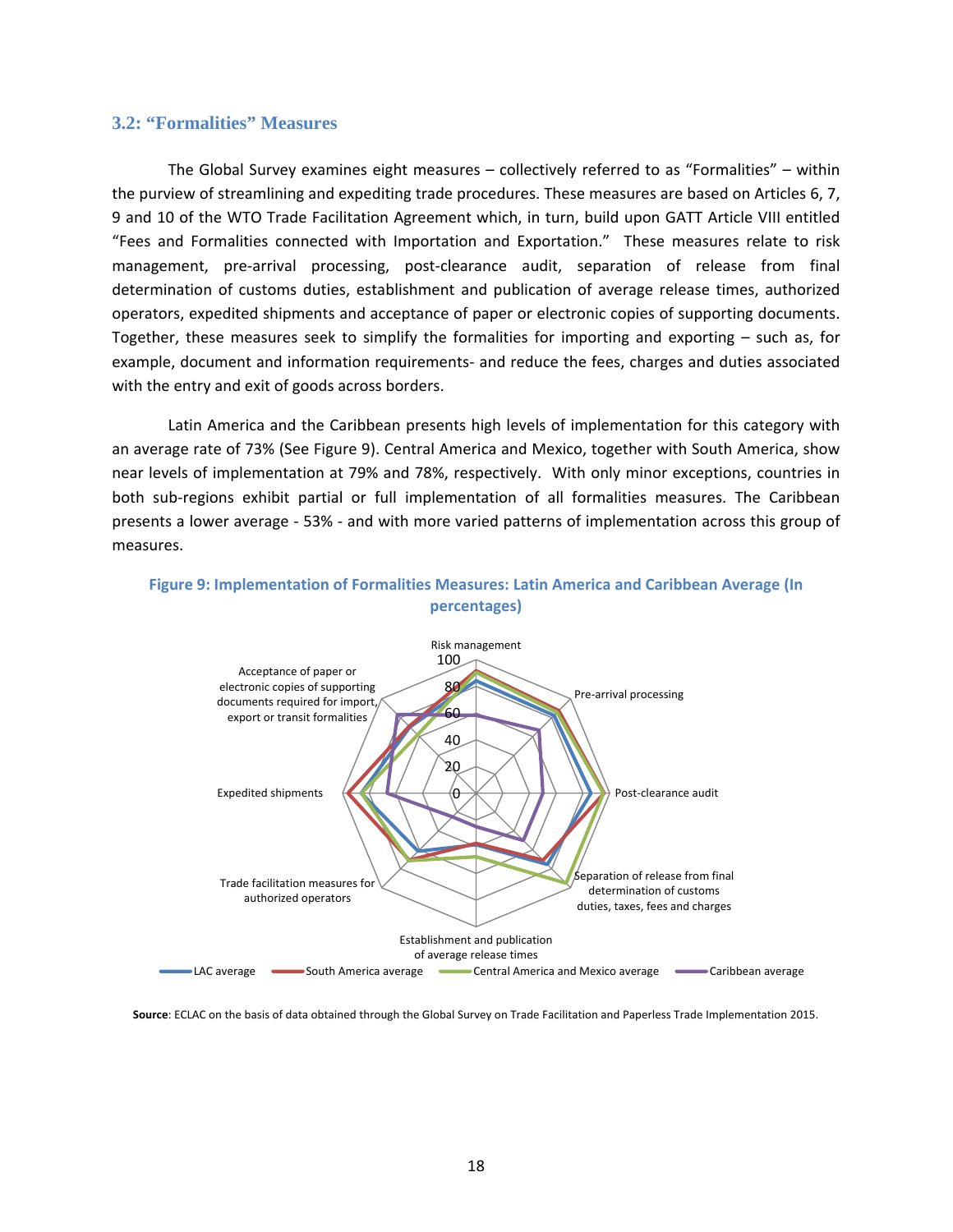The most widely implemented measures are post‐clearance audit and expedited shipments (86%), risk management (84%), and pre‐arrival processing (83%). These are followed by separation of release from final determination of duties and fees (75%) and acceptance of paper or electronic copies of supporting documents (70%). Diverging from this general fulfillment pattern are trade facilitation measures for authorized operators (61%) and establishment and publication of average release times (39%).

Among the first formalities-related measures that would come into play in a typical import transaction is pre‐arrival processing. This refers to customs and other border agencies allowing importers to submit documentation and other information required for release of imported goods, in electronic format where appropriate, prior to the arrival of the goods in order to expedite their release. Latin America and the Caribbean presents an 83% implementation rate with average levels closely spread across all three sub-regions. This reflects country investments in Information and Communication Technologies at the national and sub‐regional levels.

Separation of release from final determination contemplates that customs will allow importers to obtain release of their goods, under a guarantee, if required, prior to the final determination of applicable fees and tariffs when such determination is not done prior to, upon arrival, or as rapidly as possible after arrival of the goods. The overall compliance rate in the region is 75% with a particularly strong performance by Central America and Mexico in which all but one country has fully implemented this measure. Moreover, country evidence suggests that Mexico has taken implementation one step further by consolidating transactions and allowing release of all imports arriving within a specified time frame for a single importer.

Fifteen out of nineteen participating countries (79%) have fully implemented post-clearance audits (see Figure 10). Evidence suggests that some countries have had post‐clearance audits in place since at least the 1990s. Such is the case, for example, of Central American countries that have regulated post-clearance audits through CAUCA and have clearly defined policies in place. Mexico, for its part, recently created a General Administration of Foreign Trade Auditing ("Administración General de Auditoria de Comercio Exterior" in Spanish) in order to focus exclusively on post‐clearance audit control, investigations, and planning. South American countries follow a similar trend albeit mostly at the national, not sub-regional, level. For example, Ecuador, Peru and Uruguay have well established regulatory frameworks in force that govern post-clearance audits and efforts are underway to improve upon them through the use of technology.

Post-clearance audit, the measure with the highest fulfillment levels across the region in this category (86%), refers to customs' verification of compliance with customs and regulations through examination of traders' books and records at the premises following the release of goods. Under the broader requirements of the WTO Trade Facilitation Agreement, post‐clearance audits must be conducted with a view to expedite the release of goods and, wherever practical, inform risk management. Moreover, audits must be transparent and the persons subject to audit should be notified of the results.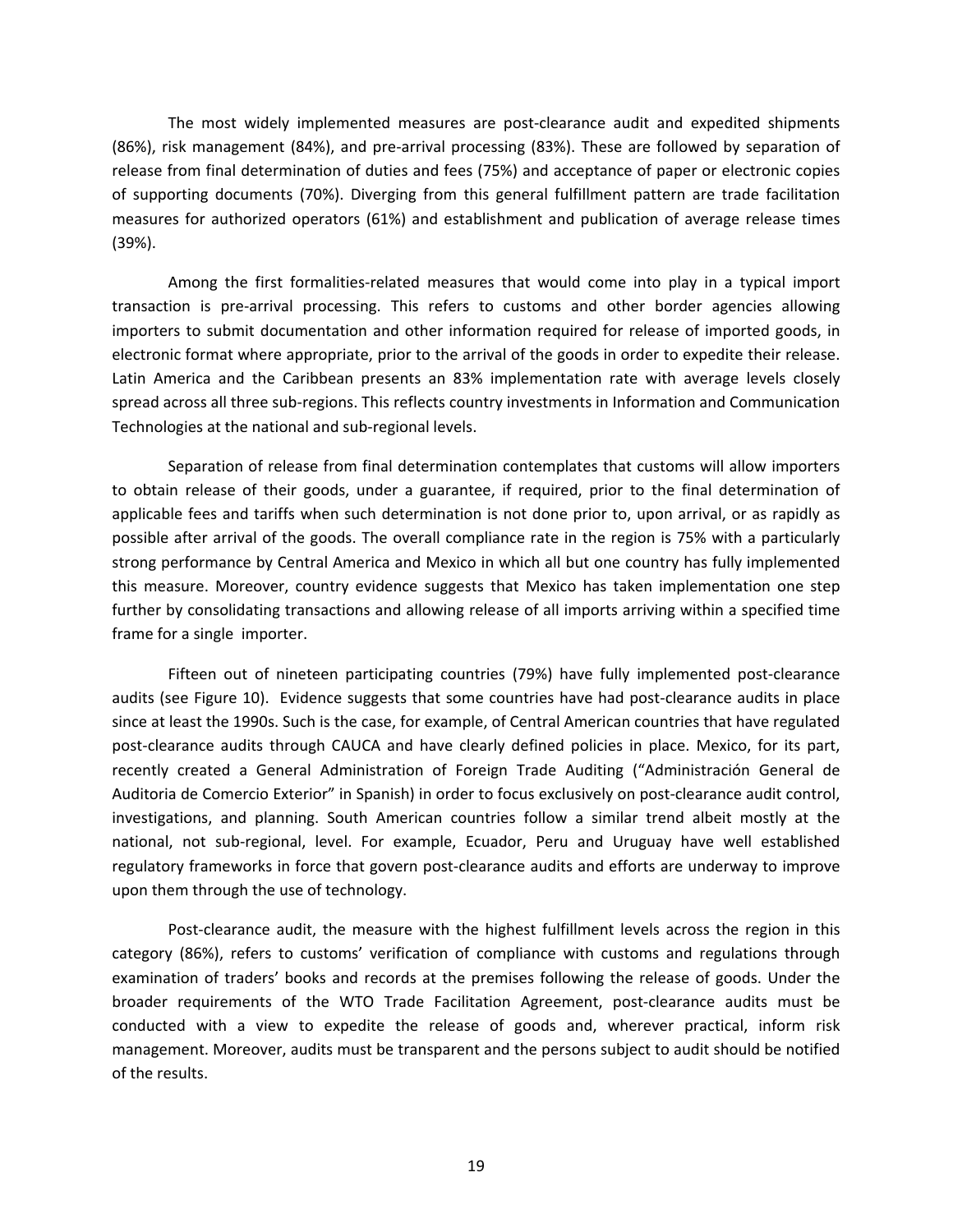#### Figure 10: Levels of Implementation of Formalities Measures in Latin America and the Caribbean (From highest to lowest, in percentages)<sup>a</sup>



Source: ECLAC on the basis of data obtained through the Global Survey on Trade Facilitation and Paperless Trade Implementation 2015.

<sup>a</sup> Based on percentage of countries achieving full implementation of each measure.

Closely tied to post-clearance audits are risk management policies. Risk management is the methodology or practice that customs uses to determine which import, export or transit transactions or operators should be subject to control and the type and degree of control to be applied. The commitments contained in the WTO Trade Facilitation Agreement require that customs shall apply control on high-risk consignments and expedite the release of low-risk goods. In order to do this, appropriate selectivity criteria must be applied.

Risk Management has an 84% compliance rate in the region. With only one exception, all countries across the three sub-regions have either partially or fully implemented risk management policies (Suriname has indicated risk management policies are in the pilot stage). Trends across the region reflect that many countries have adopted World Customs Organization standards and are seeking to further centralize and streamline the process. Moreover, some countries, including Ecuador and Peru, have begun applying Big Data to make risk management processes more effective and efficient.

Expedited shipments exhibit a similarly high average rate of implementation at 86%. This measure regulates documents and goods imported by air express-delivery operators. The WTO Trade Facilitation Agreement contemplates that, when fully implemented, this measure will allow the expedited release of at least those goods entered through air cargo facilities. The high implementation levels of this measure are due, in part, to their inclusion in many Free Trade Agreements with the United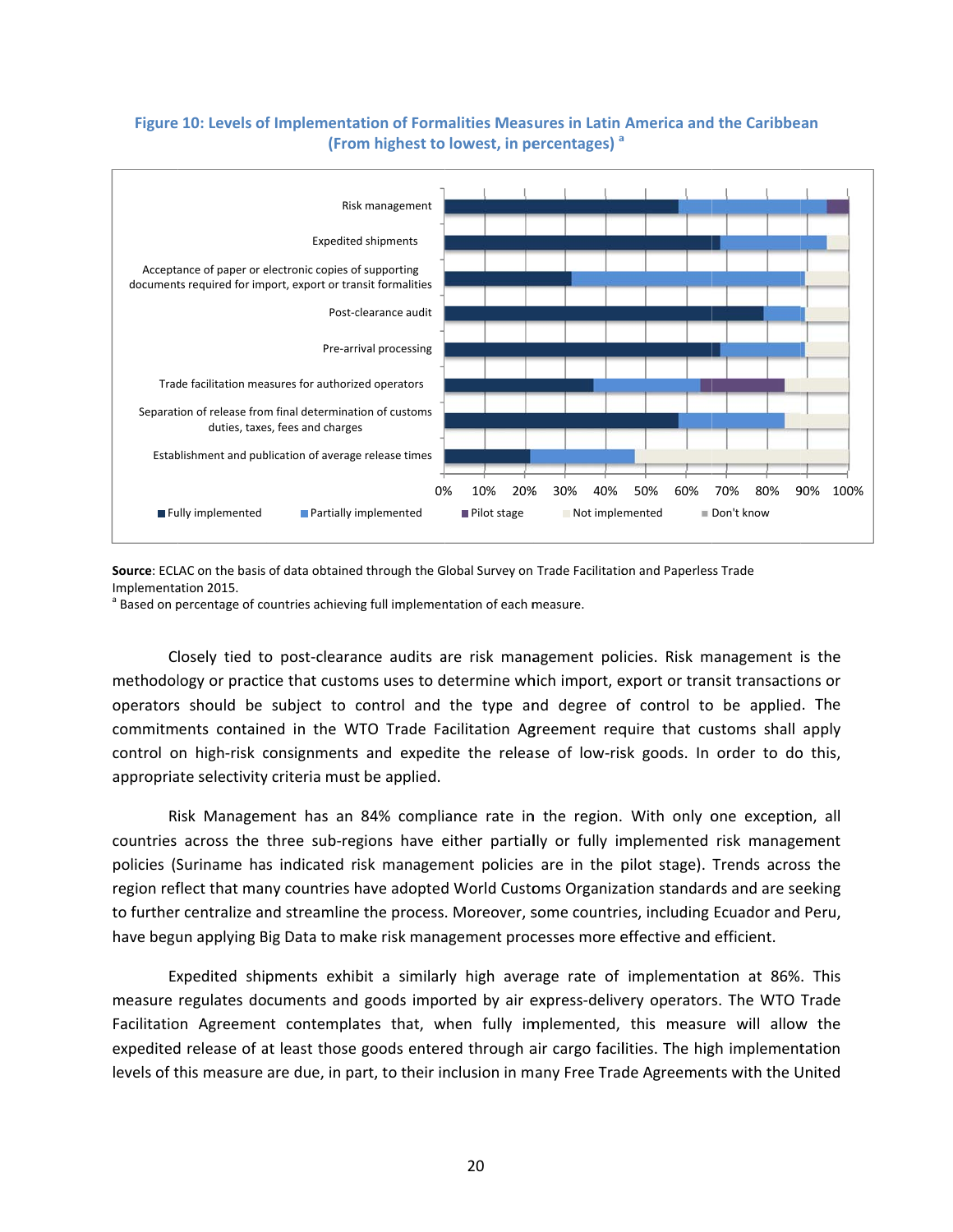States and the capacity building delivered by the United States Agency for International Development (USAID) in the region, particularly in Central America.

The establishment of trade facilitation benefits for authorized operators has a 61% average implementation rate region-wide. Based on Article 7 of the WTO Trade Facilitation Agreement, this measure states that countries shall provide special or preferential customs treatment to reliable traders or "authorized operators" who present low risk of non-compliance with legal requirements.<sup>16</sup> Both South America and Central America and Mexico present a 71% average rate of implementation. All countries in both sub-regions have either fully or partially implemented authorized operator schemes, or are in the pilot stage of their implementation. The only three countries to exhibit non‐ implementation are from the Caribbean (Barbados, Suriname and Trinidad and Tobago). The remaining Caribbean country – the Dominican Republic – has fully implemented this measure.

Another important measure in this category is acceptance of paper or electronic copies of supporting documents required for import, export, or transit formalities. This measure contemplates that when a government agency of a country already holds the original of a document used for import, export or transit matter, any other agency in that country shall accept a paper or electronic copy from the agency holding the original document in lieu of the original document. The region presents a 70% rate of implementation. The sub-region with the highest average is the Caribbean that exhibits an 83% rate of fulfillment. South America and Central America and Mexico present slightly lower averages, 71% and 62%, respectively. Countries that have not yet fully implemented this measure indicate that policies are being considered to create digital repositories for trade‐related documents (e.g. El Salvador) or efforts are underway to include more government agencies in already existing digital processes (e.g., Brazil).

The least implemented measure in this grouping is the establishment and publication of average release times for import shipments, with only a 39% compliance rate. Only four countries in the region have fully implemented this measure and four additional countries have partially implemented it. Country evidence shows that this measure has been applied on a limited basis because, in general, there is no legal obligation to publish release times. In fact, the small numbers of countries engaged in publishing the data do so as part of a broader sub‐regional integration effort ‐‐ as is the case for Central America and SIECA. More widespread implementation of this measure will help track the performance of customs and other border agencies with respect to the release of goods.

 $^{16}$  The advantages granted to authorized operators may include, inter alia, lower documentary and data requirements, a lower rate of physical inspections, faster release time, and deferred payment of duties, taxes, fees and charges.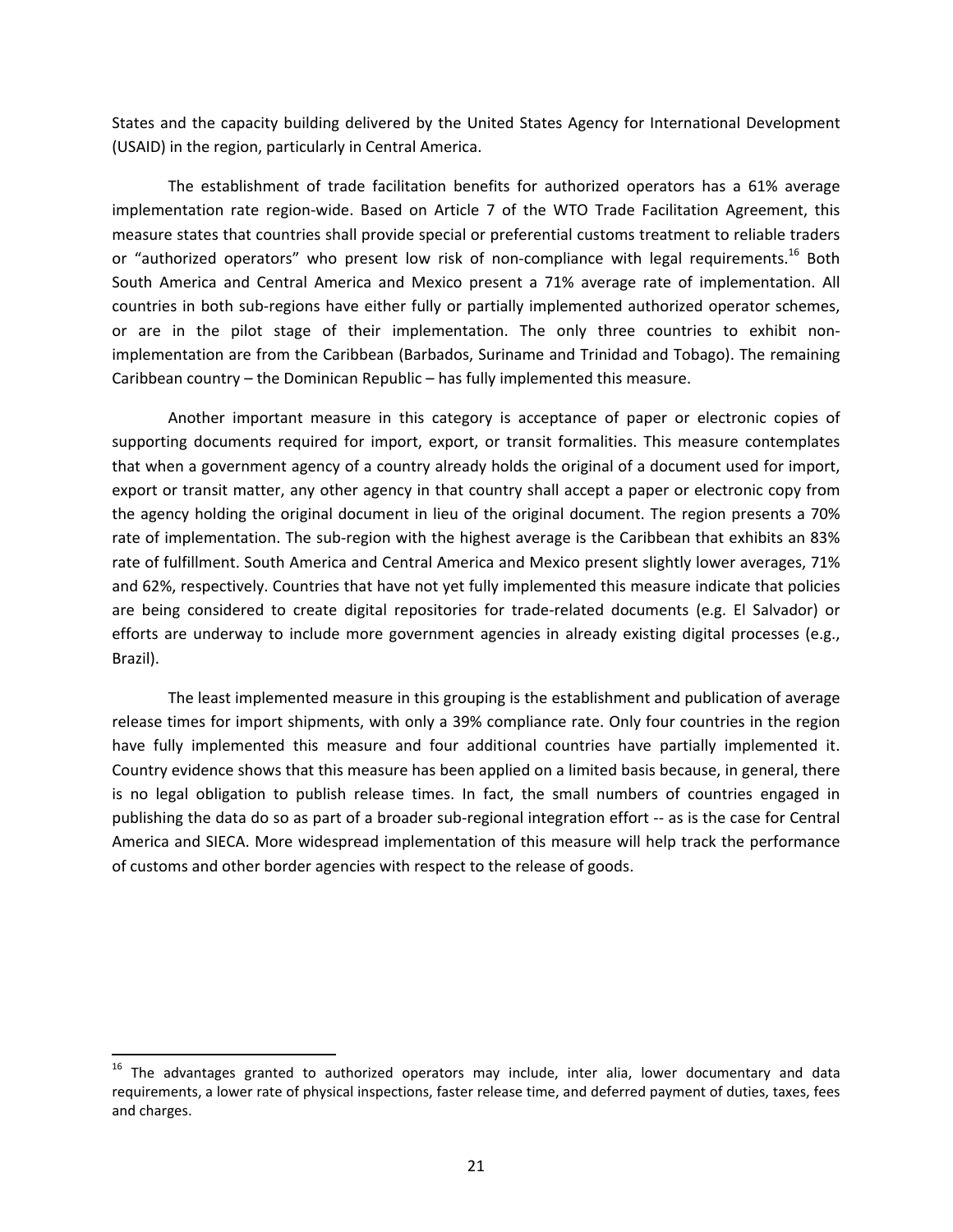#### **3.3 "Institutional Arrangements and cooperation" measures**

The third group of measures within the scope of general trade facilitation measures is entitled "Institutional Arrangements and Cooperation". This grouping is comprised of only three measures but their importance cannot be overstated. Based on Articles 8 and 23 of the WTO Trade Facilitation Agreement, these measures govern the institutional and policy framework necessary for implementation of trade facilitation and paperless trade measures.

Latin America and the Caribbean presents an average implementation rate of 52% for this category. Among sub‐regions, Central America and Mexico has the highest implementation rate at 68%, followed by the Caribbean (44%) and South America (42%) (see Figure 11). Implementation rates vary widely among the three measures included in this category. In the case of Central America and Mexico, average implementation rates among measures range from 62% to 81%. Wider differences in implementation levels are seen in Caribbean and South American countries. In the Caribbean, average rates of implementation for each measure range from 17% to 67%, or 50 percentage points. Similarly, implementation rates in South America range from 25% to 71%, or 46 percentage points.





-LAC average - South America average - Central America and Mexico average - Caribbean average

**Source**: ECLAC on the basis of data obtained through the Global Survey on Trade Facilitation and Paperless Trade Implementation 2015.

Cooperation between agencies on the ground at the national level has the highest degree of implementation at 71%. This is followed by establishment of a National Trade Facilitation Committee (49%) and government agencies delegating control to customs authorities, with 37% (see Figure 12).

Cooperation between agencies on the ground at the national level contemplates that border agencies involved in import, export and transit transactions (for example, customs, sanitary inspection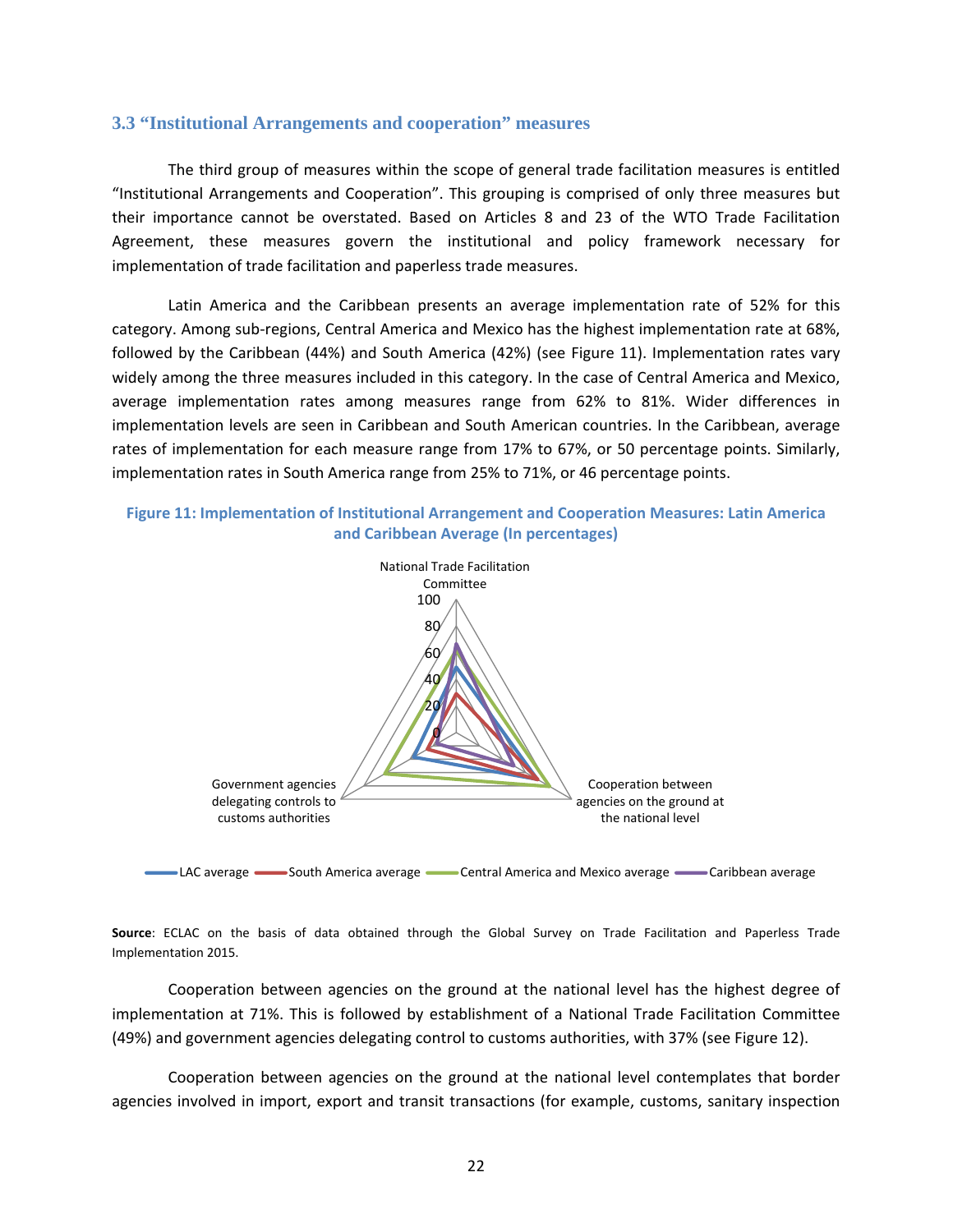agencies and public health agencies, among others) will coordinate controls and procedures to facilitate cross-border trade. Central America and Mexico have the highest implementation rate for this measure at 81% reflecting these countries' commitments to cooperate at the national, bi-national, and subregional levels. Mexico, for its part, has notably elevated the role of border controls as part of a national security strategy by creating a High Level Specialized Committee on Disarmament, Terrorism and International Security (CAMETI in Spanish) to inhibit illegal arms trade, among other things.



Figure 12: Levels of Implementation of Institutional Arrangements and Cooperation Measures in Latin America and the Caribbean (From highest to lowest, in percentages

Source: ECLAC on the basis of data obtained through the Global Survey on Trade Facilitation and Paperless Trade Implementation 2015.

The next most implemented measure is the establishment of a National Trade Facilitation Committee. This refers to a formal institutional arrangement that must serve as a mechanism to bring together government actors and the private sector to identify and address challenges in order to streamline trade procedures. The region presents a 49% compliance rate, with the strongest performances in Central America (62%) and the Caribbean (67%) and a weaker performance among South American countries (29%). These relatively low fulfillment levels may be partially explained by the institutional complexity of setting up a National Trade Facilitation Committee. Trade facilitation is a cross-cutting issue that relates to the work of many public agencies with widely different mandates. Therefore, the creation of a National Trade Facilitation Committee requires political commitment at the highest level to have all relevant agencies participate and coordinate effectively. With the eventual entry into force of the WTO Trade Facilitation Agreement, these committees will play an increasingly important role as they are considered essential - and almost a prerequisite - to the implementation of the TFA. In fact, the creation of National Trade Facilitation Committee is a stand-alone requirement for signatory countries (See Article 23 of the WTO Trade Facilitation Agreement).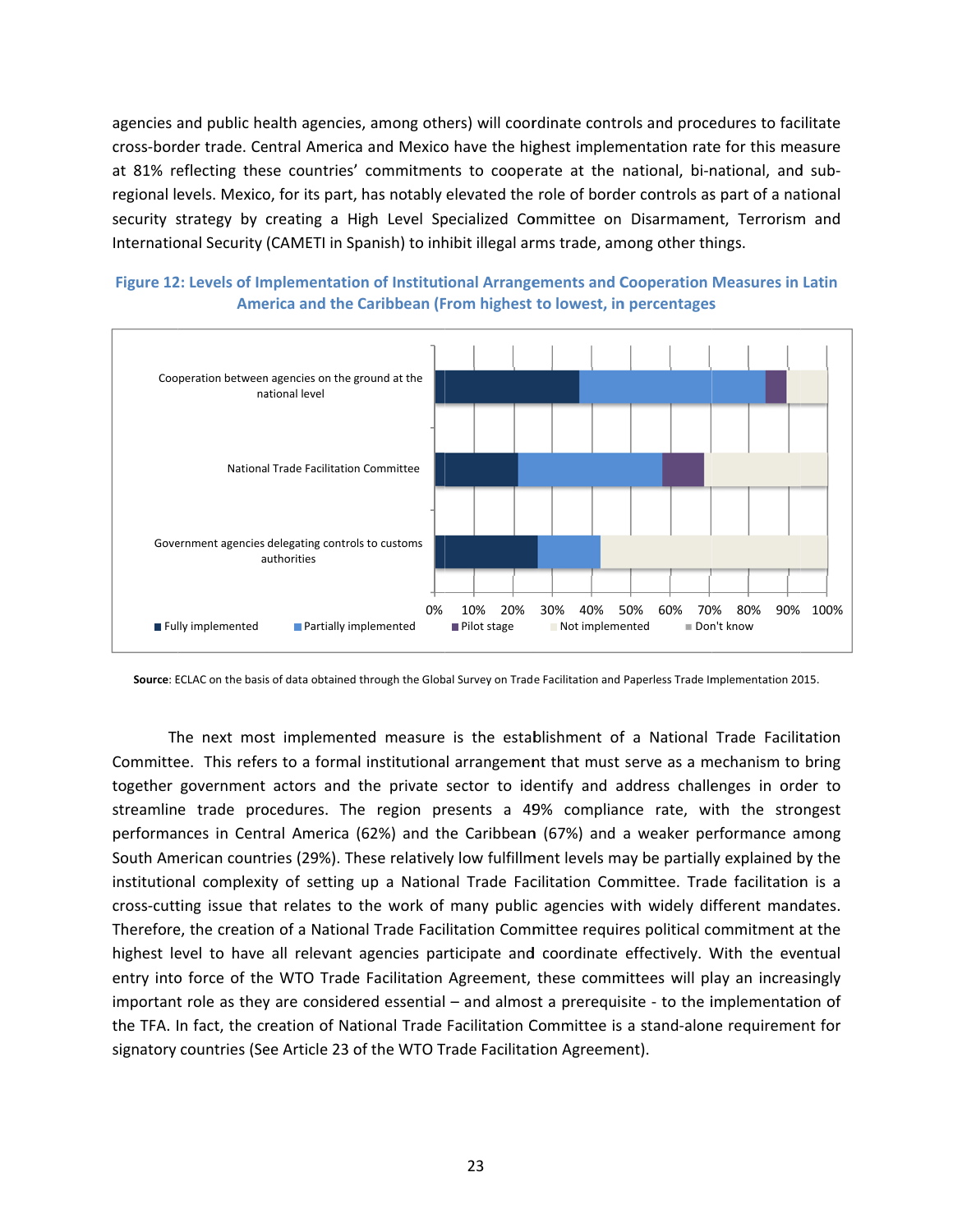Noteworthy among various initiatives implemented in the region is the Inter-Institutional Committee on Trade Facilitation (Comisión Interinstitucional de Facilitación de Comercio or "CIFCO" in Spanish) created in Nicaragua in 2008. CIFCO has political support at the highest governmental levels and a mandate to seek solutions to trade facilitation, investment and productivity issues. It relies heavily on a public-private consensus and plays a key role in developing public policies and relevant strategies.<sup>17</sup>

The least implemented measure in this grouping relates to government agencies (such as, for example, sanitary inspection services or transport ministries) delegating controls to customs authorities -- the highest form of inter-agency collaboration. Only five countries in the region have fully implemented this measure and only three countries have implemented it partially. The remaining countries have not implemented this measure in any degree. In fact, given the highly specialized nature of the inspections such agencies must perform, it may not always be feasible –or even desirable‐ to delegate them to customs authorities.

#### **3.4 "Paperless Trade" Measures**

The Global Survey examines nine measures that are categorized as paperless trade measures and which relate to the use and application of Information and Communications Technology (ICT) to fulfill formalities requirements (see Section III.B above). Paperless trade refers to trade "taking place on the basis of electronic communications, including exchange of trade‐related data and documents in electronic form."<sup>18</sup> The measures examined in the Global Survey are based, in part, on WTO Trade Facilitation Agreement Articles 7 and 10 as well as the commitments generally contained in the Draft Text of the of the "Agreement/Framework Agreement/Framework Arrangement on Facilitation of Cross‐ border Paperless Trade in Asia and the Pacific" under negotiation among ESCAP member states.

Latin America and the Caribbean presents a 73% average rate of implementation of the measures examined. Among sub‐regions, South America has the highest rate of implementation with an average of 79%, followed by Central America and Mexico with an average rate of 73%, and Central America with an average rate of 61% (see Figure 13). With minor exceptions seen in the Caribbean, all three sub‐regions perform consistently across individual measures.

<sup>&</sup>lt;sup>17</sup> See, for example, "Best Practices in Aid for Trade: The Case of Nicaragua" delivered at the International Seminar "Facilitating the Effective Integration of Developing Economies into the Global Economy through Aid for Trade" in Nicaragua in September 2013 [online in Spanish] at http://www.cepal.org/comercio/noticias/documentosdetrabajo/7/51867/Joe\_Henry\_Thompson\_uy\_nov\_2013.pdf. See also "The WTO Trade Facilitation Agreement in Nicaragua" delivered at the International Seminar "Facilitating the Effective Integration of Developing Economies into the Global Economy through Aid for Trade" in the Dominican Republic in September 2014 [online in Spanish] at http://www.cepal.org/sites/default/files/events/files/presentacion ixchen trigueros -<br>
ministerio de fomento industria y comercio de nicaragua.pdf

<sup>&</sup>lt;u>ministerio\_de\_fomento\_industria\_y\_comercio\_de\_micaragua.</u><br><sup>18</sup> See Article 3(a) of the Draft Text of "Agreement/Framework Agreement/Framework Arrangement on Facilitation of Crossborder Paperless Trade in Asia and the Pacific" currently being negotiated among ESCAP member states, at http://www.unescap.org/sites/default/files/PTA\_IISG1\_WP1\_E.pdf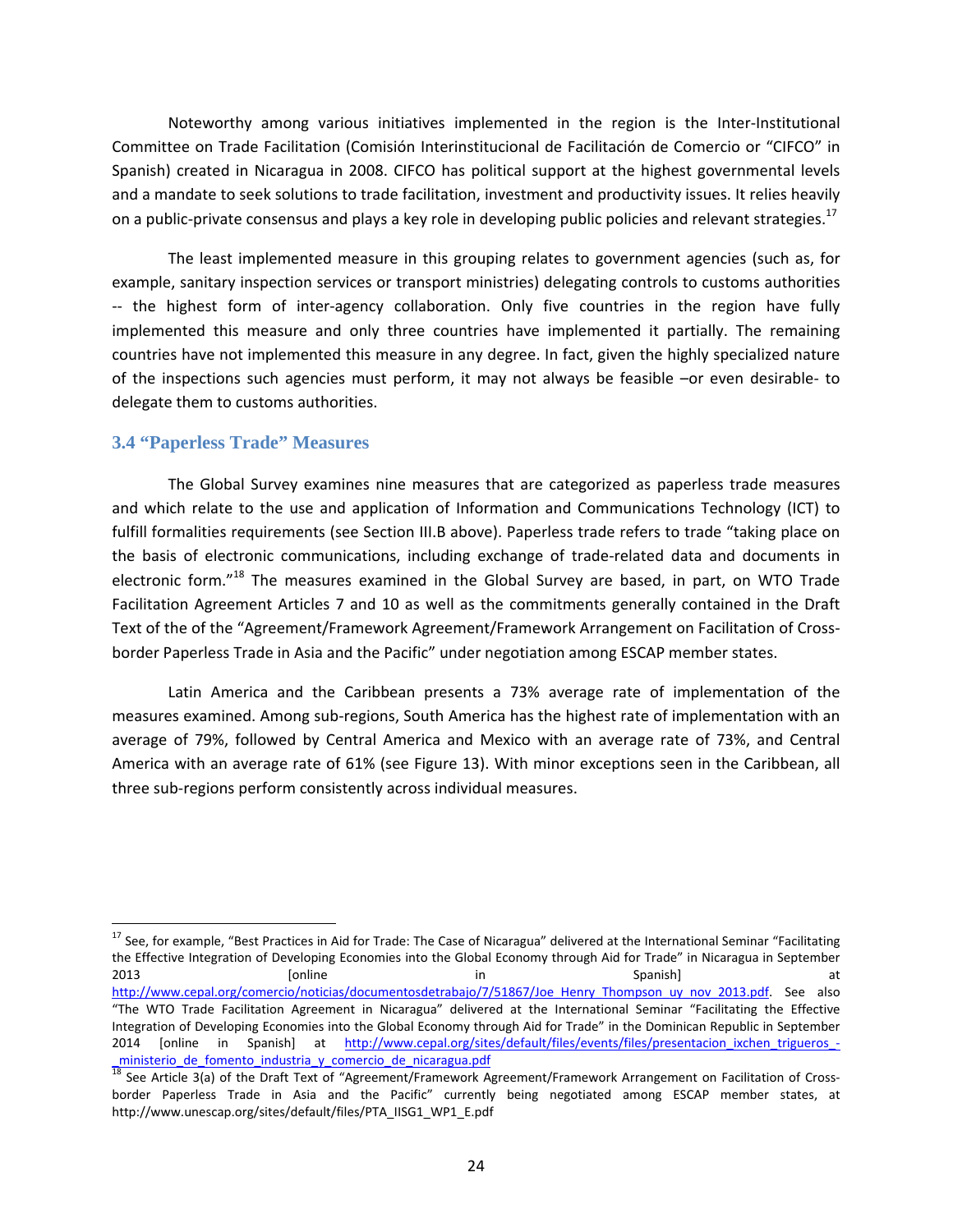#### **Figure 13: Implementation of Paperless Trade Measures: Latin America and Caribbean Average (In percentages)**



**Source**: ECLAC on the basis of data obtained through the Global Survey on Trade Facilitation and Paperless Trade Implementation 2015.

By specific measures, use of electronic/automated customs system has a 98% implementation rate. This is followed by internet connection available to customs and other control agencies at border crossings (86%), electronic submission of customs declarations (84%), electronic payment of customs duties and fees (81%), electronic submission of air cargo manifests (77%), electronic application and issuance of preferential certificate of origin (70%), electronic application and issuance of trade licenses (70%), electronic window system (63%), and lastly, electronic application for customs refunds (26%).

Within this category of measures, it is the establishment of an electronic single window system that would permit compliance and practice of most, or all, of the remaining measures. A single window refers to a facility that enables parties involved in trade and transport to submit documentation and/or data requirements for importation, exportation, or transit of goods through a single entry point.<sup>19</sup> When the single window is electronic - as is encouraged by the WTO Trade Facilitation Agreement and the Draft Text of the "Agreement/Framework Agreement/Framework Arrangement on Facilitation of Cross‐ border Paperless Trade in Asia and the Pacific" - Information Technology is used to allow data and documents to be submitted and exchanged electronically.

The average rate of implementation for an electronic single window throughout Latin America and the Caribbean is 63%. At the sub-regional level, the highest average is seen in South America (nearly

<sup>&</sup>lt;sup>19</sup> See Article 10.4 of the WTO Trade Facilitation Agreement.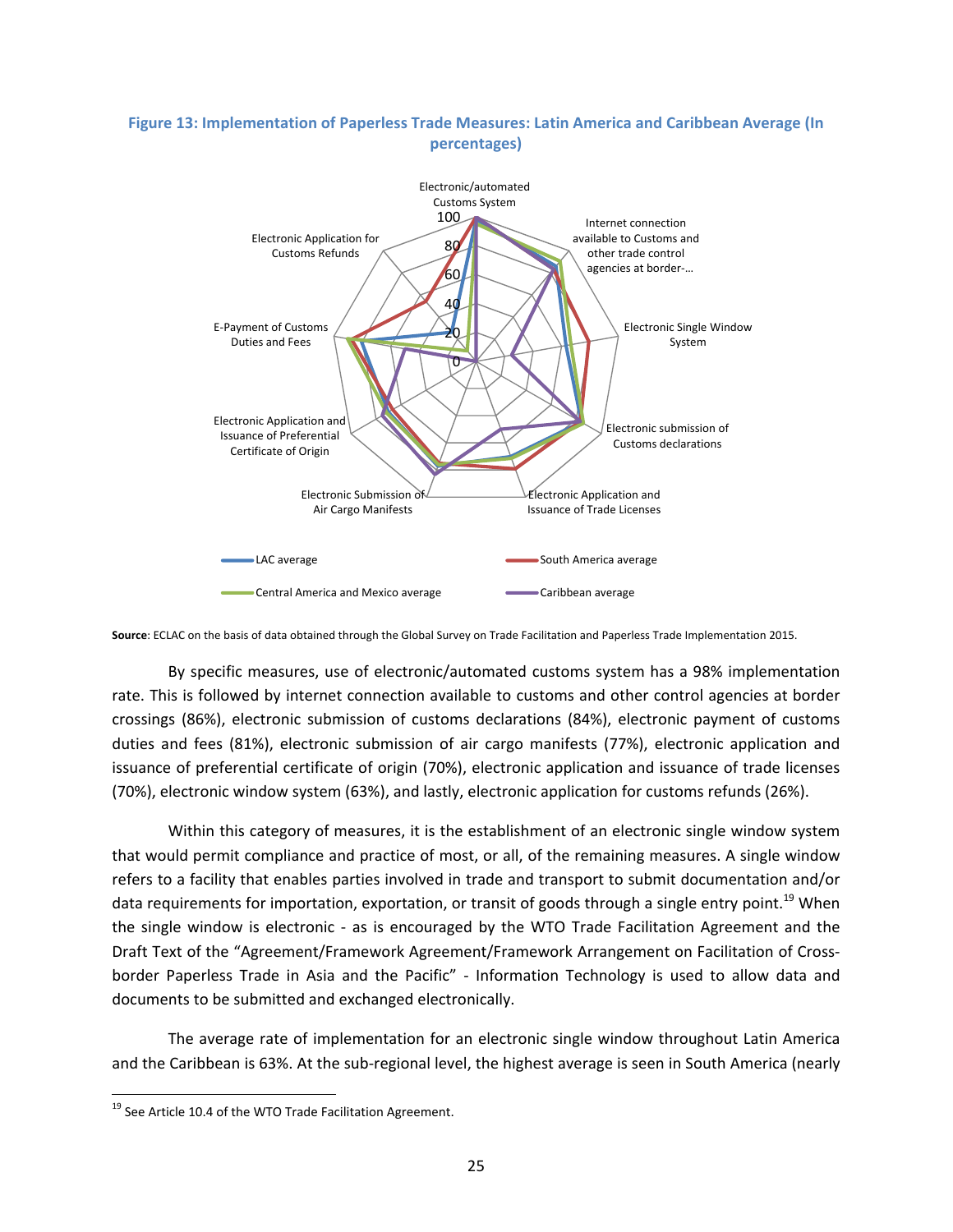80%), followed by Central America and Mexico with 67%. The Caribbean lags significantly behind with only a 25% implementation rate; however, as will be discussed below, the national experience of Trinidad and Tobago is worth highlighting.





Source: ECLAC on the basis of data obtained through the Global Survey on Trade Facilitation and Paperless Trade Implementation 2015.

In South America, all participating countries indicate that electronic single windows are either partially or fully implemented. Five countries -the Plurinational State of Bolivia, Brazil, Chile, Paraguay and Uruguay- exhibit partial implementation either because electronic single windows are available for only import or export procedures (but not both) or because there are still certain operations that require paper-based copies or parties to be physically present. The latter is the case in Brazil, for example, which is currently making efforts to reach full digitalization. On the other hand, three countries - Colombia, Ecuador and Peru - have fully implemented electronic single windows. Peru's electronic single window, in place since 2006, is among the most integrated in the region for import, export and transit-related processes. Its success is due, in part, to an extensive legal framework, participation by more than a dozen public agencies in implementation-related activities, and a strong platform for stakeholder and private sector participation in its creation and ongoing development.

In the case of Central America, all participating countries have partially implemented electronic single windows with only one exception – Nicaragua – which indicates it is in the pilot phase. Mexico, for its part, has an electronic single window for import, export and transit-related matters and is the only country in this sub-region to exhibit full compliance. Particularly noteworthy is the electronic single window in El Salvador. Although presently it is only fully operational for exports, it has the capacity to engage in electronic data exchange with Nicaragua, Guatemala, and Honduras. It relies on a sophisticated digital infrastructure - supported by the Secretariat for Central American Economic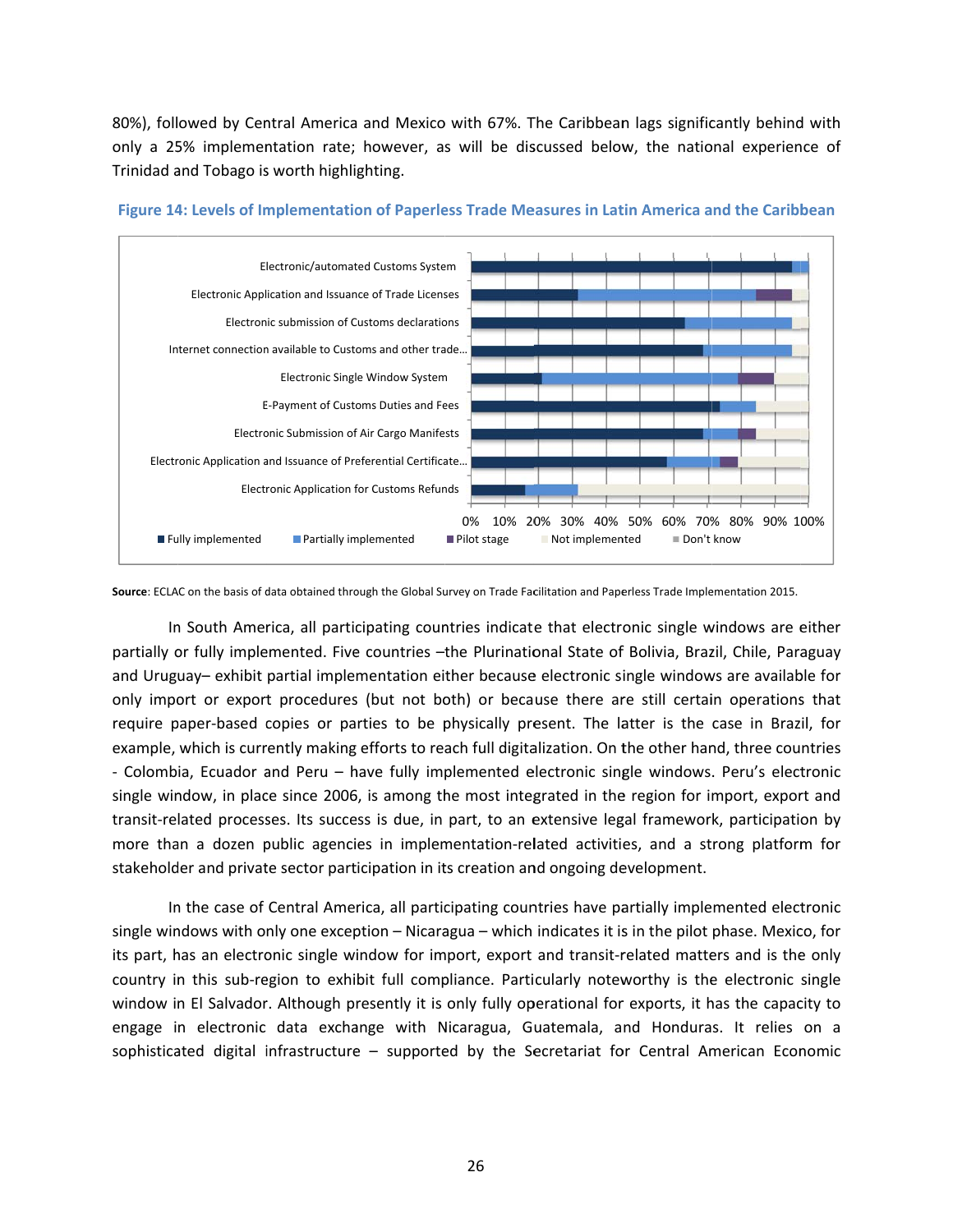Integration (SIECA) - that integrates customs offices and related agencies throughout the sub-region.<sup>20</sup> Efforts are currently underway for an electronic single window for imports that is expected to begin functioning at the end of 2015. El Salvador's goal is to eventually eliminate physical offices around the country.

The Caribbean has a significantly lower level of implementation, with an average of only 25%. Trinidad and Tobago has advanced the most, reporting partial implementation of an electronic single window. The Dominican Republic is in the pilot phase, while Barbados and Suriname have not implemented an electronic single window at all. In the case of Trinidad and Tobago, although it indicates only partial implementation, the electronic single window is one of the most ambitious and important projects undertaken by the national government. Entitled "TTBizLink", the electronic single window operates under a slogan of "Business Made Easy" and is described as "an entire national change management process that modernizes the way companies connect with government agencies in the process of conducting trade."<sup>21</sup> It was implemented in 2009 with the goal of further capitalizing on Trinidad and Tobago's strong position as a business, commercial, transshipment, and financial hub in the Caribbean.

The remaining measures examined focus heavily on electronic transactions and the ICT infrastructure and support needed to achieve paperless trade. The measure with the highest rate of implementation within this category is the use of an electronic/automated customs system. In fact, at a 98% rate of implementation it is not only the highest within the category but also, amounts to the highest average of all 38 measures included in the Global Survey. Data shows that every country in the region has fully implemented an electronic customs system with the exception of only one country that has partially implemented it (Honduras). Several automated systems are utilized throughout the region including ASYCUDA<sup>22</sup> (also referred to as SIDUNEA in Spanish), a software that seeks to simplify customs procedures and reduce the time and cost associated with customs clearances. As countries seek to increase their digital customs capabilities, some are already in the pilot stage of more advanced versions of their current electronic customs systems.

Electronic submission of customs declarations also has a high rate of implementation with an 84% average. Survey responses indicate that all but one country in the sample have partially or fully implemented this measure, with 12 countries exhibiting full implementation and 6 countries exhibiting

<sup>&</sup>lt;sup>20</sup> See, for example, presentation entitled "Ventanilla Única de Comercio Exterior: Experiencia de El Salvador" delivered at the "International Seminar on Faciltiating the Effective Integration of Developing Countries into the Global Economy through Aid for Trade", in Managua, Nicaragua, September 2013 [online] at http://www.cepal.org/sites/default/files/events/files/presentacion\_emerita\_castro\_-

 $\frac{1}{21}$  banco\_central\_de\_reserva\_de\_el\_salvador.pdf<br> $\frac{1}{21}$  See https://www.ttbizlink.gov.tt/tntcmn/faces/pnu/PnuDisplayContent.jsf

<sup>&</sup>lt;sup>22</sup> ASYCUDA is the Automated System for Customs Data (or Sistema Aduanero Automatizado, SIDUNEA in Spanish). It is "a computerized customs management system which covers most foreign trade procedures. The system handles manifests and customs declarations, accounting procedures, transit and suspense procedures. ASYCUDA generates trade data that can be used for statistical economic analysis. […] Software is developed in Geneva by UNCTAD…" For more information see United Nations Conference on Trade and Development, About ASYCUDA [online] at http://www.asycuda.org/aboutas.asp.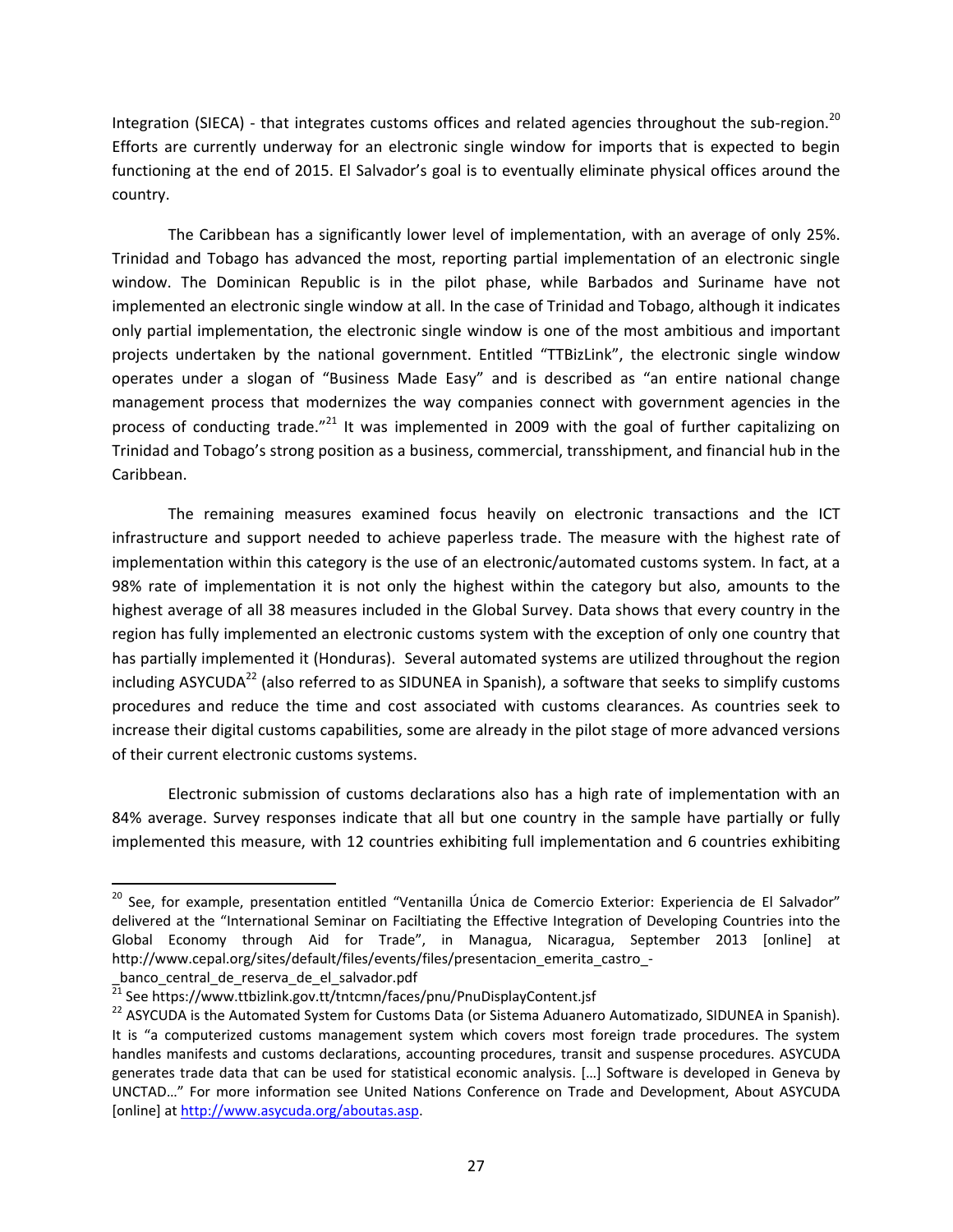partial implementation (see Figure 12). National experiences suggest that electronic submission of customs declarations are almost always linked to the use of electronic foreign trade single windows (e.g. Costa Rica). Countries that indicate partial implementation note that, notwithstanding electronic submission, physical copies are still required (e.g., Mexico).

A related transaction, electronic submission of air cargo manifests, has a similarly high rate of implementation at 77%. Central America and Mexico and South America have nearly equal rates of implementation at 76% and 75%, respectively. It is the Caribbean countries that have a higher average in this realm with an implementation rate of 83%. The Dominican Republic and Suriname have fully implemented this measure, while Barbados and Trinidad and Tobago have partially implemented it.

Given the large number of Free Trade Agreements and other preferential trade agreements to which countries in the region are signatories, the measure relating to electronic application and issuance of preferential certificates of origin is particularly important. Latin America and the Caribbean has a 70% rate of implementation, with 11 countries indicating full implementation, 3 countries partial implementation, 1 country in pilot stage and 4 countries not having implemented it at all (see Figure 12). Countries note that when the certificate of origin can be applied for and issued electronically, it is usually done so through the electronic single window. It should be highlighted that the Latin American Integration Association (ALADI in Spanish) has been engaged in efforts since 2004 to implement a digital certificate of origin throughout the region that can be used for preferential agreements negotiated within the framework of ALADI.

With respect to electronic application and issuance of trade licenses, the region as a whole exhibits a 70% rate of implementation. Most countries in the region fall within the purview of fully implemented (6) or partially implemented (10). For those countries where electronic application and issuance of trade licenses is at a partial level of fulfillment, country data suggests that this reflects one or more of the following possibilities: (i) licenses being available either for export or import (but not both procedures); (ii) all relevant public agencies that can issue licenses are not yet equipped to do so electronically; or (iii) notwithstanding electronic application and issuance, physical copies must still be exchanged between the trader and the relevant agency.

Two related measures - electronic payment of customs duties and fees and electronic application for customs refunds – exhibit opposite results. E‐payment of customs duties and fees, based on Article 7.2 of the WTO Trade Facilitation Agreement, states that countries, to the extent practicable, shall adopt or maintain procedures allowing the option of electronic payment for duties, taxes, fees, and charges collected by customs incurred upon importation and exportation. For this measure, the region presents an 81% rate of implementation. This reflects an individual country performance wherein 14 countries have fully implemented it, 2 countries have partially implemented it (Mexico and Panama), and 3 countries have not implemented it at all (the Plurinational State of Bolivia, Barbados, and Trinidad and Tobago). Conversely, electronic application for customs refunds has the lowest rate of implementation in this category at only 26%, and in fact is the second lowest-implemented measure in the Global Survey. Of 19 participating countries, only 3 exhibit full implementation (Colombia, Ecuador,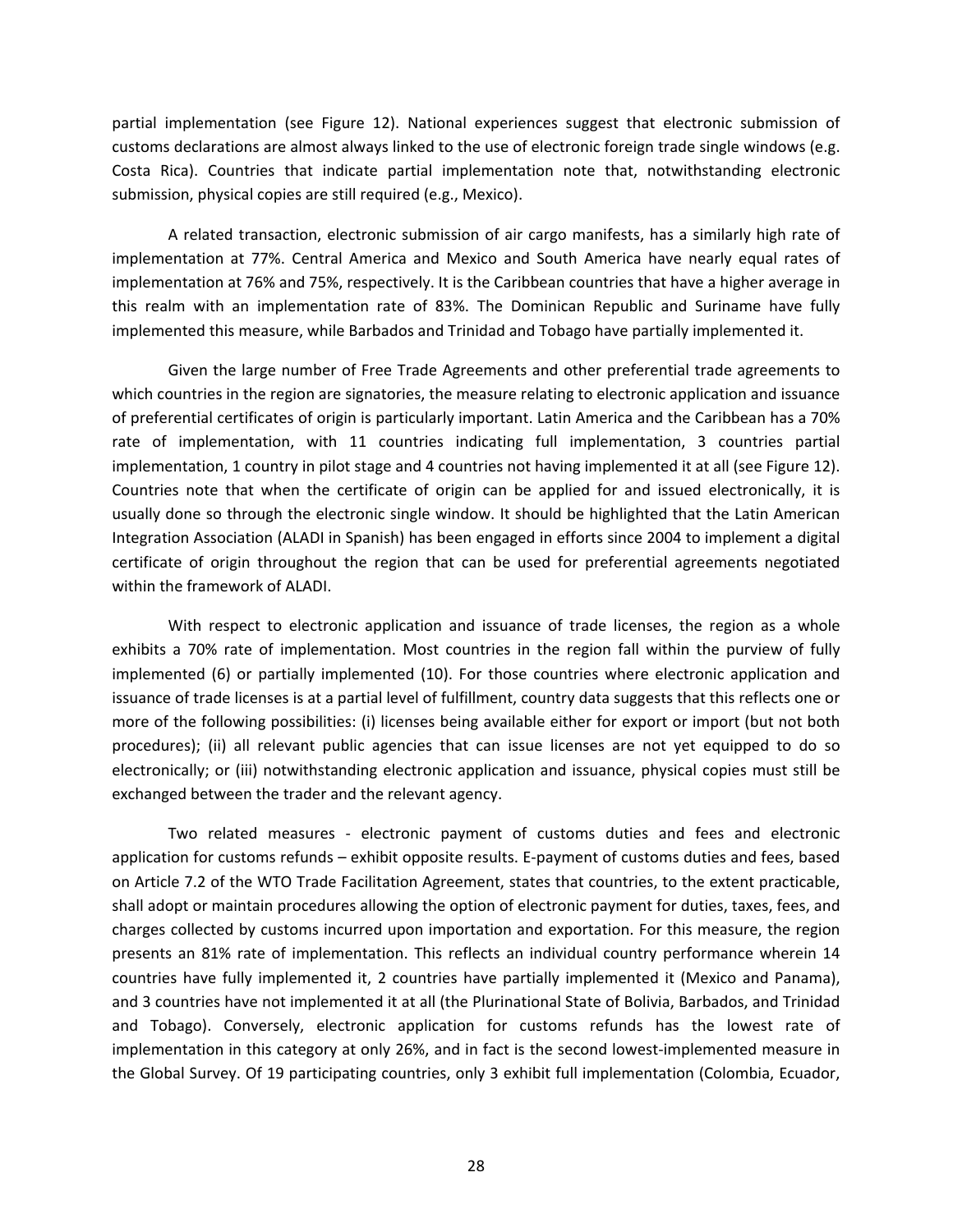and Uruguay) and another 3 exhibit partial implementation (Brazil, Chile, and Mexico). The remaining countries have not implemented it at all and there is no evidence of pilot stage efforts.

The last measure examined in this category relates to whether an Internet connection is available to customs and other trade control agencies at border crossings. In practical terms, this allows parties to access information online about trade transactions. Latin America and the Caribbean presents a high rate of implementation with an average of 86%. Survey results show that every country across all three sub-regions has either partially or fully implemented this measure with only one exception (the Plurilateral State of Bolivia).

#### **3.5 "Cross-border Paperless Trade" Measures**

Paperless trade involves conducting trade transactions on the basis of an electronic exchange of data and documents, in contrast to the traditional way of exchanging trade related‐data using paper documents (Sung and Sang 2014). Cross‐border paperless trade is particularly important in the context of regional and global value chains. As more countries become involved in the production of goods and services, the number of border crossings grows, making the expeditious flow of relevant documentation ever more important.

The Global Survey includes five cross‐border paperless trade measures. Latin America and the Caribbean presents a 46% average rate of implementation of these measures. By sub‐region, Central America and Mexico has a 55% average rate of implementation, followed by South America (47%) and the Caribbean, with 26% (see Figure 15).



#### **Figure 15: Implementation of Cross‐border Paperless Trade Measures: Latin America and Caribbean Average (In percentages)**

**Source**: ECLAC on the basis of data obtained through the Global Survey on Trade Facilitation and Paperless Trade Implementation 2015.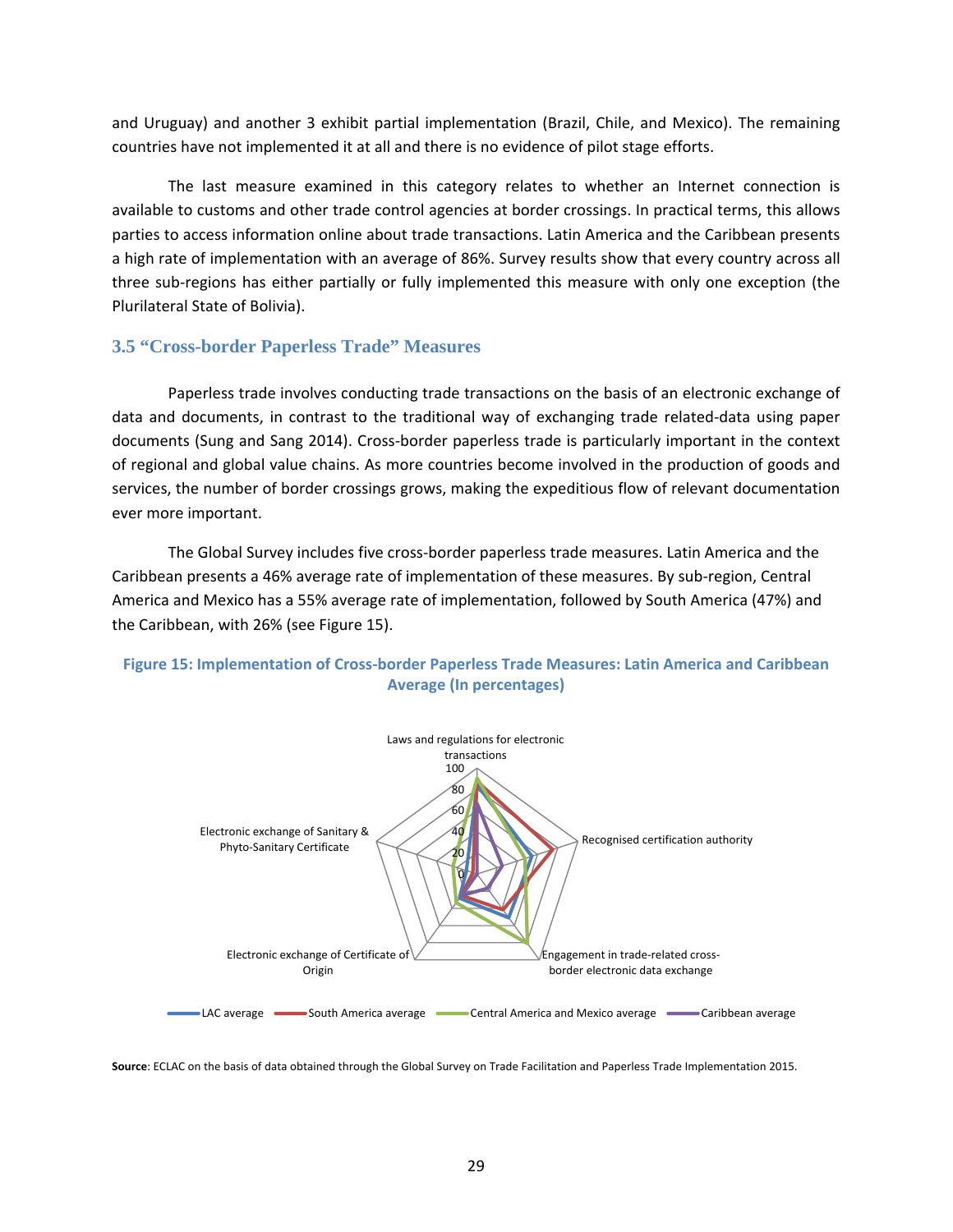A measure-by-measure analysis indicates that the most widely implemented measure relates to laws and regulations for electronic transactions, with a regional average rate of implementation of 84%. This is followed by recognized certification authorities issuing digital certificates to traders to conduct an electronic transaction, which has an average rate of implementation of 54%, and engagement in traderelated cross-border electronic data exchange, with a 51% average. The lowest average rates of implementation concern the electronic exchange of certificates of origin (28%) and electronic exchange of sanitary and phytosanitary certificates, with 11%.

Two measures – laws and regulations for electronic transactions and recognized certification authority issuing digital certificates to traders to enable them to conduct electronic transactions - are considered the "basic building blocks toward enabling the exchange and legal recognition of traderelated data and documents" (UNESCAP 2015). Survey responses indicate that 14 countries in the region have fully implemented laws and regulations for electronic transactions and 3 countries have partially implemented a pertinent framework (Honduras, Panama and Trinidad and Tobago). Only two countries (Plurinational State of Bolivia and Suriname) do not have similar laws in force (see Figure 16).

Less frequently implemented in the region are recognized certification authorities issuing digital certificates to traders to enable them to conduct electronic transactions. Essentially, for digital signatures to be recognized and accepted (as part of electronic trade transactions), a trusted third party known as a Certification Authority is needed to issue digital certificates that serve to verify the electronic identities of users and organizations. Implementation of this measure in the region falls on opposite ends of the spectrum; 9 countries exhibit full implementation, while 8 countries exhibit nonimplementation and only 2 countries exhibit partial compliance (see Figure 16).



Figure 16: Levels of Implementation of Cross-border Paperless Trade Measures in Latin America and the Caribbean (From highest to lowest, in percentages)

Source: ECLAC on the basis of data obtained through the Global Survey on Trade Facilitation and Paperless Trade Implementation 2015.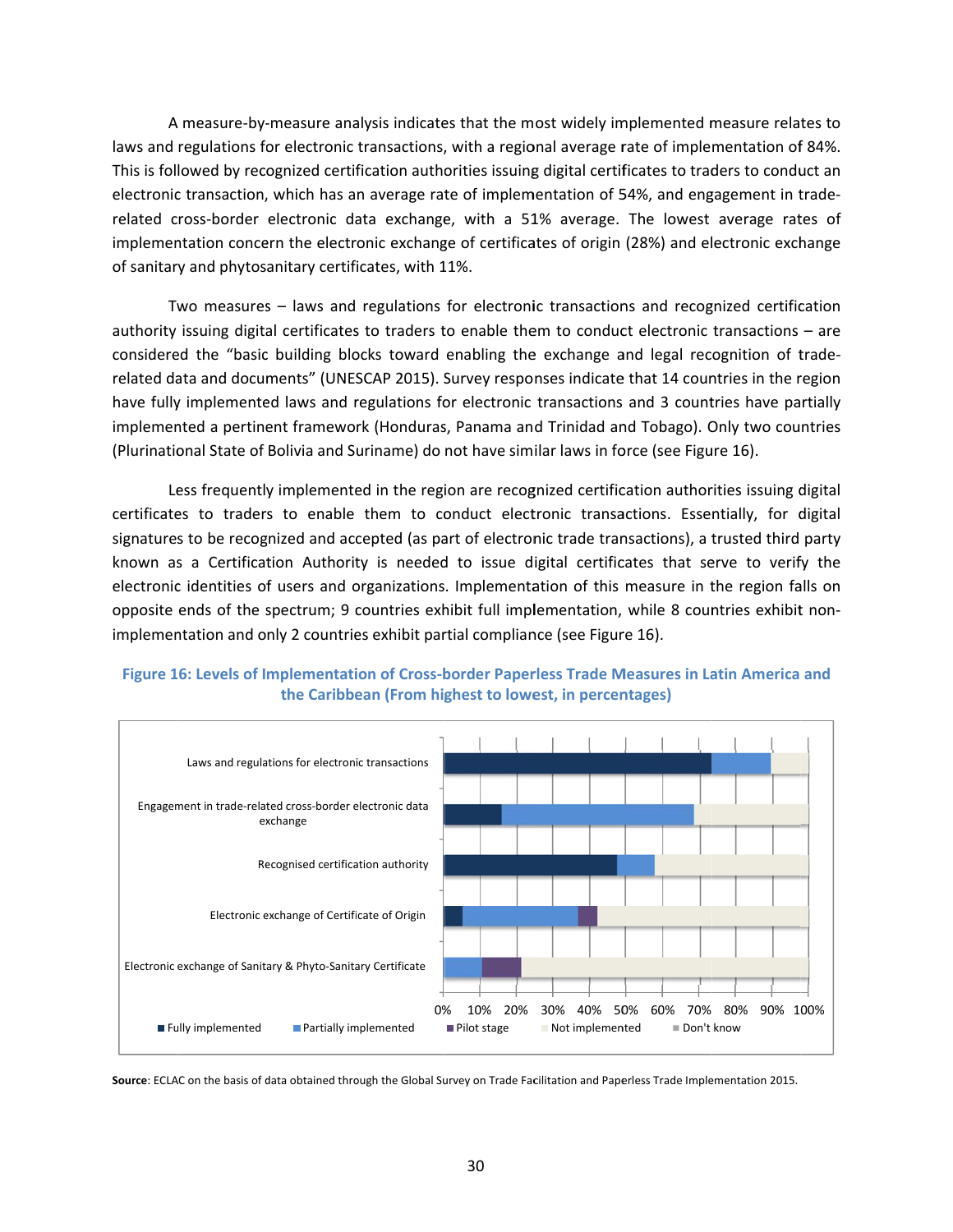An essential pillar to achieving cross‐border paperless trade is for countries to engage in trade‐ related cross‐border electronic data exchange. This encompasses the electronic exchange of documents that are necessary to complete an international trade transaction. Global Survey results suggest that this is not commonly practiced in the region as only 3 countries demonstrate full compliance (El Salvador, Nicaragua, and Mexico). Nine countries exhibit partial implementation and 5 countries do not have any form of electronic data exchange.

Survey results suggest that some countries, particularly those in Central America, engage in some form of data exchange through the Mesoamerica project "Goods in International Transit" (Transito Internacional de Mercancias or "TIM" in Spanish) and the electronic exchange of the Central American Single Customs Document (Formulario Aduanero Único Centroamericano or FAUCA). However, many countries participating in the Global Survey noted that they need capacity building in order to adequately implement this practice. In fact, this is of dire necessity in the region as important trading partners begin applying sophisticated and secure forms of data transmission including the application of Big Data to customs and trade‐related processes.

With respect to the electronic cross-border transmission of specific documents, the Global Survey examines two documents: certificates of origin and sanitary and phytosanitary certificates. As referenced previously, certificates of origin serve as sworn declarations by exporters to identify the origin of a product in order to determine if preferential treatment will be granted and/or what duties will be assessed upon the product. Sanitary and phytosanitary certificates, for their part, are utilized by exporters to indicate that a product complies with a country's food safety standards as well as animal and plant health regulations.

Although survey results show a 70% regional rate of implementation for measures that allow electronic application and issuance of certificates of origin to traders (see Section III.D above), the results are different for the actual cross-border electronic exchange of these certificates by and between countries. The only country in the sample to exhibit full compliance with electronic exchange of certificates of origin is the Dominican Republic (in adherence with CAFTA‐DR commitments). Five countries in the region (Chile, Colombia, El Salvador, Guatemala, Mexico and Nicaragua) exhibit partial compliance and the remaining countries do not engage in this practice.

Notwithstanding specific national experiences, worth highlighting is the Central American Single Customs Document (Formulario Aduanero Único Centroamericano or FAUCA) which doubles as a Certificate of Origin at the sub‐regional level. Data showing non‐fulfillment or only partial fulfillment of this measure in Central America may suggest that countries are not yet engaging in this practice with trading partners outside the sub‐region. Although beyond the scope of this publication, the use and notable success of the Central American Single Customs Document should be explored further as a potential example of best practices. 

As can be seen in Figure 14, the electronic cross-border exchange of sanitary and phytosanitary certificates has the lowest average rate of implementation (just 11%). Survey results show that no country in the region has fully implemented this practice. Only two countries have indicated partial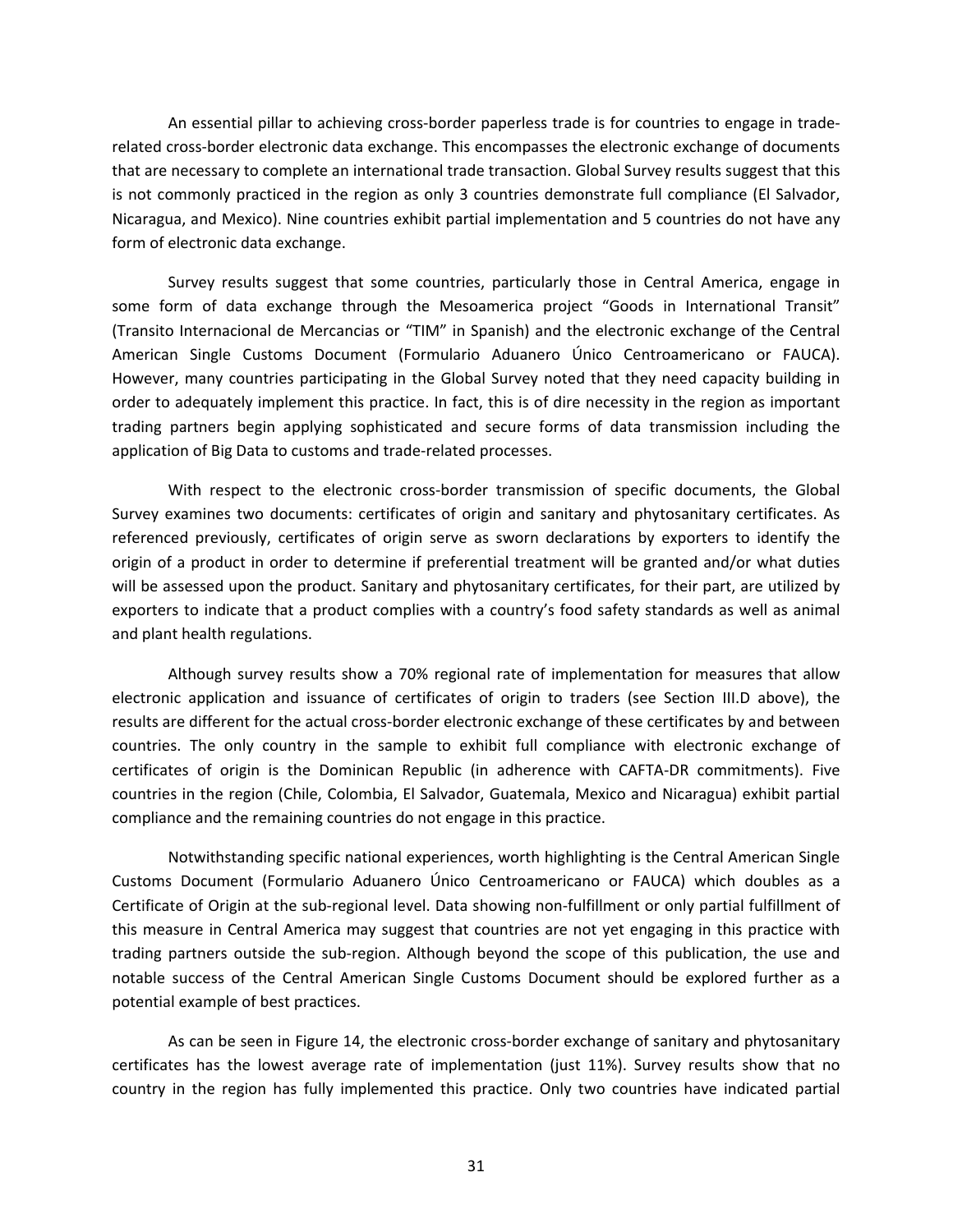compliance (El Salvador and Mexico) and two additional countries state they are in the pilot phase (Chile and Guatemala). The remaining countries in the region do not show any evidence yet of implementing this measure.

#### **3.6 Transit Facilitation Measures**

The Global Survey examines four measures related to transit facilitation that are based on Articles 7, 11 and 12 of the WTO Trade Facilitation Agreement. Unlike other trade facilitation measures that involve the import and export of goods at a definite point of arrival and origin, transit facilitation measures encompass the regulations and policies that customs and transport ministries apply to goods that must pass through a country before reaching a final point of destination. According to the WTO Trade Facilitation Agreement, the measures applied to traffic in transit shall be applied in the least trade‐restrictive manner and all fees should be limited in scope.

The region presents a 74% average rate of implementation of transit facilitation measures. Central America has a 75% average rate of implementation; albeit for different reasons than Central America – as will be discussed below - South America also presents a high rate of implementation at 73% (see Figure 17). $^{23}$ 

#### **Figure 17: Implementation of Transit Facilitation Measures: Latin America and Caribbean Averages (In percentages)**



**Source**: ECLAC on the basis of data obtained through the Global Survey on Trade Facilitation and Paperless Trade Implementation 2015.

Overall, the most implemented measure in transit facilitation relates to agreements with neighboring countries (87%). This is followed by a rather even application of the remaining measures

<sup>&</sup>lt;sup>23</sup> Given their geography, these measures do not apply to Caribbean island states. Therefore, the Caribbean subregion is not included in this analysis.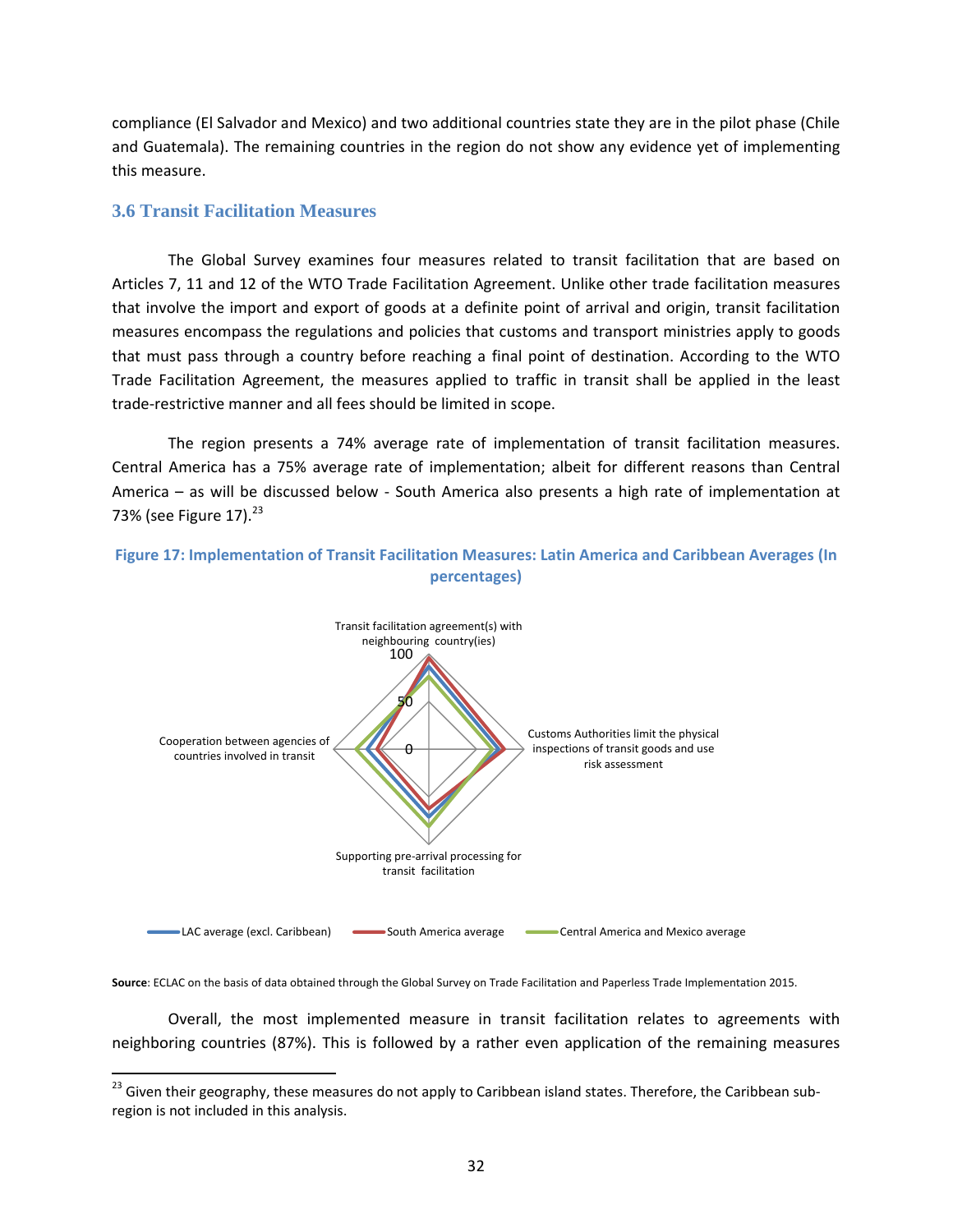which include customs authorities limiting the physical inspection of transit goods and using risk assessment (73%), supporting pre-arrival processing for transit facilitation (71%), and cooperation between agencies of countries involved in transit, with 64% (see Figure 16). Notwithstanding this measure-by-measure breakdown, an analysis of transit facilitation in Latin America lends itself to a subregional analysis rather than a measure-by-measure approach (see below).





Source: ECLAC on the basis of data obtained through the Global Survey on Trade Facilitation and Paperless Trade Implementation 2015.

The countries comprising the Central America and Mexico sub-region participate in the Mesoamerica Project, a regional integration and development plan to connect Mexico, all six countries in Central America, Colombia and the Dominican Republic by stimulating investment in infrastructure and focusing on energy, telecommunications, trade facilitation, and human development, among other issues. In this realm, Central America and Mexico have implemented the "Goods in International Transit" Program (Tránsito Aduanero Internacional Terrestre or TIM in Spanish) that governs goods transport between and among all countries from Mexico to Panama, or otherwise known as the Pacific Corridor. This program - based on the New Computerized System used in the European Union - is the main trade (and transit) facilitation, customs control and border security initiative in place in the Central America and Mexico sub-region (WCO 2012).

In practice, TIM is an "electronic system for managing and controlling the movement of goods in transit, harmonizing previously cumbersome procedures into a single electronic document". It is based on three main pillars: (i) harmonizing multiple paper-based declarations into a unique and comprehensive electronic document that gathers all data needed by customs, immigration and sanitary agencies, namely, the Single Transit Declaration; (ii) connecting the intranet systems of participating countries, including state-of-the-art risk analysis and cargo control system; and (iii) improving the cooperation with countries and between agencies operating at border crossings (WCO 2012).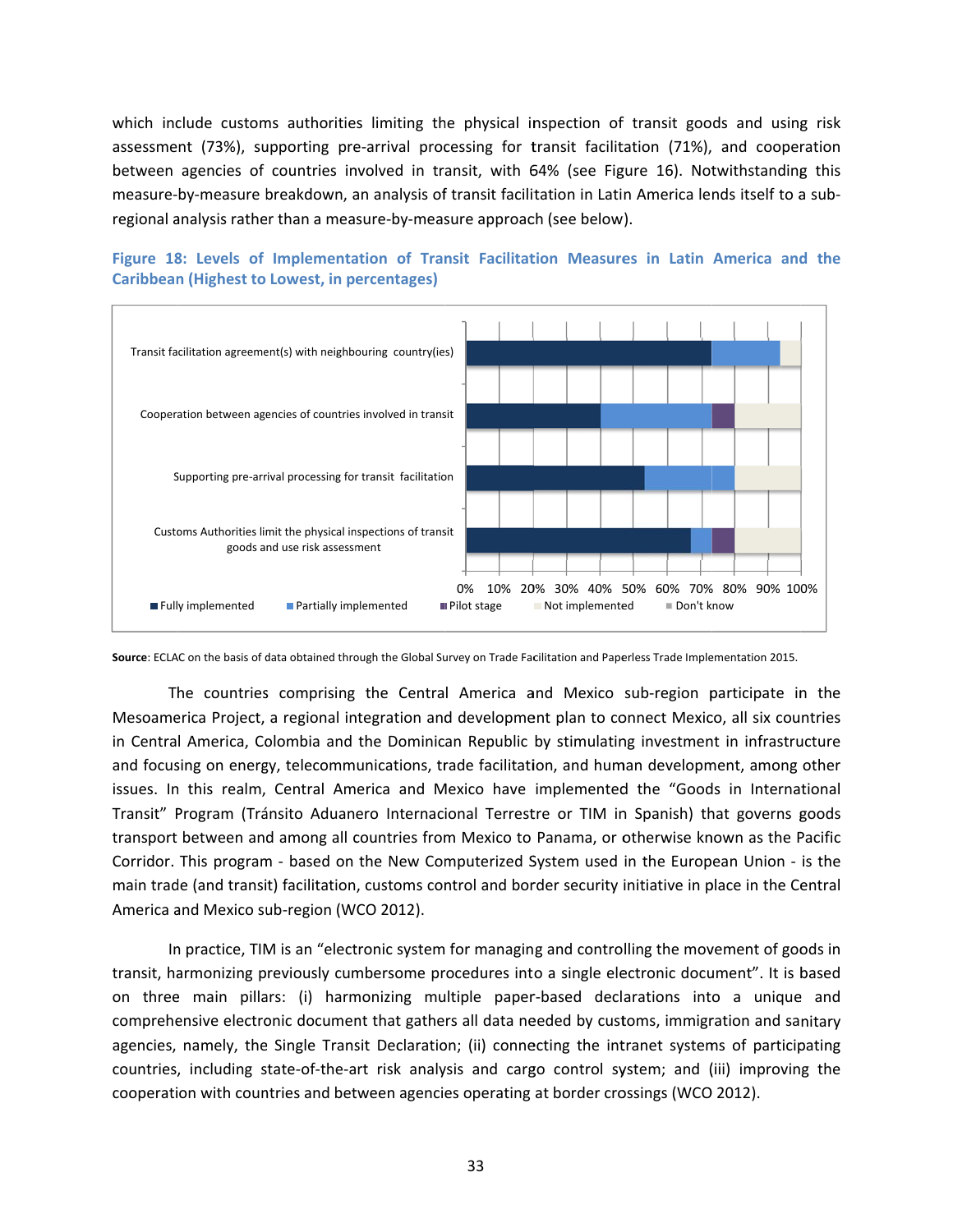Based on the Goods in International Transport initiative, Survey results show that all countries in Central America exhibit either partial or full implementation of all transit facilitation measures examined with only one exception (e.g., Costa Rica indicates that measures to limit physical inspection of transit good and risk assessment are not implemented). On the other hand, Mexico's responses indicate that none of the transit facilitation measures examined are implemented in light of certain border security issues at the Mexico-United States and Mexico-Guatemala borders.<sup>24</sup>

The countries of Central America and Mexico present high average rates of implementation for all the four measures included in the transit facilitation category: pre‐arrival processing (81%), transit facilitation agreements with neighboring countries and cooperation between agencies of countries involved in transit (both at 76%), and implementation of regulations to limit the physical inspection of transit goods and use of risk assessment procedures (67%).

In South America, transit facilitation efforts are spearheaded by the various sub‐regional integration schemes in place such as the Andean Community (Comunidad Andina in Spanish), the Latin American Integration Association (LAIA, or ALADI in Spanish), and the Common Market of the South (MERCOSUR), along with some bilateral efforts (see Jaimurzina 2014 for a list of relevant regional initiatives). The Andean Community – comprised of the Plurinational State of Bolivia, Colombia, Ecuador and Peru – has a well-developed legal framework for transit facilitation matters that is of a supranational character. Based on four Decisions<sup>25</sup>, there is a common regulatory framework in place that governs transport of goods from a point of origin to a final destination, and all borders in between, when those points lie within the boundaries of Andean Community member states. Moreover, the Andean Community has adopted a Single Customs Document based on recommendations of the Kyoto Convention of the World Customs Organization.<sup>26</sup> Survey results indicate that all member states – with the exception of Bolivia ‐ have either partially or fully implemented the four transit facilitation measures examined in the Global Survey.

Transit facilitation in the remaining countries in South America is governed by the Agreement on International Land Transport (or Acuerdo sobre Transporte Terrestre Internacional, ATIT in Spanish), entered into in 1990 by Argentina, the Plurinational State of Bolivia, Brazil, Chile, Paraguay, Peru, and Uruguay (LAIA 2013). This agreement, also known as ALADI Partial Scope Agreement No. 3 (Acuerdo de Alcance Parcial No. 3 in Spanish), governs the transport of goods and passengers as well as rail transport among signatory countries. MERCOSUR – currently comprised of Argentina, Brazil, Paraguay, Uruguay, and the Bolivarian Republic of Venezuela – has utilized ATIT commitments as the basis for its

<sup>&</sup>lt;sup>24</sup> Although literature from the World Customs Organization may suggest otherwise, the responses provided by Mexico in the Global Survey have been used in the analysis presented here (WCO 2012).

<sup>25</sup> Decision 617 entitled "Community Customs Transport" ("Tránsito Aduanero Comunitario" in Spanish) dated July 15, 2005 and as amended by Decision 636 entitled "Amendment to Community Customs Transport Decision 617 […]" (Modificacion sobre la Decision 617 sobre Transito Aduanero Comunitario […] in Spanish) dated July 19, 2006; Decision 670 entitled "Adoption of Single Customs Document" ("Adopción de Documento Único Aduanero" in Spanish) dated July 13, 2007 and as amended by Decision 716 "Modification of timeline for entry into force of Decisions 670 and 671" ("Modificación del plazo para la entrada en vigencia de las Decisiones 670 y 671) dated September 7‐8, 2009.

<sup>26</sup> This is the International Convention on the Simplification and Harmonization of Customs procedures, which entered into force in 1974 and was subsequently revised and updated. The Revised Kyoto Convention, adopted by the WCO Council in 1999, entered into force in February 2006.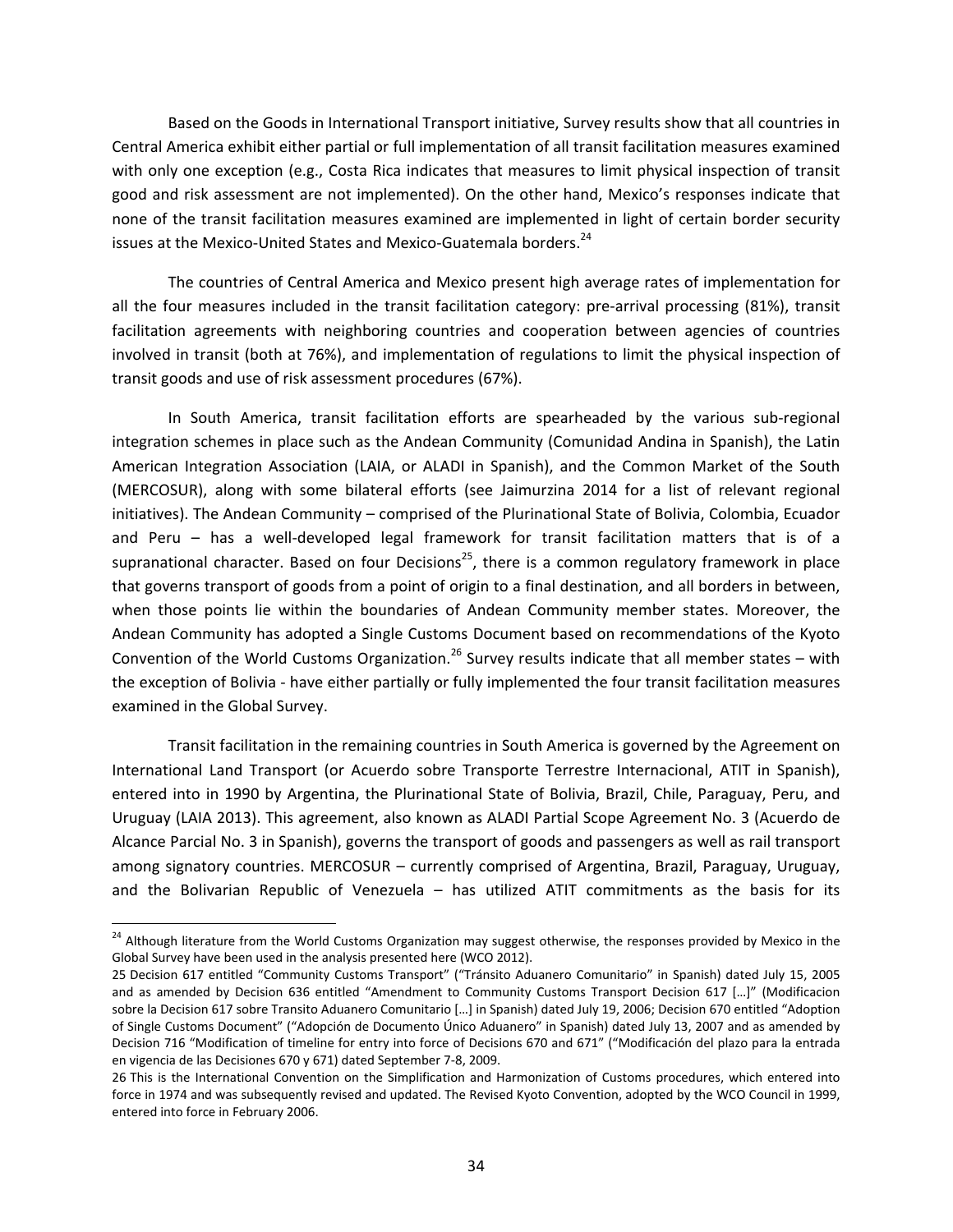institutional regulatory framework governing transit facilitation. Moreover, it has supplemented these commitments through various Resolutions that govern the transport of dangerous goods.

ATIT signatory countries that participated in the Global Survey include Brazil, Chile, Paraguay, Peru and Uruguay. Within this group of South American countries, Paraguay, Peru, and Uruguay exhibit partial or full implementation of all transit facilitation measures (the only exceptions are seen in Paraguay wherein two measures are in the pilot stage). Brazil and Chile both have three of four measures either partially or fully implemented.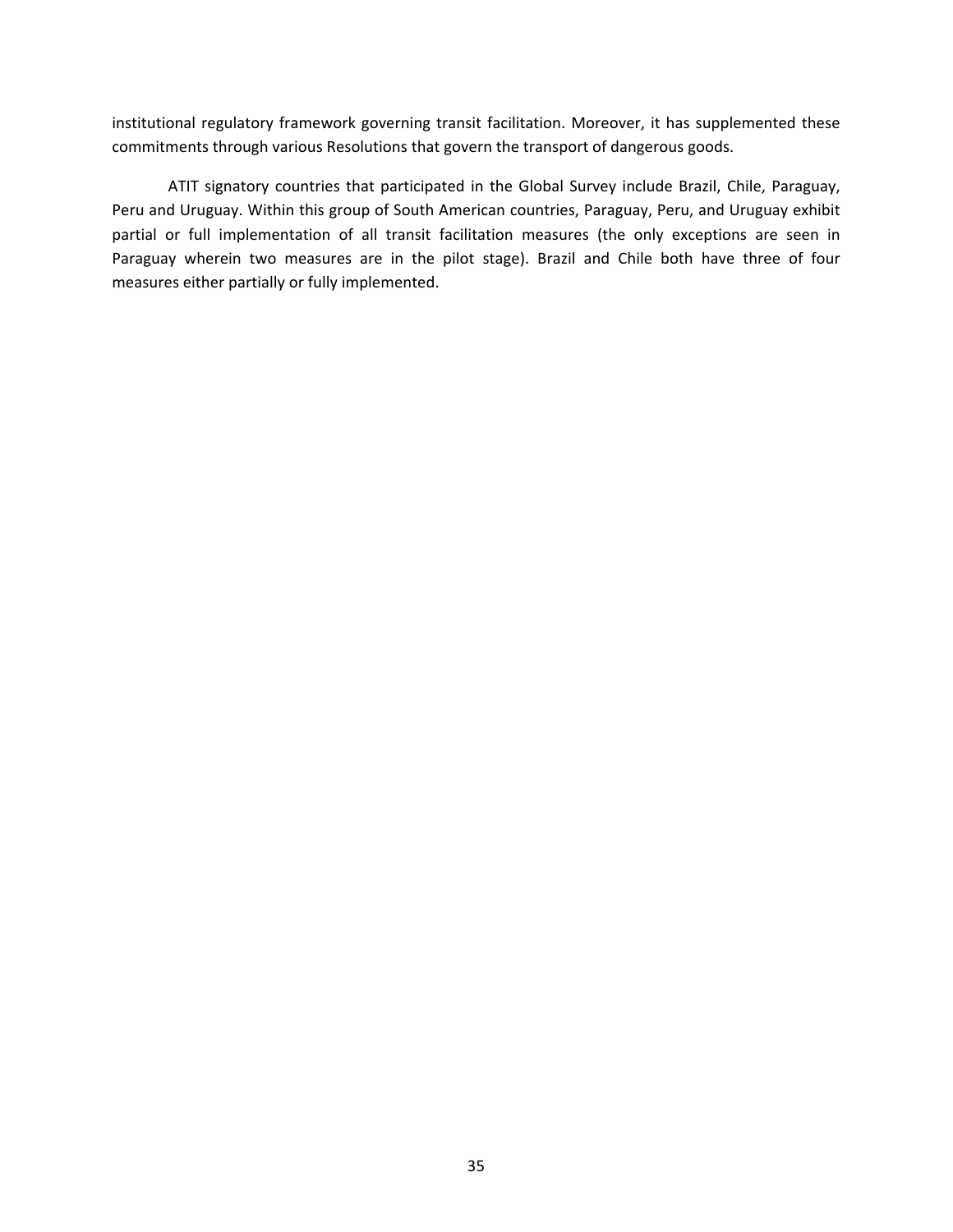#### **4. Notable achievements and common challenges in the implementation**

Country respondents were asked to identify trade facilitation and paperless trade measures in which their countries had made the most progress in the last 12 months. The results are summarized in Figure 19. The measures most frequently mentioned relate to the establishment of authorized economic operator schemes, the establishment or expansion of electronic single windows, and the electronic submission and/or issuance of relevant documents. The Plurinational State of Bolivia, Brazil, Costa Rica, the Dominican Republic, Ecuador, Panama, Peru and Uruguay reported different degrees of progress in economic operator arrangements. For their part, Brazil, Chile, Costa Rica, the Dominican Republic, Ecuador, Mexico, Paraguay and Peru reported progress on electronic single windows. Progress in Caribbean countries focused strongly on the electronic submission and/or issuance of relevant documents: Barbados and Suriname mentioned the electronic submission of customs declarations, while Trinidad and Tobago mentioned the electronic submission of advance cargo manifests, certificates of origin and other import/export documents.





**Source**: ECLAC on the basis of data obtained through the Global Survey on Trade Facilitation and Paperless Trade Implementation 2015.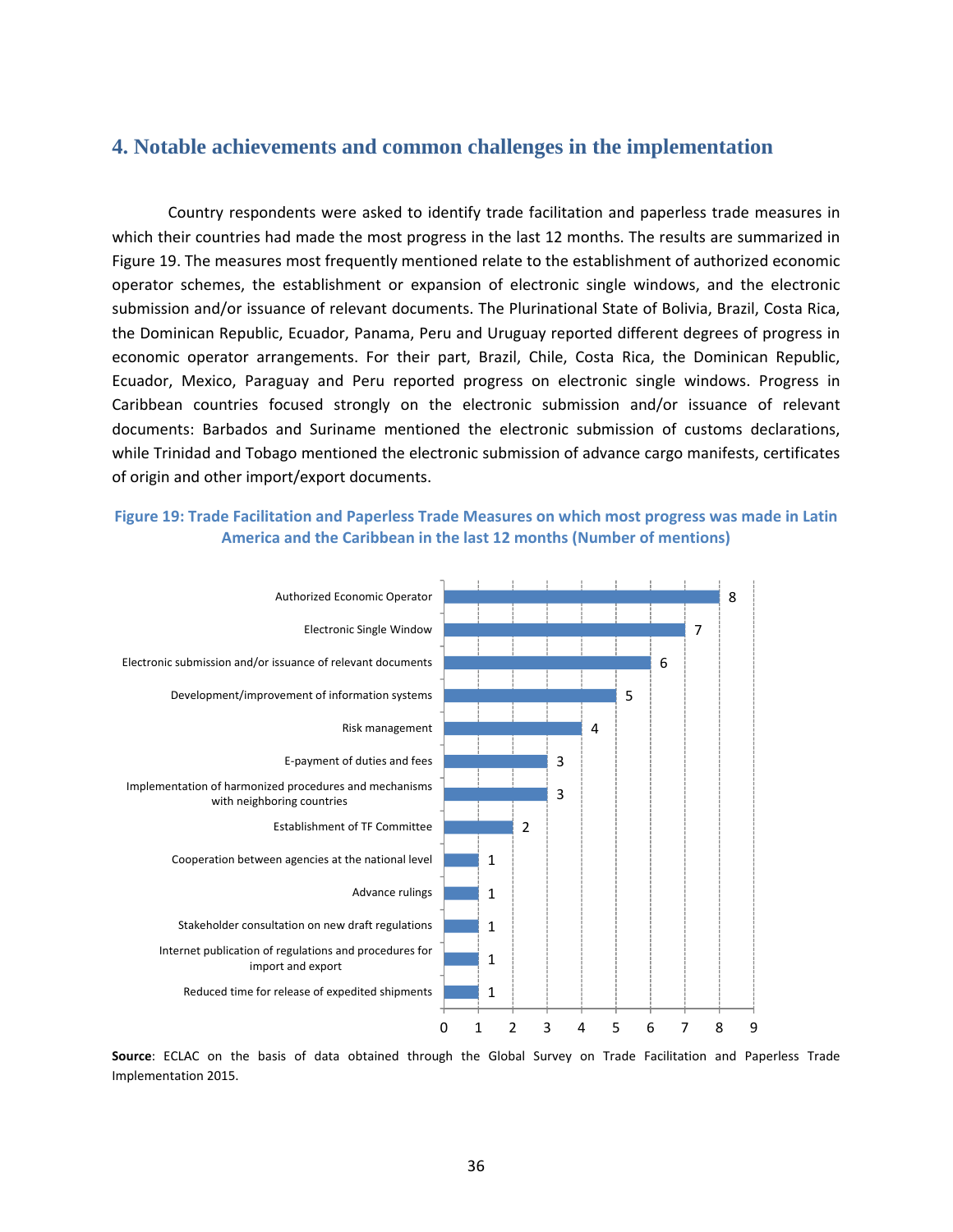Country respondents were also asked to identify the most serious challenges faced by their countries in implementing trade facilitation measures. The results are summarized in Figure 20. A notable result of this exercise is that the most frequently mentioned challenges were limited human resource capacity and lack of coordination between government agencies, well ahead of financial constraints and limitations in the available technologies. These results suggest that trade facilitationrelated technical assistance and capacity building are needed in the region at least as much as financial assistance to implement certain measures. The results also indicate that the cross-cutting, multi-agency nature of trade facilitation raises important institutional challenges for governments in the region. Although trade facilitation is often seen as relevant only to customs agencies, it concerns many other agencies that perform inspections at the border and/or issue documents that are necessary for a trade transactions to be completed. However, not all those agencies see expediting trade as one of their objectives. All this means that coordination needs are considerable, as well as potential conflicts (for example, in appointing a lead agency ultimately responsible for the implementation of the trade facilitation agenda).<sup>27</sup> Preparations for the entry into force of the WTO Trade Facilitation Agreement, in particular the requirement to create National Trade Facilitation Committees, provide an opportunity for countries in the region to explore the most adequate institutional frameworks.



#### **Figure 20: Common Challenges faced by Latin American and Caribbean Countries in Implementing Trade Facilitation and Paperless Trade Measures (Number of mentions)**

**Source**: ECLAC on the basis of data obtained through the Global Survey on Trade Facilitation and Paperless Trade Implementation 2015.

 $27$  Five of the 14 respondents who mentioned the lack of coordination between government agencies as an important challenge also mentioned the lack of a clearly designated lead agency as serious, related challenge.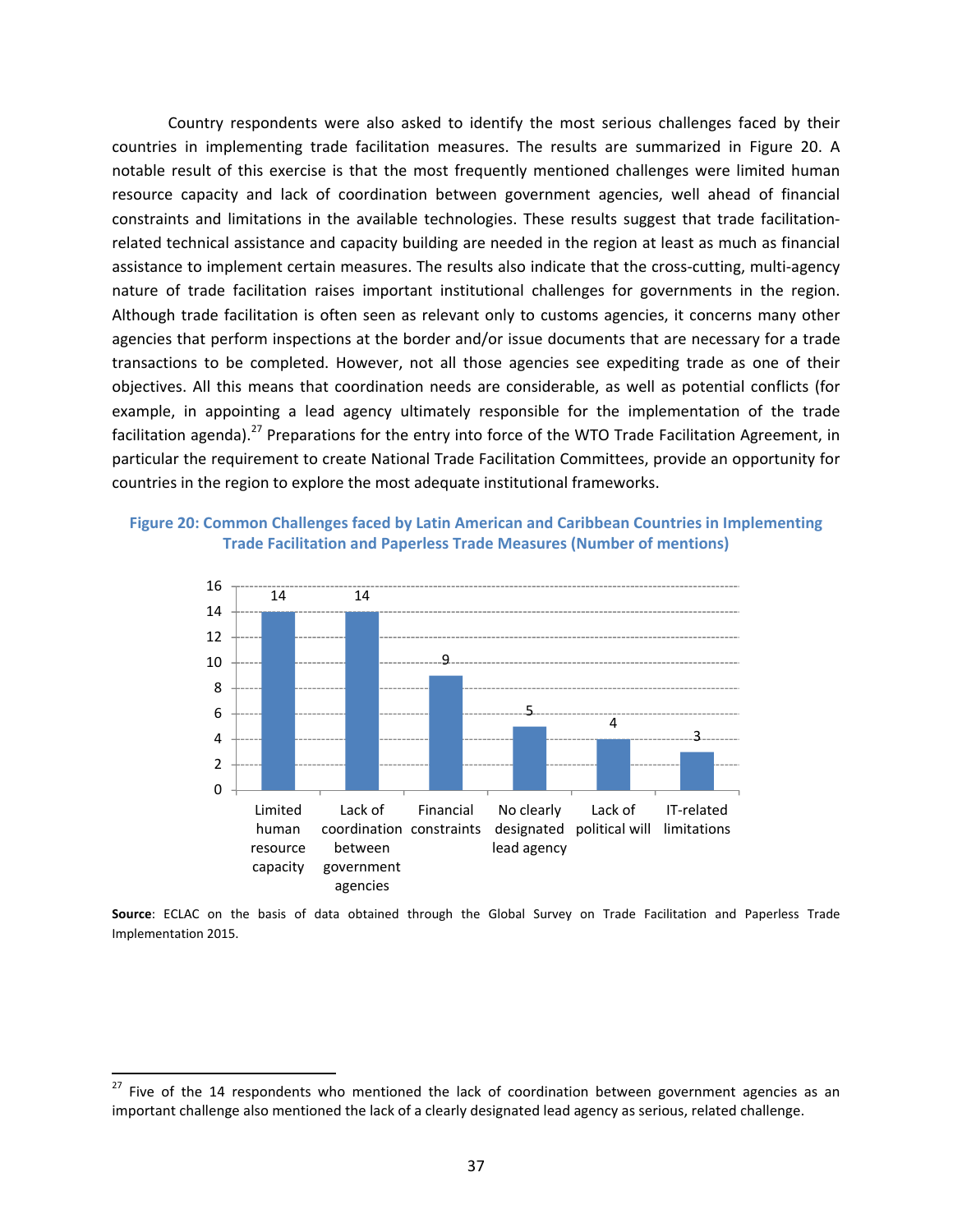#### **5. Conclusions and Way Forward**

For Latin America and the Caribbean, making progress in the trade facilitation agenda is important for a number of reasons. By easing trade among countries of the region, it can help to raise its reduced levels of intraregional trade (about 19% of total exports). Since red tape at the border affects small- and medium-sized firms disproportionately, trade facilitation also encourages the internationalization of such firms, the overwhelming majority of which do not export in the Latin American case.<sup>28</sup> This may in turn promote export diversification, thus helping to reduce the very high concentration in commodities that characterizes the export baskets of many countries from the region (particularly in South America). The expeditious movement of goods across borders is critical for the success of international production networks. Hence progress in trade facilitation may help to increase the presence of Latin America and the Caribbean in regional and global value chains, which –with some exceptions‐ is currently very limited. At a more general level, several of the concepts embodied in the trade facilitation agenda (for example, increasing the transparency, efficiency and accountability of relevant public agencies) are important to reform the State and to fight corruption.

The results of the Global Survey indicate that Latin America and the Caribbean as a whole has made considerable progress in implementing trade facilitation measures, achieving a 67% overall implementation rate. Indeed, thirteen of the 19 participating countries exceeded the regional average, including countries at very different income levels. However, progress is uneven across the region: while both Central America and Mexico and South America achieved above average scores (74% and 70%, respectively), the Caribbean's performance was significantly below that of the region as a whole, with a 51% implementation average. These results indicate that variables other than income levels can also play an important role in explaining a country's performance (for example, institutional capacities, being an island or a landlocked country, and being part of free trade agreements or integration mechanisms that include comprehensive trade facilitation commitments).

The group of 19 participating countries presents average implementation rates above 80% in several trade facilitation measures. These include the establishment of independent appeal mechanisms for customs decisions, the publication of regulations on the internet, the use of advance rulings, prearrival processing, risk management and post-clearance audits, the electronic submission of customs declarations, and the enactment of laws and regulations for electronic transactions, among others. Moreover, all countries in the sample have electronic/automated customs systems in place. With average implementation rates in the 60% to 65% range, more work remains to be done –especially in the Caribbean‐ in issues such as the full implementation of electronic single windows and the establishment of authorized operator schemes. However, these are two of the issues where country respondents reported the most progress in the last year.

<sup>&</sup>lt;sup>28</sup> Low SME internationalization in the region is a consequence of multiple factors, including informality and limited access to credit, technology and the best management practices, among others. Therefore, while trade facilitation may encourage internationalization by reducing administrative barriers to trade, a number of other public policies are also required.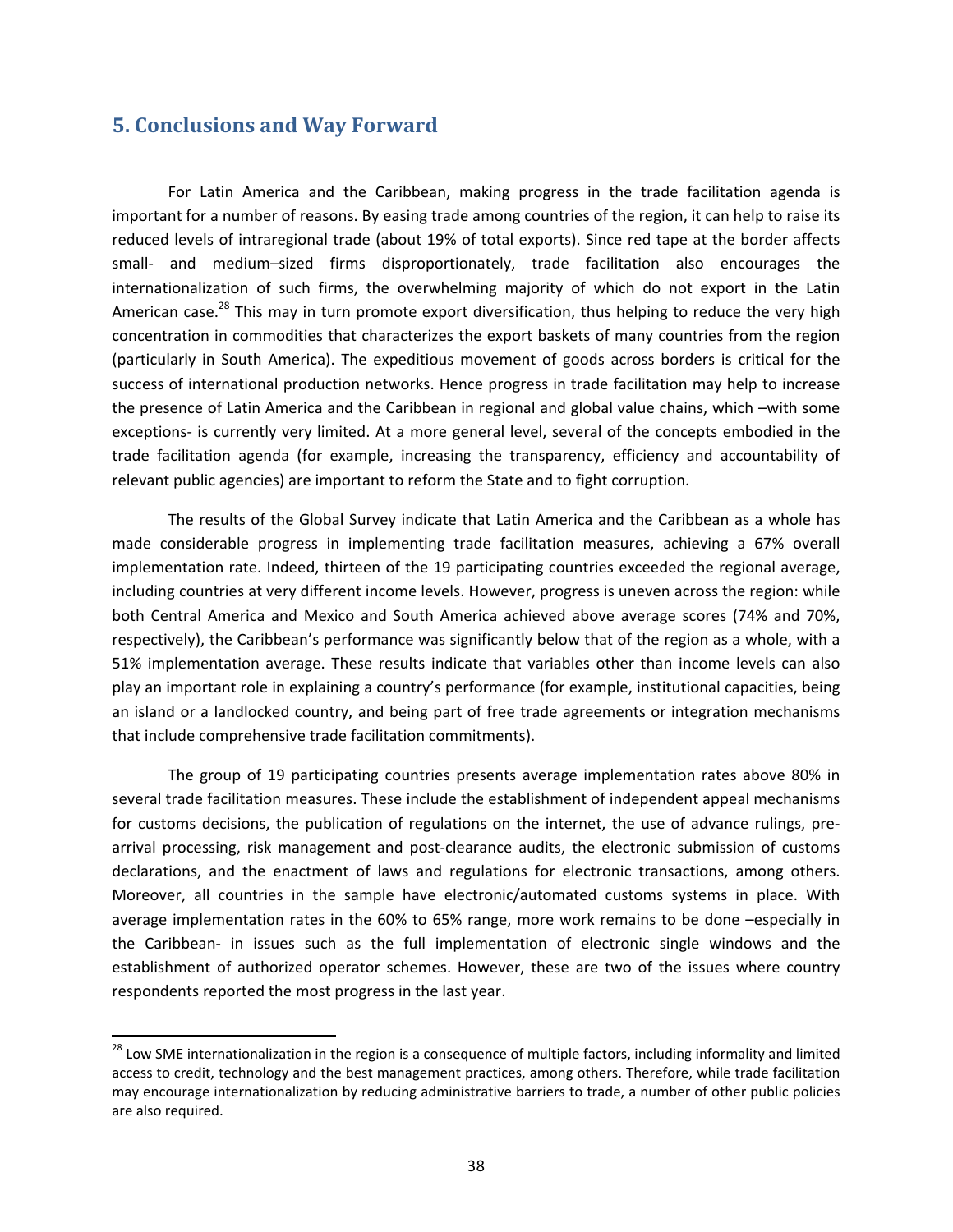Below‐average rates of implementation are found in some measures related to cross‐border paperless trade, such as the electronic exchange of certificates of origin and sanitary and phytosanitary certificates. This is not surprising, since these measures require both the support of a sophisticated IT infrastructure and close cooperation between the relevant agencies of the countries exchanging information. Interestingly, some of the measures in which there is least progress across the region do not require big financial investments, such as the creation of National Trade Facilitation Committees, the publication of average release times for import shipments and the advance publication of new regulations. In these cases, limiting factors could be mainly of a political or institutional nature (i.e. trade facilitation is not seen as a political priority, insufficient inter-agency coordination, or resistance by Customs or other agencies to increased accountability and transparency in their daily work).

Implementation of trade facilitation may be seen as a step-by step process, based on the five groups of measures included in this survey. Trade facilitation begins with the setting up of the *institutional arrangements* needed to prioritize and coordinate implementation of trade facilitation measures. The next step is to make the trade processes more *transparent* by sharing information on existing laws, regulations and procedures as widely as possible and consulting with stakeholders when developing new ones. Designing and implementing simpler and more efficient trade *formalities* comes next. The re-engineered and streamlined processes may first be implemented based on paper documents, but can then be further improved through ICT and the development of *paperless trade* systems. The ultimate step is to enable the electronic trade data and documents exchange by traders, government and service providers within national (single window and other) systems to be used and re‐ used to provide stakeholders in partner countries with the information they need to speed up the movement of goods and reduce the overall costs of trade.<sup>29</sup> As shown in figure 21, which depicts the cumulative implementation levels of five groups of trade facilitation measures for LAC and its subregions, there is still ample room for progress in all areas, starting with institutional arrangements and cooperation.

In fact, the considerable progress made by most participating countries in implementing trade facilitation measures at the national level would have a greater impact on trade flows and production integration if such advances were coordinated at least at the subregional level (i.e., with neighboring countries). Central America is a good example, as shown by its positive experience using CAUCA, TIM and other common trade facilitation instruments.

<sup>&</sup>lt;sup>29</sup> This step-by-step process is inspired from and generally consistent with the UN/CEFACT step-by-step approach to trade facilitation towards a single window environment.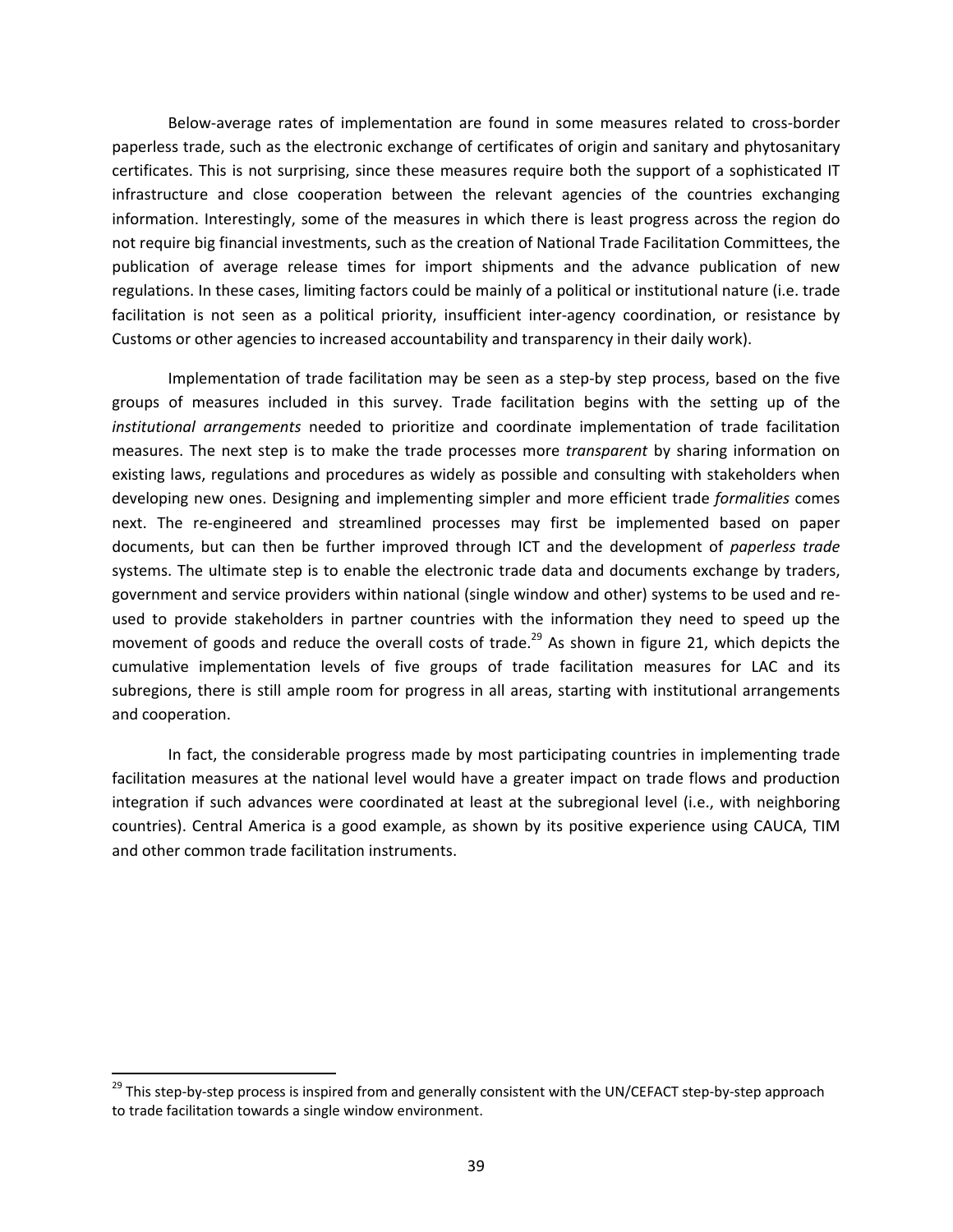#### **Figure 21: Moving up the trade facilitation ladder towards seamless international supply chain**



Source: UNRCs TF Survey 2015. Note: the figure shows cumulative trade facilitation implementation scores of LAC and its three sub‐regions for five groups of trade facilitation measures included in the survey. Full implementation of all measures = 100.

Country respondents identified limited human resource capacity and lack of coordination between government agencies as the two most important challenges faced by their countries in implementing trade facilitation measures, well ahead of financial constraints. These results suggest that technical assistance and capacity building (for example through the WTO's Trade Facilitation Agreement Facility) are needed in the region at least as much as financial assistance to implement certain measures. These results also highlight the institutional challenges associated to the trade facilitation agenda. Although trade facilitation is often seen as relevant only to customs agencies, it concerns many other agencies that perform inspections at the border and/or issue documents that are necessary for a trade transactions to be completed. However, not all those agencies see expediting trade as one of their objectives. All this means that coordination needs are considerable, as well as potential conflicts. Therefore, careful design of National Trade Facilitation Committees will be crucial to secure political will at the highest level and to achieve effective public‐private coordination.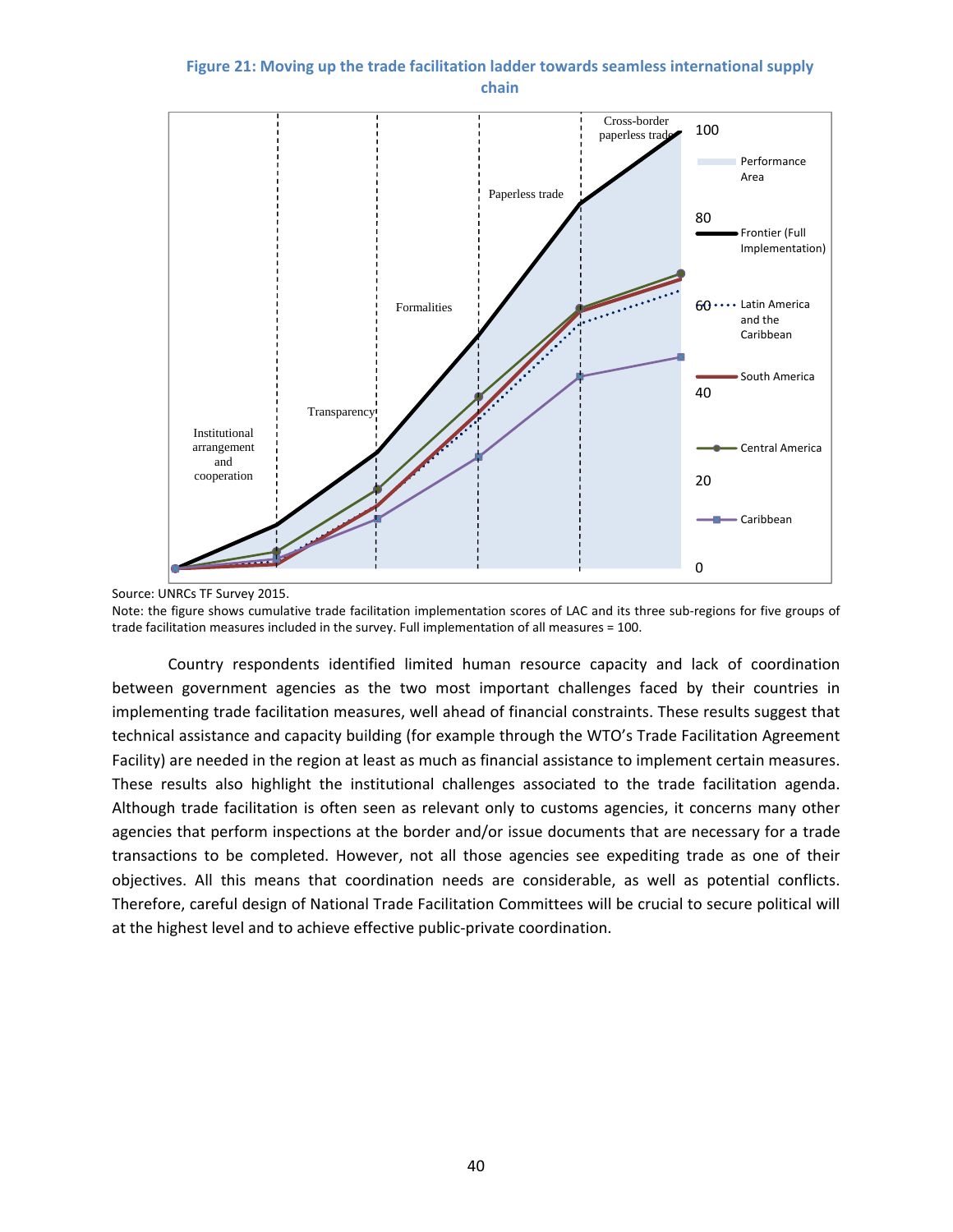## **Bibliography**

- Andean Community (2007), "Documento Único Aduanero", General Secretariat of the Andean Community, Lima, July [online] http://www.comunidadandina.org/public/libro\_atrc\_dua.pdf
- Jaimurzina, Azhar (2014), "The future of trade and transport facilitation: Implications of the WTO Trade Facilitation Agreement", Boletin FAL No. 5/2014, ECLAC, Santiago de Chile, November [online] http://repositorio.cepal.org/bitstream/handle/11362/37470/S1420600\_en.pdf
- Lardé, Jeannette and Ricardo J. Sánchez (2014), "La brecha de infraestructura económica y las inversiones en América Latina", Boletín FAL No. 4/2014, ECLAC, Santiago de Chile, October.
- LAIA (Latin American Integration Association) (2013), "Que es el ATIT?", Boletín Informativo No. 10, Montevideo, August [online] http://www.aladi.org/boletin/espanol/2013/JulioAgosto/Proceso1\_08.htm
- Perrotti, Daniel and Ricardo J. Sánchez (2011), "La brecha de infraestructura en América Latina y el Caribe", serie Recursos Naturales e Infraestructura No. 153, ECLAC, Santiago de Chile, July [online] http://www.cepal.org/Transporte/noticias/bolfall/2/53972/FAL‐332‐WEB.pdf
- Sung, Heun Ha and Won Lim Sang (2014), "The Progress of Paperless Trade in Asia and the Pacific: Enabling International Supply Chain Integration", Asian Development Bank, Working Paper Series, Manila, October [online] http://www.adb.org/publications/progress‐paperless‐trade‐ asia‐and‐pacific‐enabling‐international‐supply‐chain
- UN/CEFACT (United Nations Centre for Trade Facilitation and Electronic Business) (2012), *Trade Facilitation Implementation Guide*, Geneva [online] http://tfig.unece.org/details.html
- UNECE (United Nations Economic Commission for Europe) (2008), "Paperless Trade in International Supply Chains: Enhancing Efficiency and Security", Geneva and New York [online] http://www.unece.org/fileadmin/DAM/cefact/publica/ece\_trade\_351‐PaperlessTrade.pdf
- UNESCAP (United Nations Economic Commission for Asia and the Pacific) (2015), "Trade Facilitation and Paperless Trade Implementation Survey 2015: Asia and the Pacific Report", June, Bangkok [online] http://www.unescap.org/resources/unrcs-trade-facilitation-and-paperless-trade-implementationsurvey‐2015‐asia‐and‐pacific
- USAID (United States Agency for International Development) (2011), "CAFTA‐DR Programs Assessment: USAID Regional Assistance Programs for the Implementation of the CAFTA‐DR Agreement", Washington D.C., September [online] http://www.caftadr.net/9-22 Regional CAFTA Brochure.pdf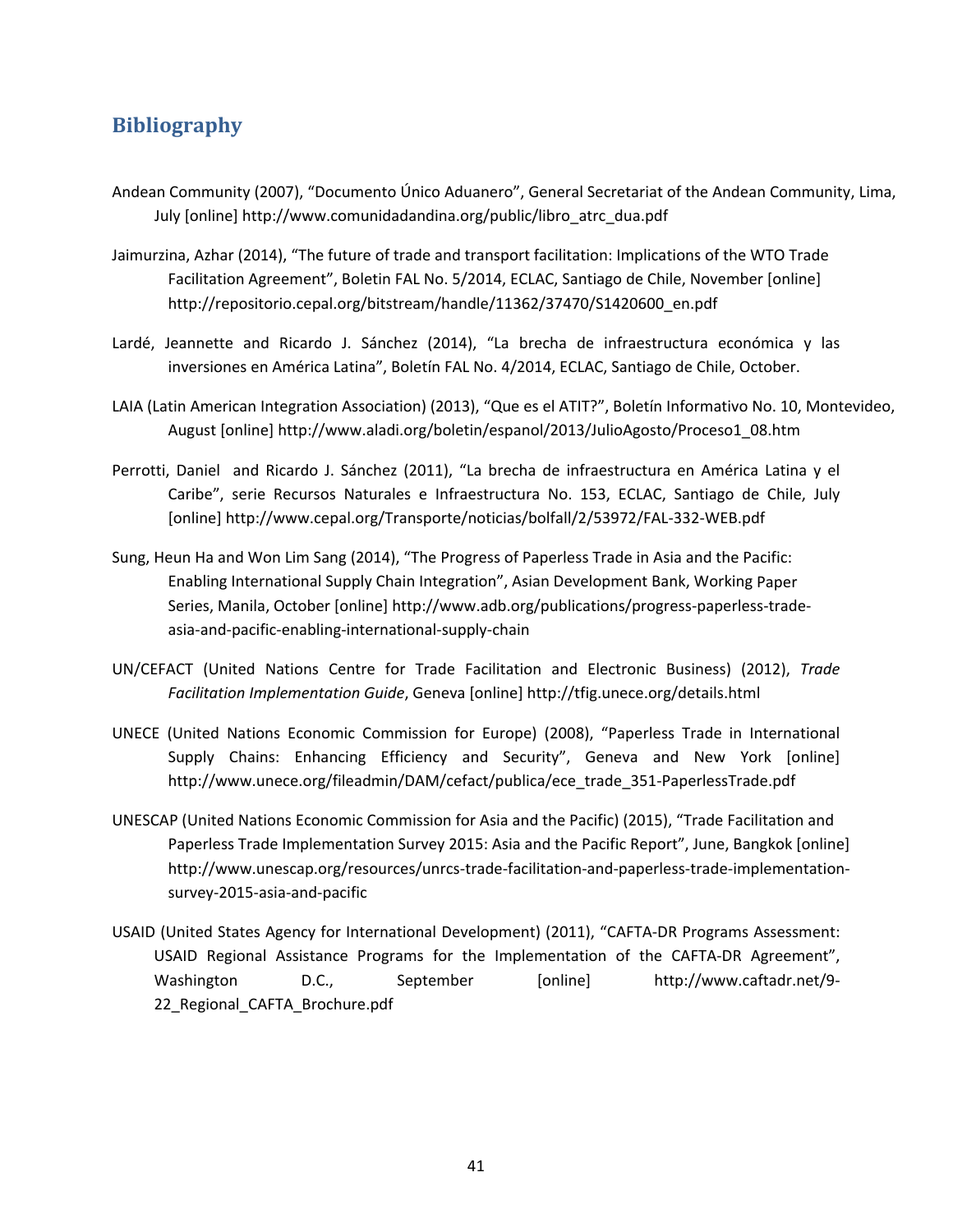- USTR (Office of the United States Representative) (2007), "Trade Capacity Building Success Stories, Dominican Republic – Central America – United States Free Trade Agreement", CAFTA Policy Brief, Washington D.C., D.C., August [online] https://ustr.gov/archive/assets/Trade\_Agreements/Regional/CAFTA/Briefing\_Book/asset\_upload \_file256\_13237.pdf
- World Bank (2015), "Doing Business 2015: Going Beyond Efficiency", Twelfth Edition, Washington D.C. [online] www.doingbusiness.org/reports/global‐reports/doing‐business‐2015

\_\_\_\_\_\_\_\_\_\_(2014), "Doing Business in Central America and the Dominican Republic 2015", Washington D.C., Novemer [online] http://www.doingbusiness.org/Reports/Subnational-Reports/centralamerica‐and‐the‐dominican‐republic

\_\_\_\_\_\_\_\_\_\_(2014a), "Doing Business en Centroamérica y República DOminicana 2015", Washington D.C., November [online] http://espanol.doingbusiness.org/~/media/GIAWB/Doing%20Business/Documents/Subnational-Reports/DB15‐Central‐America‐and‐the‐Dominican‐Republic‐Spanish.pdf

WCO (World Customs Organization) (2012), "Mesoamerica improves international transit controls on goods", Geneva, October [online] http://www.wcoomd.org/en/topics/wco-implementing-thewto‐atf/spanish‐

atf/~/media/WCO/WebTool/ES/Art%2011/Mesoamerica%20improves%20international%20transit %20controls%20on%20goods%20‐%20WCO%20News%20October%202012.ashx

WTO (World Trade Organization) (2013), "Trade Facilitation – Cutting 'red tape' at the border", Ninth WTO Ministerial Conference, Briefing Note, Bali, December [online] https://www.wto.org/english/thewto\_e/minist\_e/mc9\_e/brief\_tradfa\_e.htm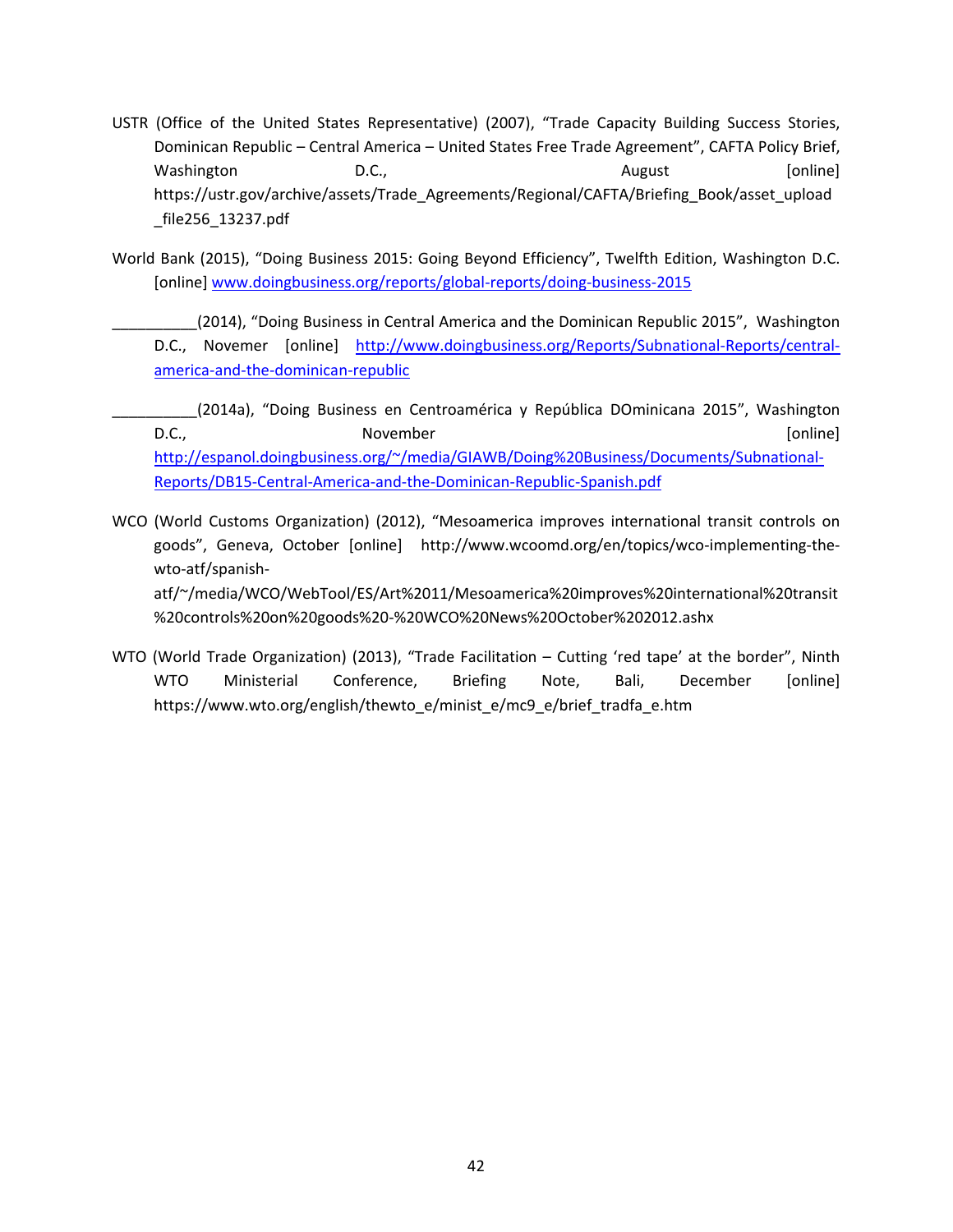#### **Annex 1: Summary of country scores by measure**

| No. | <b>Measure</b>                                                                               |                 |                |                |                |                |                |                |                |                  |                 |                |                |                |                |                |                       |                |                         |                |
|-----|----------------------------------------------------------------------------------------------|-----------------|----------------|----------------|----------------|----------------|----------------|----------------|----------------|------------------|-----------------|----------------|----------------|----------------|----------------|----------------|-----------------------|----------------|-------------------------|----------------|
|     |                                                                                              | <b>Barbados</b> | Bolivia (P.S.  | Brazil         | Chile          | Colombia       | Costa Rica     | Ecuador        | El Salvador    | <b>Guatemala</b> | <b>Tonduras</b> | <b>Mexico</b>  | Nicaragua      | Panama         | VenSeued       | Peru           | Dominican<br>Republic | Suriname       | ă<br>Trinidad<br>Tobago | VenBnun        |
| 1   | <b>National Trade Facilitation Committee</b>                                                 | 3               | $\mathbf 0$    | $\overline{2}$ | 3              | $\mathbf 0$    | $\Omega$       | $\Omega$       | $\overline{2}$ | $\overline{2}$   | $\overline{2}$  | $\overline{2}$ | $\overline{3}$ | $\overline{2}$ | $\overline{2}$ | $\Omega$       | $\overline{3}$        | $\mathbf{1}$   | $\mathbf{1}$            | $\mathbf 0$    |
| 2   | Publication of existing import-export regulations on the internet                            | $\overline{2}$  | $\overline{3}$ | 3              | 3              | 3              | $\overline{2}$ | 3              | 3              | $\overline{3}$   | $\overline{2}$  | $\overline{3}$ | 3              | 3              | $\overline{2}$ | 3              | $\overline{2}$        | $\overline{2}$ | $\overline{2}$          | 3              |
|     | Stakeholder consultation on new draft regulations (prior to<br>their finalization)           | 2               | 0              | $\overline{2}$ | 3              | 3              | $\overline{2}$ | 3              | 3              | $\overline{2}$   | 0               | 3              | $\overline{2}$ | 3              | 2              |                |                       |                |                         |                |
| 4   | Advance publication/notification of new regulation before their<br>implementation            |                 |                |                |                |                |                |                |                |                  |                 |                |                |                |                |                |                       |                |                         |                |
| 5   | Advance ruling (on tariff classification)                                                    | $\overline{2}$  | $\mathbf 0$    | $\overline{2}$ | 3              | 3              | $\overline{3}$ | $\overline{3}$ | 3              | 3                | 3               | $\overline{2}$ | $\overline{3}$ | 3              | 3              | 3              | $\overline{3}$        | $\Omega$       | 3                       | $\overline{3}$ |
| 6   | Risk management                                                                              | $\overline{2}$  | $\overline{2}$ | $\overline{3}$ | $\overline{3}$ | $\overline{3}$ | $\overline{2}$ | $\overline{3}$ | $\overline{3}$ | 3                | 3               | 3              | $\overline{3}$ | $\overline{2}$ | $\overline{2}$ | $\overline{3}$ | $\overline{2}$        | $\mathbf{1}$   | $\overline{2}$          | $\overline{3}$ |
| 7   | Pre-arrival processing                                                                       | 3               | $\overline{2}$ | $\overline{2}$ | 3              | 3              | $\overline{3}$ | 3              | 3              | 3                | 3               | $\mathbf 0$    | $\overline{3}$ | 3              | $\overline{2}$ | 3              | $\overline{2}$        | $\mathbf 0$    | $\overline{3}$          | $\overline{3}$ |
| 8   | Post-clearance audit                                                                         | 3               | $\overline{2}$ | 3              | 3              | $\overline{3}$ | $\overline{3}$ | $\overline{3}$ | $\overline{3}$ | $\overline{3}$   | $\overline{3}$  | $\overline{3}$ | $\overline{3}$ | $\overline{2}$ | 3              | 3              | $\overline{3}$        | $\Omega$       | $\Omega$                | $\overline{3}$ |
| 9   | Independent appeal mechanism                                                                 | $\overline{3}$  | 3              | 3              | 3              | 3              | $\overline{3}$ | 3              | 3              | 3                | 3               | 3              | 3              | $\overline{3}$ | 3              | 3              | 3                     | $\overline{2}$ | $\Omega$                | $\overline{3}$ |
| 10  | Separation of release from final determination of customs<br>duties, taxes, fees and charges | $\overline{2}$  | 3              | 3              | 0              | $\overline{2}$ | $\overline{2}$ | 3              | 3              | 3                | 3               | 3              | 3              | 3              | 3              | 3              | $\overline{2}$        | $\mathbf 0$    | $\overline{2}$          | 0              |
| 11  | Establishment and publication of average release times                                       | $\Omega$        | $\Omega$       | $\overline{2}$ | $\mathbf 0$    | $\Omega$       | $\overline{2}$ | $\overline{3}$ | 3              | $\Omega$         | $\mathbf 0$     | $\overline{2}$ | $\Omega$       | $\overline{3}$ | $\Omega$       | $\overline{2}$ | $\Omega$              | $\Omega$       | $\overline{3}$          | $\overline{2}$ |
| 12  | Trade facilitation measures for authorized operators                                         | $\mathbf 0$     | 3              | 3              | $\mathbf{1}$   | $\overline{2}$ | $\overline{2}$ | $\mathbf{1}$   | $\overline{2}$ | $\overline{3}$   | $2^{\circ}$     | 3              | $\mathbf{1}$   | $\overline{2}$ | $\mathbf{1}$   | 3              | $\overline{3}$        | $\mathbf 0$    | 0                       | $\overline{3}$ |
| 13  | <b>Expedited shipments</b>                                                                   | $\overline{2}$  | 3              | 3              | 3              | 3              | $\overline{3}$ | $\overline{3}$ | $\overline{3}$ | 3                | $\overline{2}$  | $\overline{2}$ | $\overline{2}$ | 3              | $\overline{2}$ | 3              | $\overline{3}$        | $\Omega$       | $\overline{3}$          | $\overline{3}$ |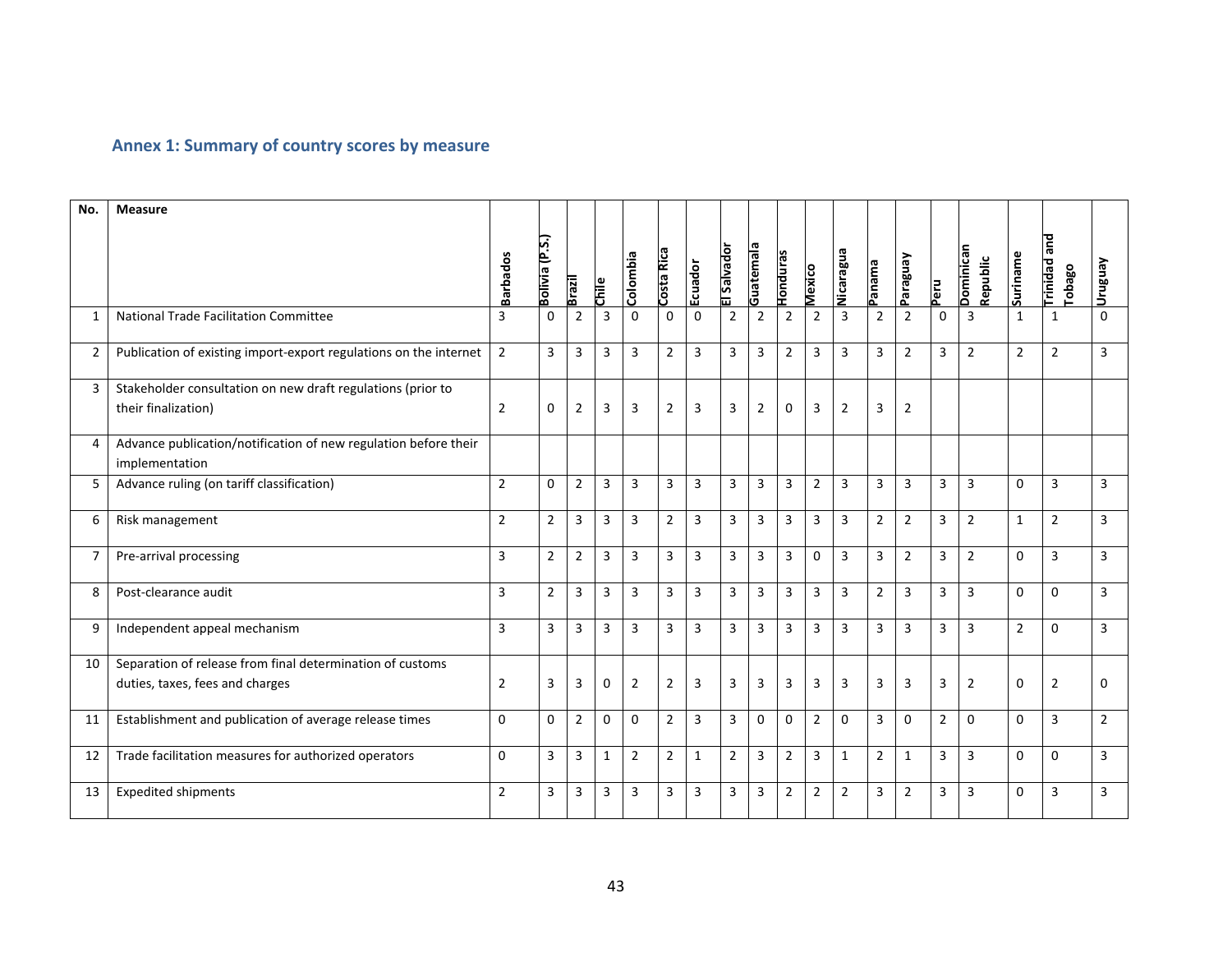| 14 | Acceptance of paper or electronic copies of supporting             |                |                |                |                |                |                |                |                |                |                |                |                |                |                |                |                |                |                |                |
|----|--------------------------------------------------------------------|----------------|----------------|----------------|----------------|----------------|----------------|----------------|----------------|----------------|----------------|----------------|----------------|----------------|----------------|----------------|----------------|----------------|----------------|----------------|
|    | documents required for import, export or transit formalities       | $\overline{2}$ | 0              | $\overline{2}$ | $\overline{2}$ | $\overline{2}$ | $\overline{2}$ | 3              | $\mathbf{0}$   | $\overline{2}$ | $\overline{2}$ | 3              | $\overline{2}$ | $\overline{2}$ | 3              | $\overline{2}$ | 3              | $\overline{2}$ | 3              | 3              |
| 15 | Electronic/automated Customs System                                | 3              | 3              | 3              | 3              | 3              | 3              | 3              | 3              | 3              | $\overline{2}$ | 3              | 3              | 3              | 3              | 3              | 3              | 3              | 3              | 3              |
| 16 | Internet connection available to Customs and other trade           |                |                |                |                |                |                |                |                |                |                |                |                |                |                |                |                |                |                |                |
|    | control agencies at border-crossings                               | $\overline{2}$ | 0              | 3              | 3              | 3              | 3              | 3              | $\overline{2}$ | 3              | $\overline{2}$ | 3              | $\overline{3}$ | $\overline{3}$ | $\overline{3}$ | $\overline{2}$ | $\overline{3}$ | $\overline{2}$ | $\overline{3}$ | 3              |
| 17 | Electronic Single Window System                                    | $\Omega$       | $\overline{2}$ | $\overline{2}$ | $\overline{2}$ | 3              | $\overline{2}$ | 3              | $\overline{2}$ | $\overline{2}$ | $\overline{2}$ | $\overline{3}$ | $\mathbf{1}$   | $\overline{2}$ | $\overline{2}$ | 3              | $\mathbf{1}$   | $\mathbf 0$    | $\overline{2}$ | $\overline{2}$ |
| 18 | Electronic submission of Customs declarations                      | $\overline{2}$ | 0              | 3              | 3              | $\overline{2}$ | 3              | 3              | $\overline{2}$ | 3              | $\overline{2}$ | $\overline{2}$ | 3              | $\overline{3}$ | 3              | 3              | $\overline{3}$ | 3              | $\overline{2}$ | $\overline{3}$ |
| 18 | Electronic Application and Issuance of Trade Licenses              | $\Omega$       | $\overline{2}$ | $\overline{2}$ | $\overline{2}$ | 3              | $\overline{3}$ | $\overline{3}$ | $\overline{2}$ | $\overline{2}$ | $\overline{2}$ | $\overline{3}$ | $\mathbf 2$    | $\mathbf{1}$   | $\mathbf 2$    | 3              | $\mathbf{1}$   | $\overline{3}$ | $\mathbf 2$    | $\overline{2}$ |
| 20 | Electronic Submission of Sea Cargo Manifests                       | 3              | 0              | 3              | $\overline{2}$ | 3              | $\overline{3}$ | $\overline{3}$ | 3              | $\mathbf 2$    | 3              | $\overline{2}$ | $\mathbf 0$    | $\overline{3}$ | $\overline{3}$ | 3              | $\overline{3}$ | $\overline{3}$ | $\overline{2}$ | $\overline{3}$ |
| 21 | Electronic Submission of Air Cargo Manifests                       | $\overline{2}$ | 0              | $\mathbf{0}$   | 3              | 3              | 3              | 3              | 3              | 3              | 3              | $\mathbf{1}$   | $\Omega$       | $\overline{3}$ | 3              | 3              | 3              | $\overline{3}$ | $\overline{2}$ | 3              |
| 22 | Electronic Application and Issuance of Preferential Certificate of |                |                |                |                |                |                |                |                |                |                |                |                |                |                |                |                |                |                |                |
|    | Origin                                                             | $\mathbf{0}$   | 0              | 3              | $\overline{2}$ | $\overline{2}$ | 3              | 3              | 3              | 3              | $\overline{2}$ | 3              | $\mathbf 0$    |                |                |                |                |                |                |                |
| 23 | E-Payment of Customs Duties and Fees                               | 0              | 0              | 3              | 3              | 3              | 3              | 3              | 3              | 3              | 3              | $\overline{2}$ | 3              | $\overline{2}$ | 3              | 3              | 3              | $\mathbf 0$    | 3              | 3              |
| 24 | <b>Electronic Application for Customs Refunds</b>                  | $\Omega$       | 0              | $\overline{2}$ | $\overline{2}$ | 3              | $\Omega$       | 3              | $\Omega$       | $\mathbf 0$    | $\Omega$       | $\overline{2}$ | $\Omega$       | $\Omega$       | $\Omega$       | $\Omega$       | $\Omega$       | $\Omega$       | $\Omega$       | $\overline{3}$ |
| 25 | Laws and regulations for electronic transactions                   | 3              | $\Omega$       | 3              | $\overline{3}$ | 3              | $\overline{3}$ | $\overline{3}$ | $\overline{3}$ | 3              | $\overline{2}$ | 3              |                |                |                |                |                |                |                |                |
| 26 | Recognized certification authority                                 | $\Omega$       | 0              | $\overline{3}$ | $\overline{3}$ | 3              | $\overline{3}$ | $\overline{3}$ | $\mathbf 0$    | $\overline{2}$ | $\mathbf{0}$   | 3              | $\mathbf 0$    | $\overline{2}$ | $\overline{3}$ | 0              | $\overline{3}$ | $\mathbf 0$    | $\Omega$       | $\overline{3}$ |
| 27 | Engagement in trade-related cross-border electronic data           |                |                |                |                |                |                |                |                |                |                |                |                |                |                |                | $\Omega$       |                | $\Omega$       |                |
|    | exchange                                                           | $\overline{2}$ | 0              | $\overline{2}$ | $\overline{2}$ | $\overline{2}$ | $\overline{2}$ | $\overline{2}$ | 3              | $\overline{2}$ | $\overline{2}$ | 3              | 3              | $\overline{2}$ | $\overline{2}$ | 0              |                | $\Omega$       |                | $\Omega$       |
| 28 | Electronic exchange of Certificate of Origin                       | $\mathbf 0$    | 0              | 0              | $\overline{2}$ | $\overline{2}$ | $\mathbf{1}$   | $\overline{2}$ | $\overline{2}$ | $\pmb{0}$      | $\mathbf 0$    | $\overline{2}$ | $\mathbf 2$    | $\mathbf 0$    | $\mathbf 0$    |                |                |                |                |                |
| 29 | Electronic exchange of Sanitary & Phyto-Sanitary Certificate       | 0              | 0              | 0              | $\mathbf{1}$   | $\mathbf 0$    | $\mathbf 0$    | $\mathbf 0$    | $\overline{2}$ | $\mathbf{1}$   | $\mathbf 0$    | $\overline{2}$ | $\mathbf 0$    | $\Omega$       | $\Omega$       | $\Omega$       | $\Omega$       | $\mathbf 0$    | $\Omega$       | $\mathbf 0$    |
| 30 | Banks and insurers retrieving letters of credit electronically     |                |                |                |                |                |                |                |                |                |                |                |                |                |                |                |                |                |                |                |
|    | without lodging paper-based documents                              | 0              | 0              | $\mathbf 0$    | $\mathbf 0$    | 0              | $\Omega$       | $\mathbf 0$    | $\Omega$       | $\mathbf 0$    | $\mathbf 0$    | $\mathbf{0}$   | $\mathbf 0$    | $\mathbf 0$    | $\overline{2}$ | $\Omega$       | $\Omega$       | $\mathbf 0$    | $\mathbf 0$    | 0              |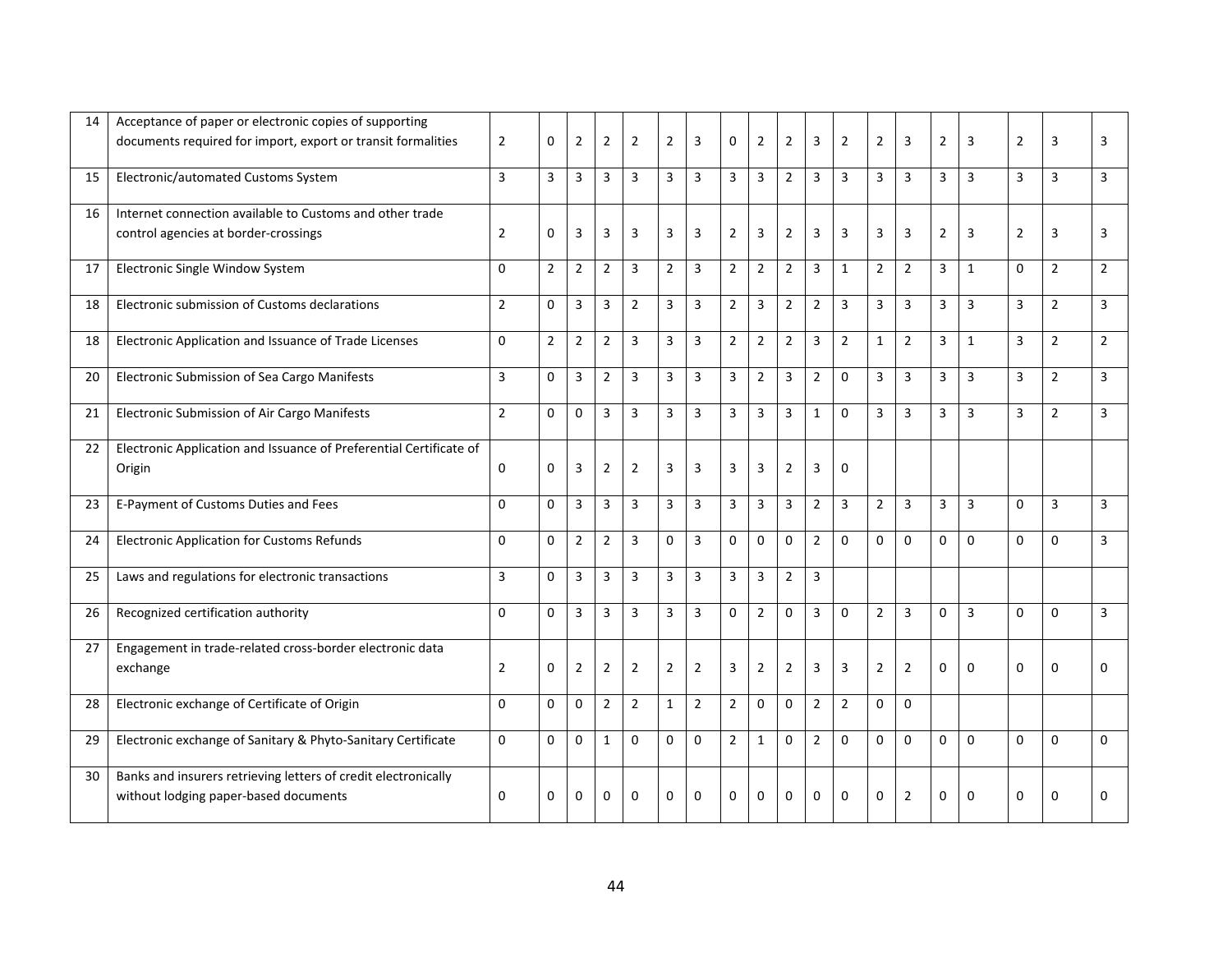| 31 | Cooperation between agencies on the ground at the national<br>level                            | $\overline{2}$ | $\Omega$       | $\overline{2}$ | $\overline{2}$ | 3              | $\overline{2}$ | $\overline{2}$ | 3              | $\overline{2}$ | $2^{\circ}$    | $\overline{3}$ | $\overline{2}$ | $\overline{3}$ | $\overline{3}$ | $\overline{2}$ | $\Omega$       | $\overline{\mathbf{3}}$ |             | 3              |
|----|------------------------------------------------------------------------------------------------|----------------|----------------|----------------|----------------|----------------|----------------|----------------|----------------|----------------|----------------|----------------|----------------|----------------|----------------|----------------|----------------|-------------------------|-------------|----------------|
| 32 | Government agencies delegating controls to Customs<br>authorities                              | 0              | 0              | 0              | 0              | 3              | $\overline{2}$ | $\mathbf 0$    | 3              | 0              | $2^{\circ}$    | 3              | $\overline{0}$ | 3              | $\mathbf 0$    | 3              | $\overline{2}$ | $\mathbf 0$             | $\mathbf 0$ | 0              |
| 33 | Alignment of working days and hours with neighboring<br>countries at border crossings          | N.A.           | 0              | $\overline{2}$ | $\overline{2}$ | $\overline{2}$ | $\overline{2}$ | $\overline{2}$ | $\overline{2}$ | $\mathbf{1}$   | $2^{\circ}$    | $\overline{2}$ | $\overline{2}$ | $\overline{2}$ | $\overline{2}$ | $\overline{2}$ | $\Omega$       | $\mathbf 0$             | N.A.        | 2              |
| 34 | Alignment of formalities and procedures with neighboring<br>countries at border crossings      | N.A.           | $\overline{2}$ | $\overline{2}$ | $\overline{2}$ | $\overline{2}$ | $\overline{2}$ | $\overline{3}$ | $\overline{2}$ | $1\,$          | $2^{\circ}$    | 3              | $\overline{0}$ | $\overline{2}$ | $\overline{2}$ | $\mathbf{1}$   | $\Omega$       | $\mathbf 0$             | N.A.        |                |
| 35 | Transit facilitation agreement(s) with neighboring country(ies)                                | N.A.           | 3              | 3              | 3              | 3              | $\overline{2}$ | $\overline{2}$ | 3              | 3              | 3              | $\Omega$       | 3              | $\overline{2}$ | 3              | 3              | 3              | $\Omega$                | N.A.        | 3              |
| 36 | Customs Authorities limit the physical inspections of transit<br>goods and use risk assessment | N.A.           | $\mathbf 0$    | 3              | 3              | 3              | $\mathbf 0$    | $\overline{3}$ | 3              | 3              | $\overline{2}$ | $\overline{0}$ | 3              | 3              | $\mathbf{1}$   | 3              | $\mathbf 0$    | $\mathbf 0$             | N.A.        | 3              |
| 37 | Supporting pre-arrival processing for transit facilitation                                     | N.A.           | 0              | 0              | 2              | 3              | $\overline{2}$ | $\overline{3}$ | 3              | 3              | 3              | 0              | 3              | 3              | 3              | $\overline{2}$ | $\overline{2}$ | $\Omega$                | N.A.        | $\overline{2}$ |
| 38 | Cooperation between agencies of countries involved in transit                                  | N.A.           | $\mathbf 0$    | $\overline{2}$ | 0              | 3              | 3              | 3              | 3              | 3              | $\overline{2}$ | $\mathbf{0}$   | 3              | 2              | 1              | $\overline{2}$ | $\overline{2}$ | $\mathbf 0$             | N.A.        | $\overline{2}$ |

 $a<sup>a</sup>$  Fully implemented = 3; Partially implemented = 2; Pilot Stage = 1; Not implemented = 0; N.A. = Not applicable.